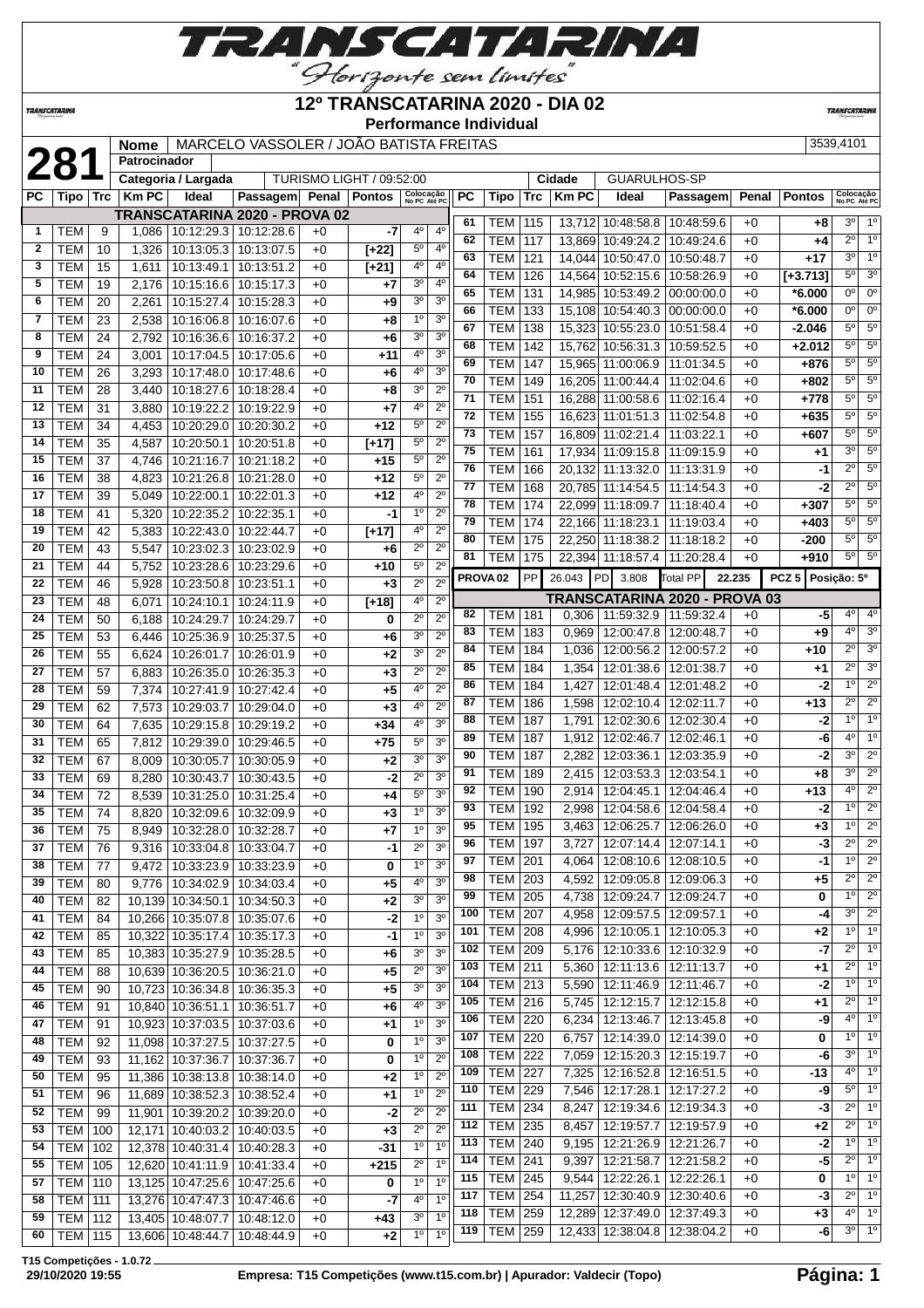

### **12º TRANSCATARINA 2020 - DIA 02**

**No PC Até PC PC Tipo Trc Km PC Ideal Passagem Penal Pontos Colocação No PC Até PC**

**Performance Individual**

TURISMO LIGHT / 09:52:00

**TRANSCATARIN** 

# **281 Nome** MARCELO VASSOLER / JOÃO BATISTA FREITAS | 3539,4101<br> **281 Patrocinador**<br> **281 Patrocinador**<br> **281 Cidade** GUARULHOS-SP<br> **281 Patrocinador**<br> **281 Cidade** GUARULHOS-SP<br> **281 Patrocinador**<br> **281 Pat Patrocinador PC Tipo Trc Km PC Ideal Passagem Penal Pontos Colocação**

**TRANSCATARINA** 

| 120 | TEM   261        |     |       | 12,823 12:39:05.4   12:39:05.4   |                                 | +0   | 0       | $2^{\circ}$    | 1º             |                     |                  |           |       |                                   |                               |      |                    |                |                |
|-----|------------------|-----|-------|----------------------------------|---------------------------------|------|---------|----------------|----------------|---------------------|------------------|-----------|-------|-----------------------------------|-------------------------------|------|--------------------|----------------|----------------|
| 121 | TEM              | 264 |       | 13,197 12:40:00.4                | 12:40:00.4                      | $+0$ | 0       | $1^{\circ}$    | 1 <sup>0</sup> | 181                 | TEM              | 414       | 8,565 | 13:48:26.7   13:48:27.0           |                               | +0   | +3                 | 4º             | 1 <sup>°</sup> |
| 122 | TEM              | 264 |       | 13,334 12:40:23.9                | 12:40:23.7                      | $+0$ | -2      | $2^{\circ}$    | 1 <sup>0</sup> | 182                 | <b>TEM</b>       | 415       | 8.724 | 13:48:55.0   13:48:55.1           |                               | $+0$ | +1                 | $2^{\circ}$    | $1^{\circ}$    |
| 123 | TEM              | 266 |       | 13,422 12:40:39.4                | 12:40:39.6                      | $+0$ | +2      | $2^{\circ}$    | 1 <sup>0</sup> | 197                 | <b>TEM</b>       | 420       | 9,161 | 13:50:05.3   13:50:06.7           |                               | $+0$ | +14                | $5^{\circ}$    | 1 <sup>0</sup> |
| 124 | TEM              | 268 |       | 13,958 12:41:37.6 12:41:37.6     |                                 | $+0$ | 0       | 1 <sup>0</sup> | 1 <sup>0</sup> | 198                 | <b>TEM</b>       | 421       | 9,256 | 13:50:20.4   13:50:23.5           |                               | $+0$ | +31                | $5^{\circ}$    | 1 <sup>°</sup> |
| 125 |                  |     |       |                                  |                                 | $+0$ |         | $3^{\circ}$    | 1 <sup>0</sup> | 199                 | <b>TEM</b>       | 421       | 9,371 | 13:50:43.4   13:50:45.2           |                               | $+0$ | $[+18]$            | $5^{\circ}$    | 1 <sup>°</sup> |
|     | TEM              | 269 |       | 14,070 12:41:52.8 12:41:53.0     |                                 |      | +2      |                |                | 200                 | <b>TEM</b>       | 424       |       | 9,716   13:51:49.1   13:51:50.7   |                               | $+0$ | $[+16]$            | $4^{\circ}$    | $1^{\circ}$    |
| 126 | <b>TEM   273</b> |     |       | 14.495 12:42:42.9 12:42:43.2     |                                 | $+0$ | $+3$    | $3^{\circ}$    | 1 <sup>0</sup> | 201                 | <b>TEM</b>       | 425       | 9,873 | 13:52:19.3   13:52:21.5           |                               | +0   | [+22]              | $5^{\circ}$    | 1 <sup>°</sup> |
| 127 | TEM              | 275 |       | 14,930 12:43:31.1                | 12:43:31.1                      | $+0$ | 0       | $1^{\circ}$    | 1 <sup>0</sup> | 202                 | <b>TEM</b>       | 426       |       | 10,144 13:53:09.3 13:53:12.8      |                               | +0   | +35                | $5^{\circ}$    | $1^{\circ}$    |
| 128 | TEM              | 277 |       | 15,008 12:43:43.2                | 12:43:43.2                      | $+0$ | 0       | $1^{\circ}$    | 1 <sup>0</sup> | 203                 | <b>TEM</b>       | 427       |       | 10,244 13:53:24.2 13:53:27.5      |                               | +0   | $+33$              | $4^{\circ}$    | 1 <sup>°</sup> |
| 129 | TEM              | 279 |       | 15,375   12:44:47.3   12:44:47.4 |                                 | $+0$ | +1      | 3 <sup>o</sup> | 1 <sup>0</sup> | 204                 |                  |           |       |                                   |                               |      |                    | $5^{\circ}$    | $1^{\circ}$    |
| 131 | TEM              | 287 |       | 16,474 12:47:44.7                | 12:47:45.1                      | $+0$ | +4      | $2^{\circ}$    | 1 <sup>0</sup> |                     | <b>TEM</b>       | 440       |       | 1,634   14:03:25.1   14:03:25.5   |                               | $+0$ | +4                 |                |                |
| 132 | TEM              | 287 |       | 16,711 12:48:08.4                | 12:48:08.4                      | $+0$ | 0       | $2^{\circ}$    | 1 <sup>0</sup> | PROVA <sub>03</sub> |                  | <b>PP</b> | 673   | <b>PD</b><br>181                  | <b>Total PP</b><br>492        |      | PCZ 13 Posição: 1º |                |                |
| 133 | <b>TEM</b>       | 288 |       | 16,892 12:48:29.9 12:48:29.6     |                                 | $+0$ | -3      | $2^{\circ}$    | 1 <sup>0</sup> |                     |                  |           |       |                                   | TRANSCATARINA 2020 - PROVA 04 |      |                    |                |                |
| 134 | TEM              | 290 |       | 17,085 12:48:59.4 12:48:59.7     |                                 | $+0$ | $+3$    | 3 <sup>o</sup> | 1 <sup>0</sup> | 210                 | <b>TEM</b>       | 6         |       | $0,613$   14:46:07.9   14:46:08.0 |                               | $+0$ | +1                 | $1^{\circ}$    | $1^{\circ}$    |
| 135 | TEM              | 290 |       | 17,401   12:49:37.3   12:49:39.0 |                                 | $+0$ | $[+17]$ | $4^{\circ}$    | 1 <sup>0</sup> | 211                 | <b>TEM</b>       | 9         | 0,983 | 14:47:03.8   14:47:03.4           |                               | $+0$ | -4                 | $2^{\circ}$    | 1 <sup>°</sup> |
| 136 | TEM              | 295 |       | 17,549 12:50:06.8 12:50:08.3     |                                 | $+0$ |         | $4^{\circ}$    | 1 <sup>0</sup> | 212                 | <b>TEM</b>       | 16        | 1,761 | 14:49:02.5   14:49:06.9           |                               | $+0$ | +44                | $5^{\circ}$    | $4^{\circ}$    |
|     |                  |     |       |                                  |                                 |      | $[+15]$ | $2^{\circ}$    | 1 <sup>0</sup> | 214                 | <b>TEM</b>       | 25        | 3,471 | 14:53:17.1   14:53:20.4           |                               | $+0$ | +33                | $5^\circ$      | $5^{\circ}$    |
| 137 | TEM              | 299 |       | 18,536 12:54:13.3 12:54:13.3     |                                 | $+0$ | 0       |                |                | 215                 | <b>TEM</b>       | 39        | 4,686 | 14:58:10.4   14:58:11.6           |                               | $+0$ | +12                | $3^{\circ}$    | $5^{\circ}$    |
| 138 | TEM              | 301 |       | 18,668 12:54:31.0 12:54:30.9     |                                 | $+0$ | -1      | $1^{\circ}$    | 1 <sup>0</sup> | 216                 | <b>TEM</b>       | 41        | 4,901 | 14:58:52.3   14:58:53.1           |                               | $+0$ | +8                 | $2^{\circ}$    | $4^{\circ}$    |
| 139 | TEM              | 303 |       | 18,866 12:55:02.3                | 12:55:02.7                      | $+0$ | +4      | $4^{\circ}$    | 1 <sup>0</sup> | 217                 |                  |           |       |                                   |                               |      |                    | $2^{\circ}$    | $4^{\circ}$    |
| 140 | TEM              | 306 |       | 19,070 12:55:34.6 12:55:34.6     |                                 | $+0$ | 0       | $1^{\circ}$    | 1 <sup>0</sup> |                     | <b>TEM</b>       | 46        | 5.372 | 15:00:21.7   15:00:20.9           |                               | $+0$ | -8                 |                |                |
| 141 | TEM              | 311 |       | 19.524 12:56:36.7                | 12:56:36.8                      | $+0$ | +1      | $2^{\circ}$    | 1 <sup>0</sup> | 218                 | <b>TEM</b>       | 48        | 5.600 | 15:01:01.3   15:01:01.1           |                               | $+0$ | -2                 | 1 <sup>°</sup> | $4^{\circ}$    |
| 142 | TEM              | 316 |       | 20,424 12:58:52.6 12:58:52.9     |                                 | $+0$ | +3      | $4^{\circ}$    | 1 <sup>0</sup> | 219                 | <b>TEM</b>       | 52        | 5,970 | 15:02:06.4   15:02:05.6           |                               | +0   | -8                 | $4^{\circ}$    | $4^{\circ}$    |
| 143 | TEM              | 323 |       | 21,560 13:01:17.1                | 13:01:17.6                      | $+0$ | +5      | 3 <sup>0</sup> | 1 <sup>0</sup> | 220                 | TEM              | 56        | 6,375 | 15:03:06.3   15:03:06.7           |                               | +0   | +4                 | $2^{\circ}$    | $4^{\circ}$    |
| 144 | TEM              | 326 |       | 22.206 13:02:30.9 13:02:31.1     |                                 | $+0$ | +2      | 3 <sup>o</sup> | 1 <sup>0</sup> | 221                 | <b>TEM</b>       | 57        | 6,594 | 15:03:33.6   15:03:34.2           |                               | $+0$ | +6                 | $2^{\circ}$    | 4 <sup>o</sup> |
| 145 | TEM              | 327 |       | 22,311 13:02:44.1                | 13:02:44.2                      | $+0$ | +1      | $2^{\circ}$    | 1 <sup>0</sup> | 222                 | <b>TEM</b>       | 61        | 7,074 | 15:04:31.9   15:04:33.4           |                               | $+0$ | +15                | $5^{\circ}$    | $4^{\circ}$    |
| 146 | TEM              | 330 |       | 22.669 13:04:04.1                | 13:04:04.6                      | $+0$ | +5      | 3 <sup>o</sup> | 1 <sup>0</sup> | 223                 | <b>TEM</b>       | 64        | 7,689 | 15:06:09.6   15:06:09.0           |                               | +0   | -6                 | 10             | 3 <sup>o</sup> |
| 147 | TEM              | 335 | 1,240 | 13:24:43.4                       | 13:24:43.5                      | $+0$ | +1      | $1^{\circ}$    | 1 <sup>0</sup> | 224                 | <b>TEM</b>       | 65        | 7,950 | 15:06:48.2   15:06:49.0           |                               | $+0$ | +8                 | $2^{\circ}$    | $3^{\circ}$    |
| 148 | TEM              | 338 | 1,550 | 13:25:38.7                       | 13:25:39.2                      | +0   | +5      | $3^{\circ}$    | 1 <sup>0</sup> | 225                 | <b>TEM</b>       | 66        | 8,200 | 15:07:21.9   15:07:22.0           |                               | +0   | +1                 | 10             | $2^{\circ}$    |
| 149 | TEM              |     |       |                                  |                                 |      |         | $3^{\circ}$    | 1 <sup>0</sup> | 226                 | <b>TEM</b>       | 67        | 8,293 | 15:07:36.6   15:07:35.6           |                               | $+0$ | -10                | 10             | $2^{\circ}$    |
|     |                  | 343 | 2,224 | 13:27:31.3   13:27:32.0          |                                 | $+0$ | +7      |                | 1 <sup>0</sup> | 227                 | <b>TEM</b>       | 71        |       | 8,882   15:09:38.9   15:09:40.1   |                               | $+0$ | +12                | $3^{\circ}$    | $2^{\circ}$    |
| 150 | <b>TEM</b>       | 347 | 2,495 | 13:28:21.2   13:28:22.3          |                                 | $+0$ | +11     | 4°             |                | 228                 | <b>TEM</b>       | 79        | 9,540 | 15:13:44.7   15:13:44.5           |                               | +0   | -2                 | 1 <sup>0</sup> | $2^{\circ}$    |
| 151 | <b>TEM</b>       | 349 | 2,682 | 13:28:51.4                       | 13:28:51.7                      | $+0$ | +3      | $2^{\circ}$    | 1 <sup>0</sup> | 229                 | <b>TEM</b>       |           |       |                                   |                               |      |                    | $5^{\circ}$    | $2^{\circ}$    |
| 152 | TEM              | 351 | 2,863 | 13:29:19.0                       | 13:29:19.1                      | $+0$ | +1      | $2^{\circ}$    | 1 <sup>0</sup> |                     |                  | 87        |       | 10,733 15:16:42.1 15:16:43.4      |                               | +0   | $+13$              | 10             | $2^{\circ}$    |
| 153 | <b>TEM</b>       | 352 | 2,933 |                                  | 13:29:27.6   13:29:28.8         | $+0$ | +12     | $2^{\circ}$    | 1 <sup>0</sup> | 230                 | <b>TEM</b>       | 93        |       | 11,365   15:18:04.8   15:18:04.6  |                               | +0   | -2                 |                |                |
| 154 | TEM              | 354 | 3,171 | 13:29:57.8   13:29:58.2          |                                 | $+0$ | +4      | 3 <sup>o</sup> | 1 <sup>0</sup> | 231                 | TEM              | 98        |       | 11,926   15:19:40.4   15:19:40.4  |                               | $+0$ | 0                  | 1 <sup>°</sup> | $2^{\circ}$    |
| 155 | TEM              | 354 | 3,265 | 13:30:10.3                       | 13:30:10.9                      | $+0$ | +6      | 3 <sup>o</sup> | 1 <sup>0</sup> | 232                 | TEM              | 99        |       | 12,051   15:19:58.0   15:19:56.8  |                               | +0   | -12                | $4^{\circ}$    | $2^{\circ}$    |
| 156 | <b>TEM</b>       | 356 | 3,353 | 13:30:24.7                       | 13:30:25.3                      | $+0$ | +6      | 4°             | 1 <sup>0</sup> | 233                 | TEM              | 105       |       | 13,063 15:22:36.6   15:22:37.6    |                               | +0   | +10                | $4^{\circ}$    | $2^{\circ}$    |
| 157 | TEM              | 359 | 3,638 | 13:31:05.9                       | 13:31:06.0                      | $+0$ | +1      | $1^{\circ}$    | 1 <sup>0</sup> | 234                 | <b>TEM</b>       | 108       |       | 13,353 15:23:26.5 15:23:28.0      |                               | +0   | $[+15]$            | $4^{\circ}$    | $2^{\circ}$    |
| 158 | <b>TEM</b>       | 364 | 3,928 | 13:31:48.5                       | 13:31:48.1                      | $+0$ | -4      | $1^{\circ}$    | 1 <sup>0</sup> | 235                 | <b>TEM</b>       | 110       |       | 13,418 15:23:38.1   15:23:38.7    |                               | $+0$ | +6                 | $2^{\circ}$    | $2^{\circ}$    |
| 160 | TEM              | 371 | 4,405 | 13:35:15.4   13:35:16.2          |                                 | $+0$ | +8      | 3 <sup>o</sup> | 1 <sup>0</sup> | 236                 | TEM              | 115       |       | 13,871 15:25:21.8 15:25:22.7      |                               | $+0$ | +9                 | $2^{\circ}$    | $2^{\circ}$    |
|     | 161   TEM   373  |     |       | 4,570   13:35:39.5   13:35:39.7  |                                 | $+0$ | +2      | 1 <sup>0</sup> | 1 <sup>0</sup> | 237                 | <b>TEM</b>       | 117       |       | 14,118 15:26:02.1   15:26:02.3    |                               | +0   | +2                 | 10             | $2^{\circ}$    |
| 162 | <b>TEM 374</b>   |     |       |                                  | 4,703   13:36:01.4   13:36:01.4 |      | 0       | 1 <sup>0</sup> | 1 <sup>0</sup> | 238                 | <b>TEM   117</b> |           |       | 14,214 15:26:21.3 15:26:21.0      |                               | $+0$ | $-3$               | $1^{\circ}$    | $2^{\circ}$    |
|     |                  |     |       |                                  |                                 | $+0$ |         | 3 <sup>0</sup> | 1 <sup>0</sup> | 239                 | <b>TEM</b>       | 118       |       | 14,447 15:27:04.9 15:27:05.6      |                               | $+0$ | $+7$               | $2^{\circ}$    | 1 <sup>°</sup> |
| 163 | <b>TEM 377</b>   |     | 5,007 |                                  | 13:36:57.3   13:36:57.4         | $+0$ | $+1$    |                |                | 240                 | <b>TEM</b>       | 126       |       | 15,241 15:28:59.6 15:28:59.4      |                               | $+0$ | $-2$               | $2^{\circ}$    | $1^{\circ}$    |
| 164 | TEM 379          |     |       |                                  | 5,108   13:37:16.7   13:37:17.6 | $+0$ | +9      | $4^{\circ}$    | 1 <sup>0</sup> | 241                 | <b>TEM</b>       |           |       | 15,421 15:29:27.1 15:29:27.4      |                               | $+0$ |                    | $2^{\circ}$    | $1^{\circ}$    |
| 165 | <b>TEM 381</b>   |     | 5,314 | 13:37:47.6   13:37:47.7          |                                 | $+0$ | $+1$    | $5^{\circ}$    | 1 <sup>0</sup> |                     |                  | 128       |       |                                   |                               |      | +3                 | $4^{\circ}$    | $1^{\circ}$    |
| 166 | <b>TEM 381</b>   |     | 5,493 |                                  | 13:38:18.3   13:38:18.5         | $+0$ | $+2$    | $2^{\circ}$    | 1 <sup>0</sup> | 242                 | <b>TEM</b>       | 131       |       | 15,810 15:30:41.7   15:30:41.6    |                               | $+0$ | -1                 | $4^{\circ}$    | 1 <sup>°</sup> |
| 167 | TEM 383          |     | 5,713 | 13:38:55.1 13:38:56.7            |                                 | $+0$ | $[+16]$ | $4^{\circ}$    | 1 <sup>0</sup> | 244                 | <b>TEM</b>       | 134       |       | 16,057 15:31:26.6 15:31:25.2      |                               | $+0$ | -14                |                |                |
| 168 | <b>TEM 384</b>   |     | 5,825 | 13:39:12.3   13:39:12.1          |                                 | $+0$ | $-2$    | 1 <sup>0</sup> | 1 <sup>o</sup> | 245                 | <b>TEM</b>       | 135       |       | 16,341   15:32:23.4   15:32:23.9  |                               | $+0$ | +5                 | $2^{\circ}$    | $1^{\circ}$    |
| 169 | <b>TEM 385</b>   |     | 5,894 | 13:39:25.5   13:39:26.0          |                                 | $+0$ | $+5$    | $2^{\circ}$    | 1 <sup>0</sup> | 246                 | <b>TEM</b>       | 138       |       | 16,672 15:33:26.4 15:33:25.7      |                               | $+0$ | -7                 | $2^{\circ}$    | $1^{\circ}$    |
| 170 | <b>TEM</b>       | 389 | 6,046 |                                  | 13:40:35.4   13:40:36.8         | +0   | +14     | $4^{\circ}$    | 1 <sup>0</sup> | 247                 | <b>TEM</b>       | 140       |       | 16,787 15:33:44.4 15:33:45.3      |                               | $+0$ | +9                 | 3 <sup>0</sup> | 1 <sup>°</sup> |
| 171 | TEM 392          |     | 6,402 |                                  | 13:41:30.0 13:41:30.8           | $+0$ | +8      | $4^{\circ}$    | 1 <sup>0</sup> | 248                 | <b>TEM</b>       | 143       |       | 17,191 15:34:50.8 15:34:48.6      |                               | $+0$ | $[-22]$            | $5^{\circ}$    | $1^{\circ}$    |
| 172 | TEM 395          |     | 6,546 |                                  | 13:41:52.9 13:41:53.8           | $+0$ | $+9$    | $4^{\circ}$    | 1 <sup>0</sup> | 249                 | <b>TEM</b>       | 147       | 0,205 | 15:51:33.1   15:51:33.5           |                               | $+0$ | +4                 | 10             | 1 <sup>°</sup> |
| 173 | TEM 395          |     | 6,653 | 13:42:07.1   13:42:07.1          |                                 | $+0$ | 0       | 1 <sup>0</sup> | 1 <sup>0</sup> | 250                 | <b>TEM</b>       | 151       | 0,765 | 15:52:39.0   15:52:39.0           |                               | $+0$ | 0                  | 1 <sup>0</sup> | 1 <sup>0</sup> |
| 174 | TEM 397          |     | 6,728 | 13:42:18.3 13:42:24.5            |                                 | +0   | $[+62]$ | $5^{\circ}$    | 1 <sup>0</sup> | 349                 | <b>TEM</b>       | 152       |       | $0,846$   15:52:50.5   15:52:51.6 |                               | $+0$ | +11                | $2^{\circ}$    | $1^{\circ}$    |
| 175 | TEM   401        |     | 7,097 |                                  | 13:43:16.3   13:43:17.2         | $+0$ | +9      | $4^{\circ}$    | 1 <sup>0</sup> | 350                 | <b>ROT</b>       | 157       | 1,409 | 15:54:13.7   15:53:35.7           |                               | $+0$ | 0                  | $0^{\circ}$    | 0 <sup>o</sup> |
| 176 | <b>TEM 404</b>   |     |       |                                  |                                 |      |         | 3 <sup>o</sup> | 1 <sup>0</sup> | 351                 | <b>TEM</b>       | 159       |       | 1,565   15:54:34.3   15:54:34.2   |                               | $+0$ | -1                 | $1^{\circ}$    | $1^{\circ}$    |
|     |                  |     | 7,278 | 13:43:47.1   13:43:47.2          |                                 | $+0$ | $+1$    | 1 <sup>0</sup> | 1 <sup>0</sup> | 352                 | <b>TEM</b>       | 160       |       | 2,010   15:55:19.2   15:55:19.3   |                               | $+0$ | +1                 | $1^{\circ}$    | 1 <sup>0</sup> |
| 177 | <b>TEM 407</b>   |     | 7,588 |                                  | 13:45:37.8   13:45:39.3         | $+0$ | $[+15]$ |                |                | 353                 | <b>TEM</b>       | 168       |       | 2,922   15:57:59.5   15:58:00.2   |                               | $+0$ | +7                 | 3 <sup>0</sup> | $1^{\circ}$    |
| 178 | <b>TEM 408</b>   |     | 7,676 |                                  | 13:45:52.8   13:45:53.9         | $+0$ | +11     | $2^{\circ}$    | 1 <sup>0</sup> | 354                 | <b>TEM</b>       | 172       | 3,291 | 15:58:52.1   15:58:52.2           |                               | $+0$ | +1                 | $1^{\circ}$    | 1 <sup>°</sup> |
| 179 | <b>TEM 410</b>   |     | 8,141 | 13:47:16.2   13:47:17.7          |                                 | +0   | +15     | 40             | 1 <sup>0</sup> | 355                 |                  | 176       |       |                                   |                               |      |                    | $1^{\circ}$    | 1 <sup>°</sup> |
| 180 | <b>TEM 412</b>   |     | 8,416 |                                  | 13:48:01.8   13:48:02.6         | +0   | +8      | $4^{\circ}$    | 1 <sup>0</sup> |                     | <b>TEM</b>       |           |       | 4,004   16:00:35.3   16:00:35.2   |                               | $+0$ | -1                 |                |                |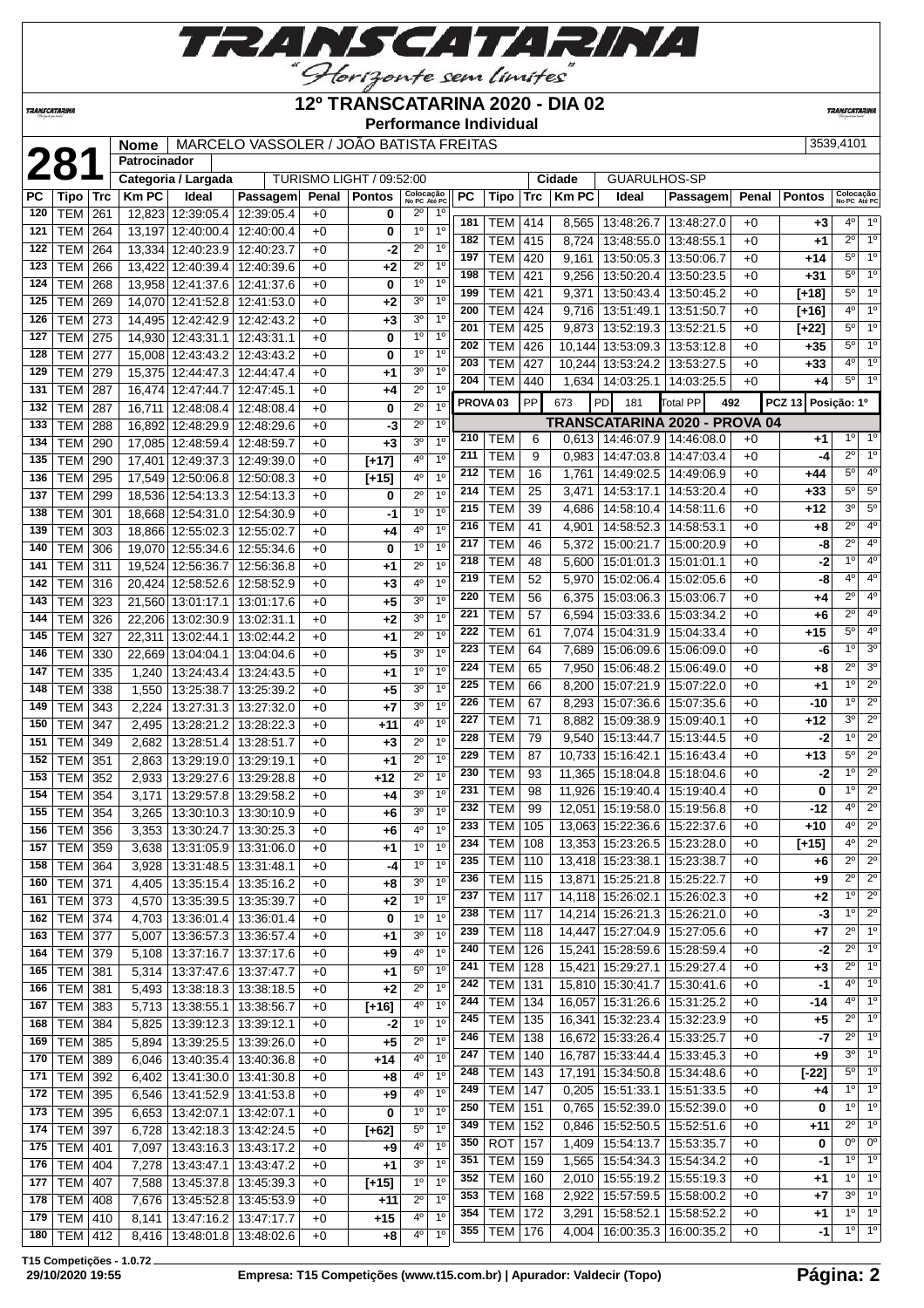

**Performance Individual**

**TRANSCATARIN** 

|                     |                  |            | Nome                |                     |            |        |       | MARCELO VASSOLER / JOAO BATISTA FREITAS |                           |                |           |      |            |              |              |          |       |               | 3539,4101                 |
|---------------------|------------------|------------|---------------------|---------------------|------------|--------|-------|-----------------------------------------|---------------------------|----------------|-----------|------|------------|--------------|--------------|----------|-------|---------------|---------------------------|
|                     | 281              |            | <b>Patrocinador</b> |                     |            |        |       |                                         |                           |                |           |      |            |              |              |          |       |               |                           |
|                     |                  |            | Categoria / Largada |                     |            |        |       | TURISMO LIGHT / 09:52:00                |                           |                |           |      |            | Cidade       | GUARULHOS-SP |          |       |               |                           |
| PC                  | Tipo             | <b>Trc</b> | <b>Km PC</b>        | Ideal               | Passagem   |        | Penal | Pontos                                  | Colocação<br>No PC Até PC |                | <b>PC</b> | Tipo | <b>Trc</b> | <b>Km PC</b> | Ideal        | Passagem | Penal | <b>Pontos</b> | Colocação<br>No PC Até PC |
| 356                 | TEM              | 184        | 5,215               | 16:03:11.6          | 16:03:11.6 |        | $+0$  | 0                                       | 1 <sup>0</sup>            | 10             |           |      |            |              |              |          |       |               |                           |
| 357                 | TEM              | 187        | 5,624               | 16:04:09.9          | 16:04:12.3 |        | $+0$  | $[-24]$                                 | 4 <sup>0</sup>            | 1 <sup>0</sup> |           |      |            |              |              |          |       |               |                           |
| 358                 | TEM              | 198        | 6,969               | 16:07:52.5          | 16:07:53.7 |        | $+0$  | $+12$                                   | 3 <sup>o</sup>            | 1 <sup>0</sup> |           |      |            |              |              |          |       |               |                           |
| 359                 | <b>TEM   207</b> |            | 8,059               | 16:10:19.0          | 16:10:22.1 |        | $+0$  | $+31$                                   | 4 <sup>0</sup>            | 10             |           |      |            |              |              |          |       |               |                           |
| 360                 | <b>TEM   216</b> |            | 9,431               | 16:13:58.0          | 16:14:53.4 |        | $+0$  | $[-554]$                                | $4^{\circ}$               | 3 <sup>0</sup> |           |      |            |              |              |          |       |               |                           |
| 361                 | <b>TEM   217</b> |            | 9,955               | 16:14:51.1          | 16:15:29.2 |        | $+0$  | +381                                    | $4^{\circ}$               | 3 <sup>o</sup> |           |      |            |              |              |          |       |               |                           |
| 362                 | <b>TEM</b>       | 221        |                     | 10,466 16:15:51.2   | 16:16:06.5 |        | $+0$  | $+153$                                  | $4^{\circ}$               | 3 <sup>0</sup> |           |      |            |              |              |          |       |               |                           |
| 363                 | <b>TEM 226</b>   |            | 11,070              | 16:17:21.7          | 16:17:38.1 |        | $+0$  | $+164$                                  | 4 <sup>0</sup>            | 3 <sup>0</sup> |           |      |            |              |              |          |       |               |                           |
| 364                 | TEM              | 228        |                     | 11,392 16:18:02.7   | 16:18:02.0 |        | $+0$  | -7                                      | 3 <sup>o</sup>            | 3 <sup>o</sup> |           |      |            |              |              |          |       |               |                           |
| 365                 | <b>TEM 229</b>   |            |                     | 11,584   16:18:23.3 | 16:18:23.5 |        | $+0$  | $+2$                                    | 1 <sup>°</sup>            | 3 <sup>o</sup> |           |      |            |              |              |          |       |               |                           |
| 366                 | <b>TEM</b>       | 230        |                     | 11,783 16:18:51.0   | 16:18:52.0 |        | $+0$  | $+10$                                   | 4 <sup>0</sup>            | 3 <sup>0</sup> |           |      |            |              |              |          |       |               |                           |
| 367                 | TEM              | 231        |                     | 11,918 16:19:07.2   | 16:19:06.7 |        | $+0$  | -5                                      | $2^{\circ}$               | 3 <sup>o</sup> |           |      |            |              |              |          |       |               |                           |
| 368                 | <b>TEM   241</b> |            |                     | 13,992 16:23:34.2   | 16:23:35.8 |        | $+0$  | $[+16]$                                 | 3 <sup>o</sup>            | 3 <sup>0</sup> |           |      |            |              |              |          |       |               |                           |
| 369                 | ROT              | 245        | 14,372              | 16:25:05.9          | 16:25:08.5 |        | $+0$  | 0                                       | 0 <sup>o</sup>            | $0^{\circ}$    |           |      |            |              |              |          |       |               |                           |
| 370                 | TEM              | 251        | 15,115              | 16:26:43.5          | 16:26:44.2 |        | $+0$  | $+7$                                    | 3 <sup>o</sup>            | $4^{\circ}$    |           |      |            |              |              |          |       |               |                           |
| 371                 | <b>TEM</b>       | 257        |                     | 15,912 16:28:35.0   | 16:28:33.8 |        | $+0$  | $-12$                                   | $2^{\circ}$               | 3 <sup>o</sup> |           |      |            |              |              |          |       |               |                           |
| PROVA <sub>04</sub> |                  | PPI        | 1.730               | PD<br>631           | Total PP   | 1.099  |       | $PCZ$ 5                                 | Posição: 3º               |                |           |      |            |              |              |          |       |               |                           |
| <b>TOTAL</b>        |                  | <b>PPI</b> | 28.446 PD           | 4.620               | Total PP   | 23.826 |       | <b>PCZ 23</b>                           |                           |                |           |      |            |              |              |          |       |               |                           |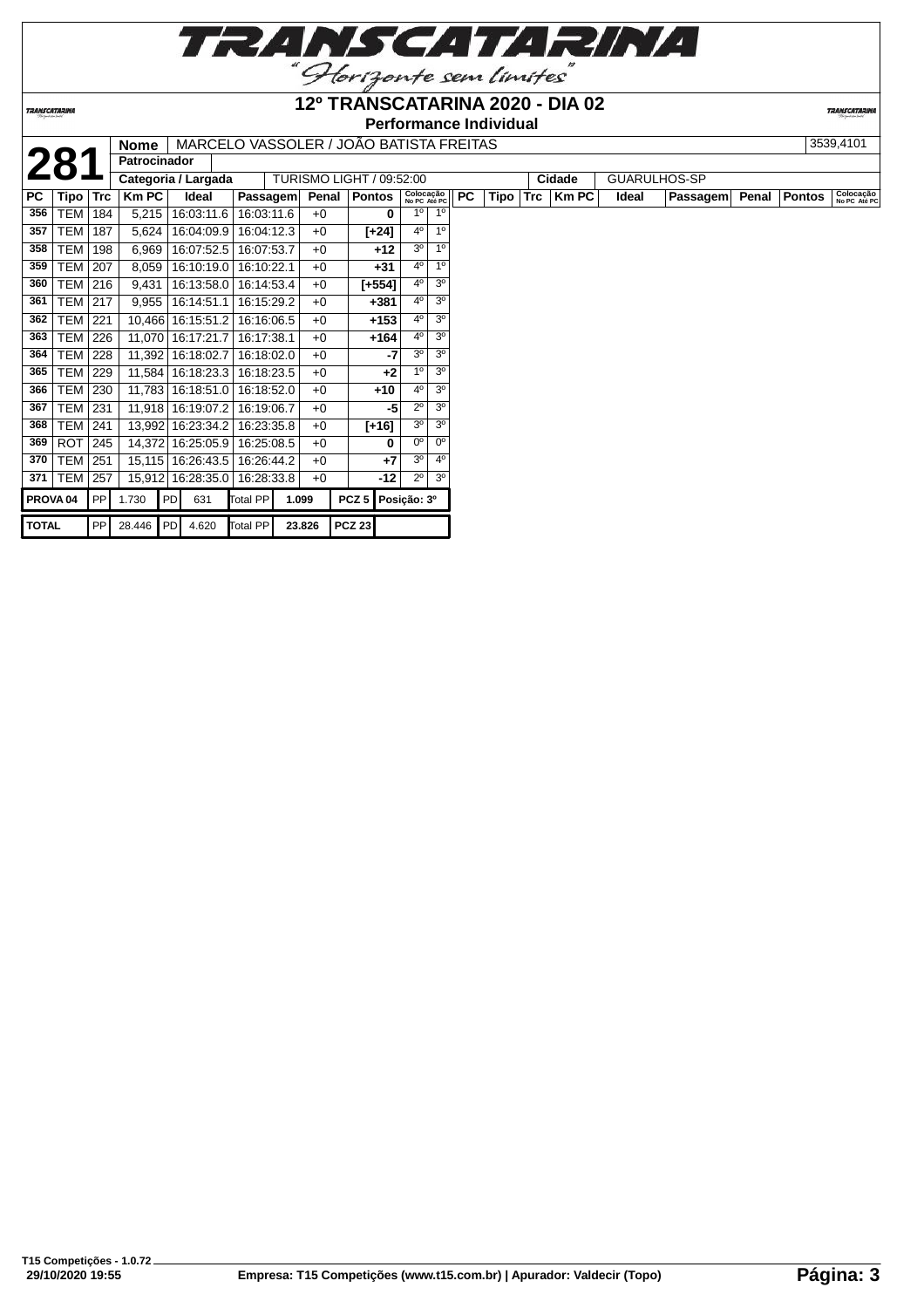

**Performance Individual**

**TRANSCATARI** 

 TEM 195 3,463 12:10:25.7 12:10:31.5 +0 **+58** 5º 5º TEM 197 3.727 12:11:14.4 12:11:15.1 +0 **+7** 3<sup>0</sup> 5 TEM 201 4.064 12:12:10.6 12:12:11.2 +0 **+6**  $2^{\circ}$  5 TEM 203 4,592 12:13:05.8 12:13:04.1 +0 **-17** 5º 5º TEM 205 4,738 12:13:24.7 12:13:23.0 +0 **-17** 5º 5º TEM 207 4,958 12:13:57.5 12:13:57.4 +0 **-1** 2º 5º TEM 208 4,996 12:14:05.1 12:14:05.7 +0 **+6** 2º 5º TEM 209 | 5,176 12:14:33.6 12:14:30.5 +0 **-31** 5° 5 TEM 211 5,360 12:15:13.6 12:15:13.8 +0 **+2** 3º 5º TEM 213 5,590 12:15:46.9 12:15:49.5 +0 **[+26]** 5º 5º TEM 216 5,745 12:16:15.7 12:16:15.5 +0 **-2** 3º 5º TEM 220 6,234 12:17:46.7 12:17:47.1 +0 **+4** 2º 4º TEM 220 6,757 12:18:39.0 12:18:38.7 +0 **-3** 3º 4º TEM 222 7,059 12:19:20.3 12:19:20.0 +0 **-3** 2º 4º TEM 227 7,325 12:20:52.8 12:20:53.3 +0 **+5** 2º 4º TEM 229 7,546 12:21:28.1 12:21:27.5 +0 **-6** 4º 4º TEM 234 8,247 12:23:34.6 12:23:34.3 +0 **-3** 3º 4º TEM 235 8,457 12:23:57.7 12:23:57.9 +0 **+2** 1º 4º TEM 240 9,195 12:25:26.9 12:25:26.1 +0 **-8** 3º 4º TEM 241 9,397 12:25:58.7 12:26:00.1 +0 **+14** 5º 4º TEM 245 9,544 12:26:26.1 12:28:00.0 +0 **[+939]** 5º 4º TEM 254 11,257 12:34:40.9 12:34:42.4 +0 **+15** 5º 4º TEM 259 12,289 12:41:49.0 12:41:49.1 +0 **+1** 2º 4º TEM 259 12,433 12:42:04.8 12:42:08.9 +0 **+41** 4º 4º

|              |            |                 | <b>Nome</b>    |                       | FERNANDO MEES / ALINE LUIZA BERGMANN                             |                          |                          |                           |                  |                     |             |                  |                 |                                   |                               |        |                   | 3883,4192                 |                  |
|--------------|------------|-----------------|----------------|-----------------------|------------------------------------------------------------------|--------------------------|--------------------------|---------------------------|------------------|---------------------|-------------|------------------|-----------------|-----------------------------------|-------------------------------|--------|-------------------|---------------------------|------------------|
|              | 282        |                 | Patrocinador   |                       |                                                                  |                          |                          |                           |                  |                     |             |                  |                 |                                   |                               |        |                   |                           |                  |
|              |            |                 |                | Categoria / Largada   |                                                                  |                          | TURISMO LIGHT / 09:56:00 |                           |                  |                     |             |                  | Cidade          |                                   | <b>VENANCIO AIRES-RS</b>      |        |                   |                           |                  |
| РC           | Tipo   Trc |                 | <b>Km PC</b>   | Ideal                 | Passagem Penal Pontos                                            |                          |                          | Colocação<br>No PC Até PC | PC               |                     | <b>Tipo</b> | <b>Trc</b>       | <b>KmPC</b>     | Ideal                             | Passagem Penal                |        | <b>Pontos</b>     | Colocação<br>No PC Até PC |                  |
| 1            | <b>TEM</b> | 9               |                |                       | TRANSCATARINA 2020 - PROVA 02<br>1,086   10:16:29.3   10:16:28.8 | $+0$                     | -5                       | 3 <sup>o</sup>            | $\overline{3^0}$ | 61                  | <b>TEM</b>  | 115              |                 |                                   | 13,712 10:52:58.8 10:54:35.6  | $+0$   | +968              | $5^{\circ}$               | $5^{\circ}$      |
| $\mathbf{2}$ | <b>TEM</b> | 10              | 1,326          | 10:17:05.3 10:17:05.1 |                                                                  | $+0$                     | -2                       | $2^{\circ}$               | $\overline{2^0}$ | 62                  | <b>TEM</b>  | 117              |                 | 13,869 10:53:24.2                 | 10:54:57.5                    | $+0$   | $+933$            | $\overline{5^0}$          | $\overline{5^0}$ |
| 3            | <b>TEM</b> | $\overline{15}$ | 1,611          | 10:17:49.1            | 10:17:48.2                                                       | $+0$                     | -9                       | $2^{\circ}$               | $\overline{2^0}$ | 63                  | <b>TEM</b>  | 121              |                 | 14,044 10:54:47.0                 | 10:56:25.4                    | $+0$   | $+984$            | $\overline{5^0}$          | $\overline{5^0}$ |
| 5            | <b>TEM</b> | 19              | 2,176          | 10:19:16.6            | 10:19:16.4                                                       | $+0$                     | -2                       | $2^{\circ}$               | $2^{\circ}$      | 64                  | <b>TEM</b>  | 126              |                 |                                   | 14,564 10:56:15.6 10:57:55.0  | $+0$   | $+994$            | 3 <sup>o</sup>            | $5^{\circ}$      |
| 6            | <b>TEM</b> | 20              | 2,261          | 10:19:27.4            | 10:19:27.4                                                       | $+0$                     | 0                        | 1 <sup>0</sup>            | $\overline{2^0}$ | 65                  | <b>TEM</b>  | 131              |                 | 14,985 10:57:49.2                 | 10:59:25.1                    | $+0$   | $+959$            | $\overline{3^0}$          | 4 <sup>0</sup>   |
| 7            | <b>TEM</b> | 23              | 2,538          | 10:20:06.8            | 10:20:08.9                                                       | $+0$                     | $\overline{[+21]}$       | 4 <sup>0</sup>            | $2^{\circ}$      | 66                  | <b>TEM</b>  | 133              |                 |                                   | 15,108 10:58:40.3 10:59:42.5  | $+0$   | $+622$            | 3 <sup>o</sup>            | 4 <sup>0</sup>   |
| 8            | <b>TEM</b> | 24              | 2.792          | 10:20:36.6            | 10:20:36.5                                                       | $+0$                     | -1                       | $2^{\circ}$               | 1 <sup>0</sup>   | 67                  | <b>TEM</b>  | 138              |                 | 15,323 10:59:23.0                 | 11:00:24.7                    | $+0$   | $+617$            | 3 <sup>o</sup>            | 4 <sup>0</sup>   |
| 9            | <b>TEM</b> | 24              | 3,001          | 10:21:04.5            | 10:21:04.8                                                       | $+0$                     | $+3$                     | $2^{\circ}$               | 1 <sup>0</sup>   | 68                  | <b>TEM</b>  | $\overline{142}$ |                 | 15,762 11:00:31.3                 | 11:01:26.3                    | $+0$   | $+550$            | 3 <sup>o</sup>            | 4 <sup>0</sup>   |
| 10           | <b>TEM</b> | 26              | 3,293          | 10:21:48.0            | 10:21:47.5                                                       | $+0$                     | -5                       | 3 <sup>0</sup>            | 1 <sup>0</sup>   | 69                  | <b>TEM</b>  | 147              |                 | 15.965 11:04:06.9                 | 11:04:10.8                    | $+0$   | $+39$             | 4 <sup>0</sup>            | 4 <sup>0</sup>   |
| 11           | <b>TEM</b> | 28              | 3.440          | 10:22:27.6            | 10:22:13.1                                                       | $+0$                     | $-145$                   | $5^{\circ}$               | $\overline{5^0}$ | 70                  | <b>TEM</b>  | 149              |                 | 16,205 11:04:44.4                 | 11:04:47.4                    | $+0$   | $[+30]$           | 3 <sup>o</sup>            | $\overline{4^0}$ |
| 12           | <b>TEM</b> | 31              | 3,880          | 10:23:22.2            | 10:23:22.3                                                       | $+0$                     | $+1$                     | $2^{\circ}$               | $5^{\circ}$      | $\overline{71}$     | <b>TEM</b>  | 151              |                 | 16,288 11:04:58.6                 | 11:05:03.8                    | $+0$   | $+52$             | $\overline{3^0}$          | $\overline{4^0}$ |
| 13           | <b>TEM</b> | $\overline{34}$ | 4,453          | 10:24:29.0            | 10:24:29.5                                                       | $+0$                     | $+5$                     | 3 <sup>0</sup>            | $5^{\circ}$      | 72                  | <b>TEM</b>  | 155              |                 | 16,623 11:05:51.3                 | 11:05:54.0                    | $+0$   | $[+27]$           | $\overline{4^0}$          | 4 <sup>0</sup>   |
| 14           | <b>TEM</b> | 35              | 4.587          | 10:24:50.1            | 10:24:49.6                                                       | $+0$                     | -5                       | 3 <sup>0</sup>            | $5^{\circ}$      | 73                  | <b>TEM</b>  | 157              |                 | 16,809 11:06:21.4                 | 11:06:21.6                    | $+0$   | $+2$              | 1°                        | 4 <sup>0</sup>   |
| 15           | <b>TEM</b> | 37              |                | 10:25:16.7            | 10:25:17.0                                                       | $+0$                     |                          | $2^{\circ}$               | $\overline{5^0}$ | 75                  | <b>TEM</b>  | 161              |                 | 17,934 11:13:15.8                 | 11:13:15.7                    | $+0$   | -1                | $\overline{2^{\circ}}$    | $\overline{4^0}$ |
| 16           | <b>TEM</b> | 38              | 4,746<br>4,823 | 10:25:26.8            | 10:25:25.9                                                       | $+0$                     | +3                       | 4 <sup>0</sup>            | $5^{\circ}$      | 76                  | <b>TEM</b>  | 166              |                 | 20,132 11:17:32.0                 | 11:17:31.9                    | $+0$   | -1                | 1 <sup>°</sup>            | 4 <sup>0</sup>   |
| 17           | <b>TEM</b> | 39              | 5.049          | 10:26:00.1            | 10:26:01.2                                                       | $+0$                     | -9<br>$+11$              | 3 <sup>0</sup>            | 5 <sup>0</sup>   | 77                  | <b>TEM</b>  | 168              |                 | 20,785 11:18:54.5                 | 11:18:54.1                    | $+0$   | -4                | 3 <sup>o</sup>            | 4 <sup>0</sup>   |
| 18           | <b>TEM</b> | 41              |                | 10:26:35.2            |                                                                  | $+0$                     | -8                       | 3 <sup>0</sup>            | $\overline{5^0}$ | 78                  | <b>TEM</b>  | 174              |                 | 22,099 11:22:09.7                 | 11:22:15.3                    | $+0$   | $+56$             | 4 <sup>o</sup>            | $\overline{4^0}$ |
| 19           | <b>TEM</b> | 42              | 5,320          | 10:26:43.0            | 10:26:34.4                                                       | $+0$                     |                          | $2^{\circ}$               | $\overline{5^0}$ | 79                  | <b>TEM</b>  | 174              |                 | 22,166 11:22:23.1                 | 11:22:38.7                    | $+0$   | $+156$            | $\overline{2^0}$          | 4 <sup>0</sup>   |
| 20           | <b>TEM</b> | 43              | 5,383<br>5.547 | 10:27:02.3            | 10:26:43.1<br>10:27:00.3                                         | $+0$                     | $+1$<br>$-20$            | $5^{\circ}$               | $5^{\circ}$      | 80                  | <b>TEM</b>  | 175              |                 | 22,250 11:22:38.2                 | 11:22:52.6                    | $+0$   | $+144$            | 3 <sup>o</sup>            | 4 <sup>0</sup>   |
| 21           | <b>TEM</b> | 44              | 5,752          | 10:27:28.6            | 10:27:27.9                                                       | $+0$                     | -7                       | $4^{\circ}$               | 5 <sup>0</sup>   | 81                  | <b>TEM</b>  | 175              |                 |                                   | 22,394 11:22:57.4 11:23:07.8  | $+0$   | $+104$            | $2^{\circ}$               | 4 <sup>0</sup>   |
| 22           | <b>TEM</b> | 46              | 5,928          | 10:27:50.8            | 10:27:50.4                                                       | $+0$                     | -4                       | 3 <sup>0</sup>            | 4 <sup>0</sup>   | PROVA <sub>02</sub> |             | <b>PP</b>        | 13.586 PD 2.939 |                                   | Total PP                      | 10.647 | PCZ 4 Posicão: 4º |                           |                  |
| 23           | <b>TEM</b> | 48              | 6.071          | 10:28:10.1            | 10:28:10.1                                                       | $+0$                     | 0                        | 1 <sup>0</sup>            | 4 <sup>0</sup>   |                     |             |                  |                 |                                   | TRANSCATARINA 2020 - PROVA 03 |        |                   |                           |                  |
| 24           | <b>TEM</b> | 50              | 6,188          | 10:28:29.7            | 10:28:29.1                                                       | $+0$                     | -6                       | 3 <sup>0</sup>            | 4 <sup>0</sup>   | 82                  | <b>TEM</b>  | 181              |                 | $0,306$   12:03:32.9   12:03:32.1 |                               | $+0$   | -8                | $5^{\circ}$               | $5^{\circ}$      |
| 25           | <b>TEM</b> | 53              | 6.446          | 10:29:36.9            | 10:29:34.0                                                       | $+0$                     | $[-29]$                  | 4 <sup>0</sup>            | 4 <sup>0</sup>   | 83                  | <b>TEM</b>  | 183              | 0.969           | 12:04:47.8   12:04:48.7           |                               | $+0$   | $+9$              | 3 <sup>o</sup>            | $\overline{4^0}$ |
| 26           | <b>TEM</b> | 55              | 6.624          | 10:30:01.7            | 10:30:01.7                                                       | $+0$                     | 0                        | 1 <sup>0</sup>            | 4 <sup>0</sup>   | 84                  | <b>TEM</b>  | 184              | 1,036           |                                   | 12:04:56.2   12:04:58.4       | $+0$   | +22               | 4 <sup>0</sup>            | 4 <sup>0</sup>   |
| 27           | <b>TEM</b> | 57              | 6,883          | 10:30:35.0            | 10:30:33.4                                                       | $+0$                     | $-16$                    | $5^{\circ}$               | 4 <sup>0</sup>   | 85                  | <b>TEM</b>  | 184              | 1,354           |                                   | 12:05:38.6 12:05:39.2         | $+0$   | $+6$              | 3 <sup>o</sup>            | 4 <sup>0</sup>   |
| 28           | <b>TEM</b> | 59              | 7,374          | 10:31:41.9            | 10:31:42.2                                                       | $+0$                     | $+3$                     | $2^{\circ}$               | 4 <sup>0</sup>   | 86                  | <b>TEM</b>  | 184              | 1,427           |                                   | 12:05:48.4   12:05:47.9       | $+0$   | -5                | 4 <sup>0</sup>            | 4 <sup>0</sup>   |
| 29           | <b>TEM</b> | 62              | 7.573          | 10:33:03.7            | 10:33:03.4                                                       | $+0$                     | -3                       | 3 <sup>0</sup>            | 4 <sup>0</sup>   | 87                  | <b>TEM</b>  | 186              | 1.598           |                                   | 12:06:10.4   12:06:11.8       | $+0$   | $+14$             | 3 <sup>o</sup>            | 4 <sup>0</sup>   |
| 30           | <b>TEM</b> | 64              | 7,635          | 10:33:15.8            | 10:33:13.4                                                       | $+0$                     | $[-24]$                  | 3 <sup>0</sup>            | 4 <sup>0</sup>   | 88                  | <b>TEM</b>  | 187              | 1,791           | 12:06:30.6                        | 12:06:31.3                    | $+0$   | $+7$              | 4 <sup>0</sup>            | 4 <sup>0</sup>   |
| 31           | <b>TEM</b> | 65              | 7,812          | 10:33:39.0            | 10:33:42.7                                                       | $+0$                     | $+37$                    | 4 <sup>0</sup>            | 4 <sup>0</sup>   | 89                  | <b>TEM</b>  | 187              | 1,912           | 12:06:46.7                        | 12:06:58.2                    | $+0$   | $+115$            | 5 <sup>0</sup>            | 5 <sup>o</sup>   |
| 32           | <b>TEM</b> | 67              | 8.009          | 10:34:05.7            | 10:34:06.3                                                       | $+0$                     | $+6$                     | 4 <sup>0</sup>            | 4 <sup>0</sup>   | 90                  | <b>TEM</b>  | 187              | 2.282           | 12:07:36.1                        | 12:07:37.4                    | $+0$   | $+13$             | 5 <sup>o</sup>            | 5 <sup>o</sup>   |
| 33           | <b>TEM</b> | 69              | 8,280          | 10:34:43.7            | 10:34:43.7                                                       | $+0$                     | $\mathbf 0$              | 1 <sup>0</sup>            | 4 <sup>0</sup>   | 91                  | <b>TEM</b>  | 189              |                 | 2,415   12:07:53.3                | 12:07:56.7                    | $+0$   | $+34$             | $\overline{5^0}$          | $5^{\circ}$      |
| 34           | <b>TEM</b> | $\overline{72}$ | 8,539          |                       | 10:35:25.0 10:35:25.1                                            | $+0$                     | $+1$                     | $2^{\circ}$               | 4 <sup>0</sup>   | 92                  | <b>TEM</b>  | 190              |                 | 2,914   12:08:45.1                | 12:08:46.4                    | $+0$   | $+13$             | 3 <sup>o</sup>            | $5^{\circ}$      |
| 25.          | T T M      | 74              |                |                       | $0.020$ $10.2000e$ $10.2000$                                     | $\overline{\phantom{0}}$ | $\overline{\phantom{a}}$ | $\overline{20}$           | $\overline{40}$  | 93                  | <b>TEM</b>  | 192              |                 |                                   | 2.998 12:08:58.6 12:08:59.6   | $+0$   | $+10$             | $4^{\circ}$               | $-5^{\circ}$     |

 TEM 74 8,820 10:36:09.6 10:36:09.9 +0 **+3** 2º 4º | TEM | 75 | 8,949 | 10:36:28.0 | 10:36:29.4 | +0 | +14 | 2<sup>o</sup> | 4<sup>o</sup> | TEM | 76 | 9,316 | 10:37:04.8 | 10:37:05.0 | +0 | +2 | 4<sup>o</sup> | 4<sup>o</sup> TEM 77 9,472 10:37:23.9 10:37:24.1 +0 **+2** 3º 4º TEM 80 9,776 10:38:02.9 10:38:03.6 +0 **+7** 5º 4º TEM 82 10,139 10:38:50.1 10:38:51.3 +0 **+12** 5º 4º TEM 84 10,266 10:39:07.8 10:39:08.4 +0 **+6** 3º 4º TEM 85 10,322 10:39:17.4 10:39:18.1 +0 **+7** 2º 4º TEM 85 10,383 10:39:27.9 10:39:27.8 +0 **-1** 1º 4º TEM 88 10,639 10:40:20.5 10:40:20.0 +0 **-5** 3º 4º TEM 90 10,723 10:40:34.8 10:40:34.9 +0 **+1** 1º 4º TEM 91 10,840 10:40:51.1 10:40:50.9 +0 **-2** 2º 4º TEM 91 10,923 10:41:03.5 10:41:02.3 +0 **-12** 4º 4º TEM 92 11,098 10:41:27.5 10:41:26.2 +0 **-13** 5º 4º TEM 93 11,162 10:41:36.7 10:41:34.7 +0 **-20** 5º 4º TEM 95 11,386 10:42:13.8 10:42:13.3 +0 **-5** 3º 4º TEM 96 11,689 10:42:52.3 10:42:52.1 +0 **-2** 2º 4º TEM 99 11,901 10:43:20.2 10:43:20.4 +0 **+2** 1º 4º TEM 100 12,171 10:44:03.2 10:44:03.6 +0 **+4** 3º 4º TEM 102 12,378 10:44:31.4 10:46:13.2 +0 **+1.018** 3º 3º TEM 105 12,620 10:45:11.9 10:49:52.7 +0 **[+2.808]** 5º 5º TEM 110 13,125 10:51:25.6 10:51:27.0 +0 **+14** 5º 5º TEM 111 13,276 10:51:47.3 10:51:47.8 +0 **+5** 3º 5º TEM 112 13,405 10:52:07.7 10:53:50.7 +0 **+1.030** 4º 5º

 TEM 115 13,606 10:52:44.7 10:54:20.3 +0 **+956** 4º 5º **T15 Competições - 1.0.72**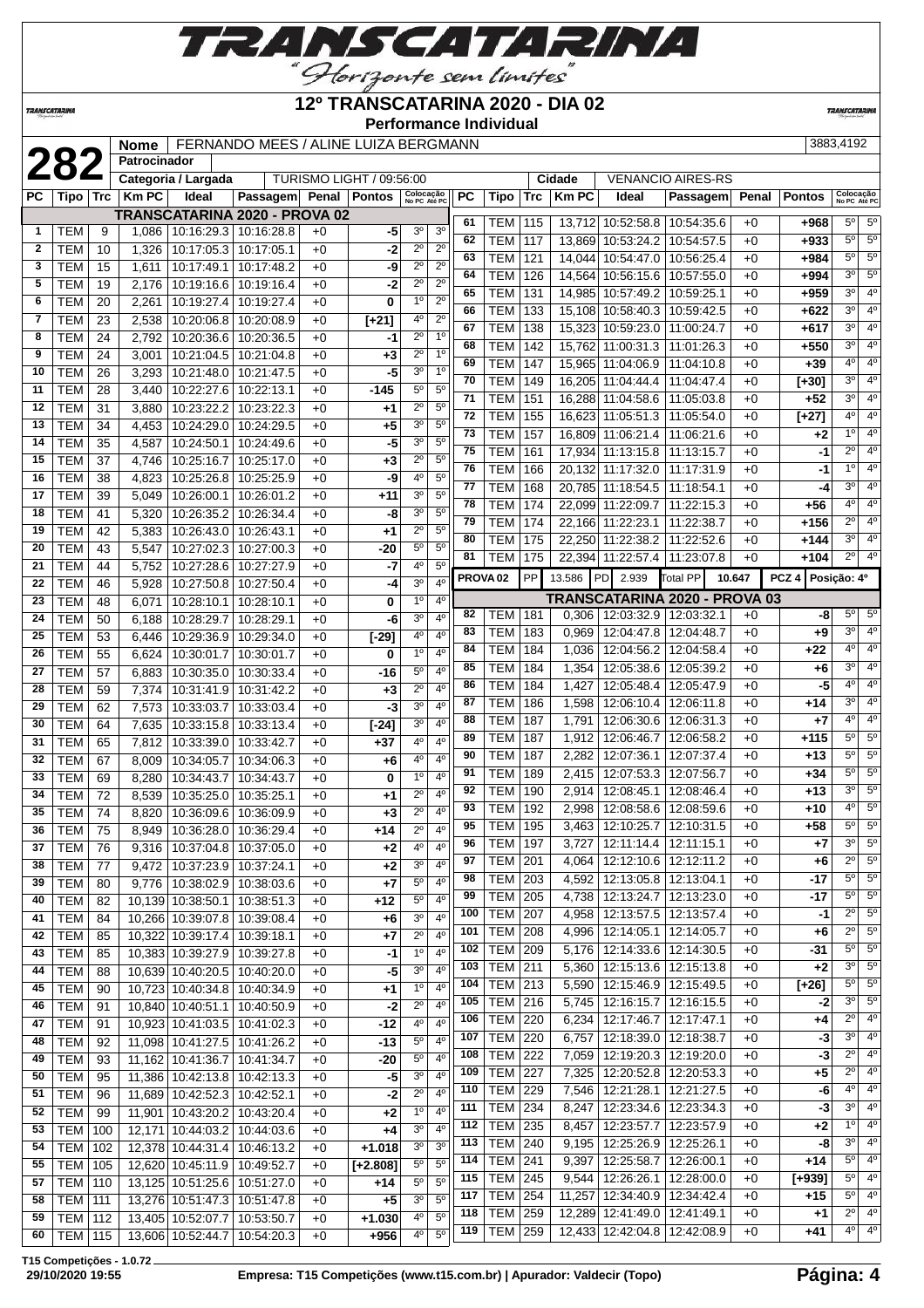

### **12º TRANSCATARINA 2020 - DIA 02**

**Performance Individual**

**TRANSCATARIN** 

**8,565 13:52:26.7 13:52:26.6 +0 -1 3<sup>0</sup> 3<sup>0</sup>** 

**TRANSCATARINA** 

### **2883,4192 Nome** FERNANDO MEES / ALINE LUIZA BERGMANN [3883,4192]<br> **2883,4192 Patrocinador**<br>
PC | Tipo | Trc | Km PC | Ideal | Passagem| Penal | Pontos | Secretation | PC | Tipo | Trc | Km PC | Ideal | Passagem| Penal **Patrocinador Categoria / Largada** TURISMO LIGHT / 09:56:00 **Cidade** VENANCIO AIRES-RS **Passagem Penal Pontos Colocação PC Tipo Trc Km PC 4** 12:43:06.0 +0 **+6**  $4^0$   $4^0$   $4^0$ **No PC Até PC PC Tipo Trc Km PC Ideal Passagem Penal Pontos Colocação No PC Até PC** TEM 261 12,823 12:43:05.4 12:43:06.0 +0 TEM 264 13,197 12:44:00.4 12:43:59.9 +0 **182** TEM 42<br> **184** 131 TEM 414

|     |                  |     |        |                                   |                                 |      |         |                | 184                   | IEM I               | 415 | 8,724  | 13:52:55.0   13:52:54.9                       |                               | +0   | -1                | ا "گ        | చి                         |
|-----|------------------|-----|--------|-----------------------------------|---------------------------------|------|---------|----------------|-----------------------|---------------------|-----|--------|-----------------------------------------------|-------------------------------|------|-------------------|-------------|----------------------------|
| 122 | <b>TEM   264</b> |     |        | 13,334 12:44:23.9 12:44:23.9      |                                 | +0   | 0       | 1 <sup>0</sup> | 4 <sup>0</sup><br>197 | TEM                 | 420 |        | 9,161   13:54:05.3   13:54:05.4               |                               | $+0$ | +1                | $2^{\circ}$ | 3 <sup>o</sup>             |
| 123 | TEM              | 266 |        | 13,422 12:44:39.4 12:44:42.1      |                                 | $+0$ | [+27]   | $5^{\circ}$    | $4^{\circ}$<br>198    | TEM                 | 421 | 9,256  | 13:54:20.4                                    | 13:54:21.4                    | $+0$ | +10               | $2^{\circ}$ | 3 <sup>o</sup>             |
| 124 | <b>TEM</b>       | 268 |        | 13.958 12:45:37.6 12:45:38.5      |                                 | $+0$ | +9      | $5^{\circ}$    | $4^{\circ}$<br>199    | TEM                 | 421 |        | 9,371   13:54:43.4   13:54:43.9               |                               | $+0$ | $+5$              | $2^{\circ}$ | 3 <sup>o</sup>             |
| 125 | TEM              | 269 |        | 14,070 12:45:52.8                 | 12:45:51.9                      | $+0$ | -9      | $5^{\circ}$    | 4°<br>200             | TEM                 | 424 | 9,716  | 13:55:49.1                                    | 13:55:48.9                    | $+0$ | -2                | $2^{\circ}$ | 3 <sup>o</sup>             |
| 126 | <b>TEM</b>       | 273 |        | 14,495 12:46:42.9                 | 12:46:42.3                      | +0   | -6      | 5°             | 4°<br>201             | TEM                 | 425 | 9,873  | 13:56:19.3   13:56:20.4                       |                               | $+0$ | +11               | $2^{\circ}$ | 3 <sup>0</sup>             |
| 127 | TEM   275        |     |        | 14,930 12:47:31.1                 | 12:47:30.9                      | $+0$ | -2      | 4°             | $4^{\circ}$<br>202    | TEM                 | 426 |        | 10,144 13:57:09.3 13:57:08.5                  |                               | $+0$ | -8                | $3^{\circ}$ | 3 <sup>o</sup>             |
| 128 | TEM              | 277 |        | 15,008 12:47:43.2                 | 12:47:44.6                      | $+0$ | $+14$   | $5^{\circ}$    | $4^{\circ}$<br>203    | <b>TEM</b>          | 427 |        | 10,244 13:57:24.2 13:57:27.1                  |                               | $+0$ | [+29]             | $3^{\circ}$ | 3 <sup>o</sup>             |
| 129 | TEM              | 279 |        | 15,375 12:48:47.3                 | 12:48:48.0                      | +0   | $+7$    | 5°             | $4^{\circ}$<br>204    | <b>TEM</b>          | 440 | 1,634  | 14:07:25.1                                    | 14:07:25.0                    | $+0$ | -1                | $2^{\circ}$ | 3 <sup>o</sup>             |
| 131 | TEM              | 287 |        | 16,474 12:51:44.7                 | 12:51:46.5                      | +0   | +18     | 40             | $4^{\circ}$           | PROVA <sub>03</sub> | PP  | 2.307  | PD 1.123                                      | Total PP<br>1.184             |      | PCZ 6 Posição: 3º |             |                            |
| 132 | TEM              | 287 | 16,711 | 12:52:08.4                        | 12:52:08.6                      | +0   | $+2$    | 30             | $4^{\circ}$           |                     |     |        |                                               |                               |      |                   |             |                            |
| 133 | TEM              | 288 | 16.892 | 12:52:29.9                        | 12:52:30.1                      | $+0$ | $+2$    | $1^{\circ}$    | $4^{\circ}$<br>210    | TEM                 | 6   |        | $0,613$   14:50:07.9   14:50:13.1             | TRANSCATARINA 2020 - PROVA 04 | $+0$ | +52               |             | $5^\circ$ 5°               |
| 134 | TEM              | 290 |        | 17,085 12:52:59.4 12:52:59.5      |                                 | $+0$ | $+1$    | $2^{\circ}$    | $4^{\circ}$<br>211    | TEM                 | 9   | 0,983  | 14:51:03.8   14:51:04.5                       |                               | $+0$ | $+7$              | $4^{\circ}$ | $5^{\circ}$                |
| 135 | TEM              | 290 |        | 17,401 12:53:37.3                 | 12:53:39.0                      | +0   | $+17$   | $5^{\circ}$    | $4^{\circ}$<br>212    | TEM                 | 16  |        |                                               |                               | $+0$ |                   |             | $3^0$ 5 <sup>0</sup>       |
| 136 | TEM              | 295 |        | 17,549 12:54:06.8                 | 12:54:08.8                      | +0   | +20     | $5^{\circ}$    | $4^{\circ}$<br>214    | <b>TEM</b>          | 25  |        | 1,761   14:53:02.5   14:53:03.7<br>14:57:17.1 | 14:57:17.4                    | $+0$ | +12               | $3^{\circ}$ | 4 <sup>o</sup>             |
| 137 | TEM              | 299 |        | 18,536 12:58:13.3                 | 12:58:13.8                      | +0   | $+5$    | 4°             | 4 <sup>0</sup><br>215 |                     |     | 3,471  |                                               |                               |      | $+3$              | 4º          | $4^{\circ}$                |
| 138 | TEM              | 301 |        | 18,668 12:58:31.0                 | 12:58:31.3                      | $+0$ | $+3$    | 30             | 4 <sup>0</sup><br>216 | TEM                 | 39  | 4,686  | 15:02:10.4                                    | 15:02:12.3                    | $+0$ | +19<br>$-15$      | $3^{\circ}$ | $5^{\circ}$                |
| 139 | TEM              | 303 |        | 18,866 12:59:02.3                 | 12:59:02.4                      | +0   | $^{+1}$ | $2^{\circ}$    | $4^{\circ}$           | TEM                 | 41  |        | 4,901   15:02:52.3   15:02:50.8               |                               | $+0$ |                   | $5^{\circ}$ | $5^\circ$                  |
| 140 | TEM              | 306 |        | 19,070 12:59:34.6                 | 12:59:34.3                      | +0   | -3      | 30             | 217<br>$4^{\circ}$    | <b>TEM</b>          | 46  | 5,372  | 15:04:21.7   15:04:26.0                       |                               | $+0$ | +43               | $3^{\circ}$ | $5^{\circ}$                |
| 141 | TEM              | 311 |        | 19,524 13:00:36.7                 | 13:00:36.9                      | +0   | $+2$    | 30             | 218<br>4 <sup>0</sup> | <b>TEM</b>          | 48  | 5,600  | 15:05:01.3                                    | 15:05:00.5                    | $+0$ | -8                | $1^{\circ}$ | $5^\circ$                  |
| 142 | TEM 316          |     |        | 20,424 13:02:52.6                 | 13:02:53.0                      | $+0$ | +4      | 5 <sup>0</sup> | 219<br>4 <sup>0</sup> | <b>TEM</b>          | 52  | 5,970  | 15:06:06.4                                    | 15:06:06.2                    | $+0$ | -2                |             |                            |
| 143 | TEM              | 323 |        | 21,560 13:05:17.1                 | 13:05:17.2                      | $+0$ | +1      | 1 <sup>0</sup> | 220<br>$4^{\circ}$    | TEM                 | 56  | 6,375  | 15:07:06.3   15:07:08.8                       |                               | $+0$ | [+25]             | $5^{\circ}$ | $5^{\circ}$                |
| 144 | TEM              | 326 |        | 22,206 13:06:30.9                 | 13:06:31.8                      | $+0$ | $+9$    | $5^{\circ}$    | 221<br>4 <sup>0</sup> | TEM                 | 57  | 6,594  | 15:07:33.6                                    | 15:07:32.8                    | $+0$ | -8                | 3º          | $5^{\circ}$                |
| 145 | TEM              | 327 | 22,311 | 13:06:44.1                        | 13:06:44.2                      | +0   | $^{+1}$ | 30             | 222<br>$4^{\circ}$    | TEM                 | 61  | 7,074  | 15:08:31.9   15:08:32.5                       |                               | $+0$ | +6                | $3^{\circ}$ | $5^{\circ}$                |
| 146 | TEM              | 330 | 22.669 | 13:08:04.1                        | 13:08:04.3                      | $+0$ | $+2$    | 1 <sup>0</sup> | 223<br>$4^{\circ}$    | <b>TEM</b>          | 64  | 7,689  | 15:10:09.6   15:10:11.0                       |                               | $+0$ | +14               | $3^{\circ}$ | $5^{\circ}$                |
| 147 | TEM              | 335 | 1,240  | 13:28:43.4                        | 13:28:43.3                      | $+0$ | -1      | $2^{\circ}$    | 224<br>$4^{\circ}$    | TEM                 | 65  | 7,950  | 15:10:48.2   15:10:44.3                       |                               | $+0$ | -39               | $5^{\circ}$ | $5^\circ$                  |
| 148 | TEM              | 338 | 1,550  | 13:29:38.7                        | 13:29:38.8                      | $+0$ | $^{+1}$ | $2^{\circ}$    | 225<br>$4^{\circ}$    | <b>TEM</b>          | 66  | 8,200  | 15:11:21.9                                    | 15:11:24.2                    | $+0$ | $+23$             | $4^{\circ}$ | $5^{\circ}$                |
| 149 | TEM              | 343 | 2,224  | 13:31:31.3                        | 13:31:31.6                      | +0   | $+3$    | $2^{\circ}$    | 226<br>$4^{\circ}$    | <b>TEM</b>          | 67  | 8,293  | 15:11:36.6                                    | 15:11:39.8                    | $+0$ | $+32$             | $4^{\circ}$ | $5^\circ$                  |
| 150 | TEM              | 347 | 2,495  | 13:32:21.2                        | 13:32:21.3                      | +0   | $+1$    | 1 <sup>0</sup> | 227<br>4 <sup>0</sup> | <b>TEM</b>          | 71  | 8,882  | 15:13:38.9                                    | 15:13:40.1                    | $+0$ | +12               | $4^{\circ}$ | $5^\circ$                  |
| 151 | TEM              | 349 | 2,682  | 13:32:51.4                        | 13:32:51.8                      | $+0$ | +4      | 3 <sup>0</sup> | 228<br>4 <sup>0</sup> | <b>TEM</b>          | 79  | 9,540  | 15:17:44.7                                    | 15:17:47.6                    | $+0$ | $[+29]$           | $4^{\circ}$ | $5^{\circ}$                |
| 152 | TEM              | 351 | 2,863  | 13:33:19.0                        | 13:33:19.2                      | $+0$ | $+2$    | 30             | 229<br>$4^{\circ}$    | TEM                 | 87  |        | 10,733 15:20:42.1                             | 15:20:42.7                    | $+0$ | +6                | $3^{\circ}$ | 5 <sup>o</sup>             |
| 153 | TEM              | 352 | 2,933  | 13:33:27.6                        | 13:33:30.1                      | +0   | $[+25]$ | $5^{\circ}$    | 230<br>$4^{\circ}$    | TEM                 | 93  |        | 11,365   15:22:04.8   15:22:04.2              |                               | $+0$ | -6                | 3º          | $5^\circ$                  |
| 154 | TEM              | 354 | 3,171  | 13:33:57.8                        | 13:33:57.8                      | +0   | 0       | 1 <sup>0</sup> | 231<br>$4^{\circ}$    | TEM                 | 98  |        | 11,926   15:23:40.4                           | 15:23:41.1                    | $+0$ | +7                | 4º          | $5^{\circ}$                |
| 155 | <b>TEM</b>       | 354 | 3,265  | 13:34:10.3                        | 13:34:09.1                      | +0   | -12     | 40             | 232<br>4 <sup>0</sup> | <b>TEM</b>          | 99  | 12,051 | 15:23:58.0                                    | 15:23:58.3                    | $+0$ | $+3$              | $1^{\circ}$ | $5^{\circ}$                |
| 156 | TEM              | 356 | 3,353  | 13:34:24.7                        | 13:34:24.2                      | $+0$ | $-5$    | 30             | 233<br>$4^{\circ}$    | <b>TEM</b>          | 105 |        | 13,063 15:26:36.6 15:26:35.9                  |                               | $+0$ | -7                | $3^{\circ}$ | $5^{\circ}$                |
| 157 | TEM              | 359 | 3,638  | 13:35:05.9                        | 13:35:06.3                      | $+0$ | +4      | 4°             | 234<br>$4^{\circ}$    | TEM                 | 108 |        | 13,353 15:27:26.5 15:27:27.9                  |                               | $+0$ | +14               | $3^{\circ}$ | $5^\circ$                  |
| 158 | TEM              | 364 | 3,928  | 13:35:48.5                        | 13:35:49.4                      | +0   | $+9$    | 40             | 235<br>$4^{\circ}$    | TEM                 | 110 |        | 13,418 15:27:38.1                             | 15:27:38.2                    | $+0$ | $+1$              | $1^{\circ}$ | 5 <sup>o</sup>             |
| 160 | TEM              | 371 | 4,405  | 13:39:15.4                        | 13:39:17.9                      | +0   | $[+25]$ | 4 <sup>0</sup> | 236<br>4 <sup>0</sup> | TEM                 | 115 |        | 13,871 15:29:21.8 15:29:20.4                  |                               | $+0$ | -14               | $4^{\circ}$ | 4 <sup>0</sup>             |
| 161 | <b>TEM</b>       | 373 | 4,570  | 13:39:39.5                        | 13:39:41.8                      | $+0$ | $[+23]$ | 4°             | 237<br>4 <sup>0</sup> | TEM                 | 117 | 14,118 | 15:30:02.1                                    | 15:29:59.8                    | $+0$ | -23               | $3^{\circ}$ | $4^{\circ}$                |
|     | 162   TEM   374  |     |        | 4,703   13:40:01.4   13:40:01.4   |                                 | $+0$ | 0       | $2^{\circ}$    | 238<br>$4^{\circ}$    | TEM                 | 117 |        | 14,214 15:30:21.3 15:30:20.5                  |                               | $+0$ | -8                | $2^{\circ}$ | 4 <sup>0</sup>             |
|     | 163 TEM 377      |     |        |                                   | 5,007   13:40:57.3   13:40:57.1 | $+0$ | $-2$    | $4^{\circ}$    | 4 <sup>0</sup>        | 239 TEM 118         |     |        | 14,447 15:31:04.9 15:31:08.4                  |                               | $+0$ | $+35$             |             | $4^{\circ}$ 4 <sup>o</sup> |
| 164 | TEM   379        |     |        | $5,108$   13:41:16.7   13:41:16.7 |                                 | +0   | 0       | 1 <sup>0</sup> | 240<br>4°             | TEM   126           |     |        | 15,241 15:32:59.6 15:33:01.6                  |                               | $+0$ | +20               | $3^{\circ}$ | $4^{\circ}$                |
| 165 | <b>TEM 381</b>   |     | 5,314  | 13:41:47.6                        | 13:41:47.6                      | $+0$ | 0       | $2^{\circ}$    | 241<br>$4^{\circ}$    | <b>TEM</b>          | 128 |        | 15,421   15:33:27.1   15:33:25.7              |                               | $+0$ | -14               | $5^{\circ}$ | $4^{\circ}$                |
| 166 | TEM   381        |     | 5,493  | 13:42:18.3 13:42:18.1             |                                 | $+0$ | -2      | 3 <sup>o</sup> | 242<br>$4^{\circ}$    | <b>TEM 131</b>      |     |        | 15,810 15:34:41.7 15:34:41.7                  |                               | $+0$ | 0                 |             | $10^{9}$ 4 <sup>0</sup>    |
| 167 | TEM 383          |     | 5,713  | 13:42:55.1 13:42:56.2             |                                 | $+0$ | +11     | $2^{\circ}$    | 244<br>4°             | <b>TEM 134</b>      |     |        | 16,057 15:35:26.6 15:35:23.7                  |                               | $+0$ | $[-29]$           | $5^{\circ}$ | $4^{\circ}$                |
| 168 | TEM              | 384 | 5,825  | 13:43:12.3                        | 13:43:11.7                      | +0   | -6      | 4º             | 245<br>$4^{\circ}$    | <b>TEM 135</b>      |     |        | 16,341   15:36:23.4   15:36:24.5              |                               | $+0$ | $+11$             | 4º          | $4^{\circ}$                |
| 169 | <b>TEM 385</b>   |     | 5,894  | 13:43:25.5                        | 13:43:24.9                      | $+0$ | -6      | 3 <sup>o</sup> | 246<br>$4^{\circ}$    | <b>TEM</b>          | 138 |        | 16,672 15:37:26.4   15:37:27.4                |                               | $+0$ | +10               | $3^{\circ}$ | $4^{\circ}$                |
|     | 170   TEM   389  |     | 6,046  | 13:44:35.4 13:44:09.1             |                                 | $+0$ | -263    | $5^{\circ}$    | 247<br>$4^{\circ}$    | <b>TEM</b>          | 140 |        | 16,787 15:37:44.4 15:37:45.8                  |                               | $+0$ | +14               | $5^{\circ}$ | 4 <sup>o</sup>             |
| 171 | <b>TEM 392</b>   |     | 6,402  | 13:45:30.0   13:45:30.5           |                                 | $+0$ | $+5$    | 3 <sup>0</sup> | 248<br>$4^{\circ}$    | <b>TEM</b>          | 143 |        | 17,191 15:38:50.8 15:38:52.1                  |                               | $+0$ | +13               | 4°          | $4^{\circ}$                |
|     | 172   TEM   395  |     | 6,546  | 13:45:52.9   13:45:53.3           |                                 | $+0$ | $+4$    | 3 <sup>o</sup> | 249<br>$4^{\circ}$    | <b>TEM</b>          | 147 |        | $0,205$   15:55:33.1                          | 15:55:34.4                    | $+0$ | $+13$             | $3^{\circ}$ | $4^{\circ}$                |
|     | 173   TEM   395  |     | 6,653  | 13:46:07.1   13:46:07.2           |                                 | $+0$ | $+1$    | 3 <sup>o</sup> | 250<br>$4^{\circ}$    | <b>TEM</b>          | 151 | 0,765  | 15:56:39.0   15:56:41.5                       |                               | $+0$ | $[+25]$           | $5^{\circ}$ | $4^{\circ}$                |
| 174 | <b>TEM 397</b>   |     | 6,728  | 13:46:18.3 13:46:21.2             |                                 | $+0$ | $[+29]$ | 3 <sup>o</sup> | 349<br>$4^{\circ}$    | <b>TEM</b>          | 152 | 0,846  | 15:56:50.5   15:56:52.6                       |                               | $+0$ | +21               | $4^{\circ}$ | $4^{\circ}$                |
| 175 | TEM   401        |     | 7,097  | 13:47:16.3 13:47:15.9             |                                 | $+0$ | -4      | $2^{\circ}$    | 350<br>$4^{\circ}$    | ROT                 | 157 | 1,409  | 15:58:13.7                                    | 15:57:34.7                    | $+0$ | 0                 |             | $00$ 0 <sup>o</sup>        |
| 176 | <b>TEM 404</b>   |     | 7,278  | 13:47:47.1   13:47:47.1           |                                 | $+0$ | 0       | $1^{\circ}$    | 351<br>3 <sup>o</sup> | <b>TEM 159</b>      |     | 1,565  | 15:58:34.3   15:58:36.6                       |                               | $+0$ | +23               | $5^{\circ}$ | $4^{\circ}$                |
| 177 | TEM              | 407 | 7,588  | 13:49:37.8                        | 13:49:43.8                      | $+0$ | +60     | 4º             | 352<br>3 <sup>o</sup> | <b>TEM</b>          | 160 | 2,010  | 15:59:19.2   15:59:19.9                       |                               | $+0$ | +7                | $3^{\circ}$ | $4^{\circ}$                |
| 178 | TEM   408        |     | 7,676  | 13:49:52.8                        | 13:49:58.5                      | +0   | $+57$   | $5^{\circ}$    | 353<br>3 <sup>o</sup> | TEM                 | 168 | 2,922  | 16:01:59.5                                    | 16:03:26.2                    | $+0$ | +867              | $5^{\circ}$ | $5^\circ$                  |
| 179 | <b>TEM 410</b>   |     | 8,141  | 13:51:16.2                        | 13:51:17.9                      | $+0$ | $+17$   | $5^{\circ}$    | 354<br>3 <sup>o</sup> | <b>TEM</b>          | 172 | 3,291  | 16:02:52.1                                    | 16:04:14.5                    | $+0$ | +824              |             | $5^\circ$ 5°               |
| 180 | <b>TEM 412</b>   |     | 8,416  | 13:52:01.8                        | 13:52:01.1                      | $+0$ | -7      | 3 <sup>0</sup> | 355<br>3 <sup>o</sup> | TEM   176           |     |        | 4,004   16:04:35.3   16:05:47.2               |                               | $+0$ | +719              |             | $5^\circ$ 5°               |
|     |                  |     |        |                                   |                                 |      |         |                |                       |                     |     |        |                                               |                               |      |                   |             |                            |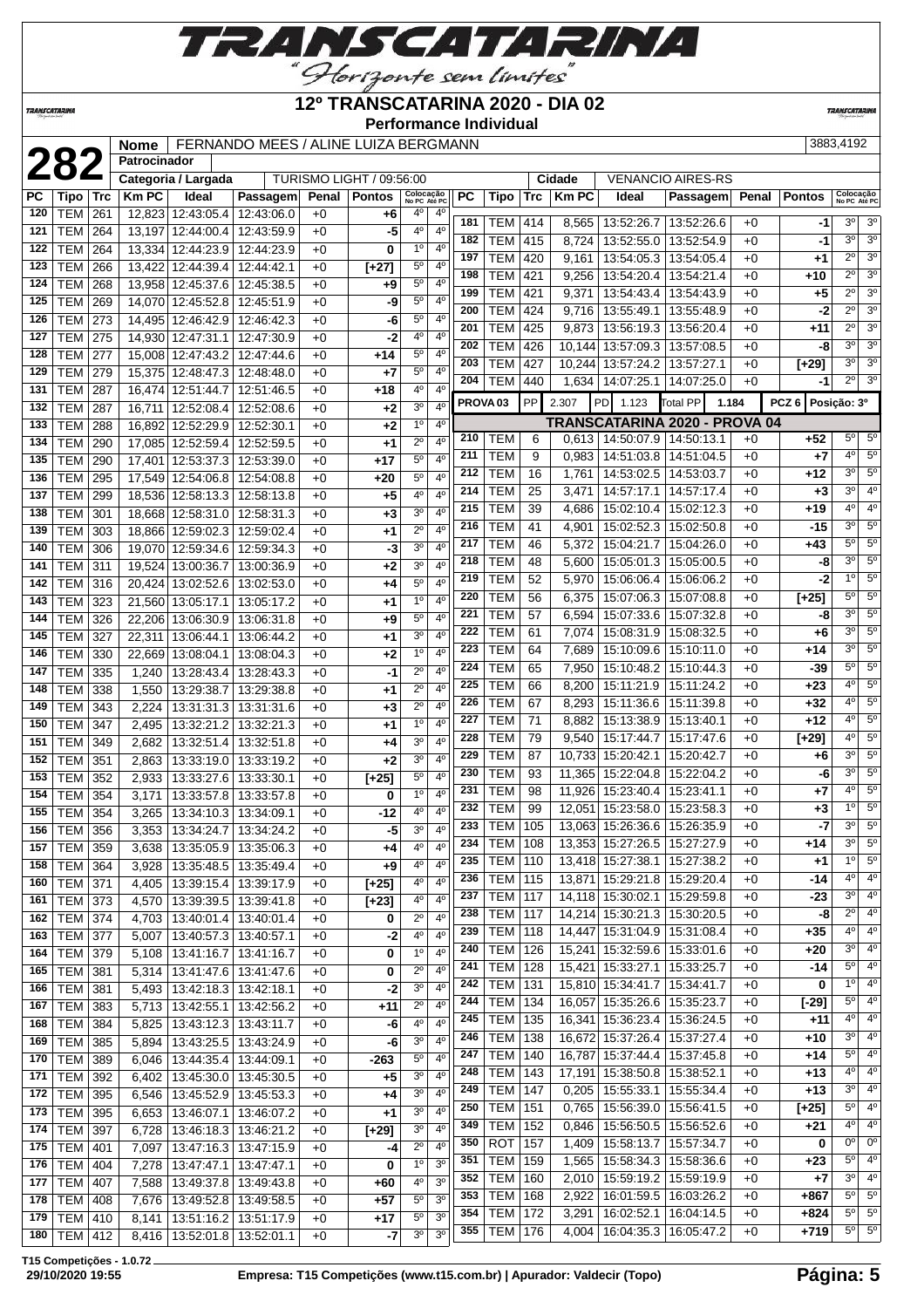

**Performance Individual**<br>**I Nome LEEPNANDO MEES (ALINE LUIZA BERGMANN** 

**TRANSCATARIN** 

|                     |                  |            | <b>Nome</b>         |                   |            |       |        | FERNANDO MEES / ALINE LUIZA BERGMANN |                           |                |           |             |            |              |       |                          |       |               | 3883,4192                 |
|---------------------|------------------|------------|---------------------|-------------------|------------|-------|--------|--------------------------------------|---------------------------|----------------|-----------|-------------|------------|--------------|-------|--------------------------|-------|---------------|---------------------------|
|                     |                  |            | <b>Patrocinador</b> |                   |            |       |        |                                      |                           |                |           |             |            |              |       |                          |       |               |                           |
|                     |                  |            | Categoria / Largada |                   |            |       |        | TURISMO LIGHT / 09:56:00             |                           |                |           |             |            | Cidade       |       | <b>VENANCIO AIRES-RS</b> |       |               |                           |
| PC.                 | Tipo             | Trc        | <b>Km PC</b>        | Ideal             | Passagem   |       | Penal  | <b>Pontos</b>                        | Colocação<br>No PC Até PC |                | <b>PC</b> | <b>Tipo</b> | <b>Trc</b> | <b>Km PC</b> | Ideal | Passagem                 | Penal | <b>Pontos</b> | Colocação<br>No PC Até PC |
| 356                 | TEM              | 184        | 5,215               | 16:07:11.6        | 16:07:41.4 |       | $+0$   | $+298$                               | $5^{\circ}$               | 5 <sup>0</sup> |           |             |            |              |       |                          |       |               |                           |
| 357                 | TEM              | 187        | 5,624               | 16:08:09.9        | 16:08:26.1 |       | $+0$   | $+162$                               | $5^{\circ}$               | $5^{\circ}$    |           |             |            |              |       |                          |       |               |                           |
| 358                 | TEM              | 198        | 6,969               | 16:11:52.5        | 16:11:57.7 |       | $+0$   | +52                                  | $5^{\circ}$               | $5^{\circ}$    |           |             |            |              |       |                          |       |               |                           |
| 359                 | <b>TEM   207</b> |            | 8,059               | 16:14:19.0        | 16:14:24.3 |       | $+0$   | $+53$                                | $5^{\circ}$               | $5^{\circ}$    |           |             |            |              |       |                          |       |               |                           |
| 360                 | TEM   216        |            | 9,431               | 16:17:58.0        | 16:19:18.7 |       | $+0$   | +807                                 | $5^{\circ}$               | $5^{\circ}$    |           |             |            |              |       |                          |       |               |                           |
| 361                 | <b>TEM   217</b> |            | 9,955               | 16:18:51.1        | 16:20:10.5 |       | $+0$   | $+794$                               | 5 <sup>0</sup>            | 5 <sup>0</sup> |           |             |            |              |       |                          |       |               |                           |
| 362                 | TEM              | 221        |                     | 10,466 16:19:51.2 | 16:21:01.9 |       | $+0$   | +707                                 | $5^{\circ}$               | $5^{\circ}$    |           |             |            |              |       |                          |       |               |                           |
| 363                 | <b>TEM</b>       | 226        | 11,070   16:21:21.7 |                   | 16:22:04.9 |       | $+0$   | $+432$                               | $5^{\circ}$               | $5^{\circ}$    |           |             |            |              |       |                          |       |               |                           |
| 364                 | <b>TEM 228</b>   |            |                     | 11,392 16:22:02.7 | 16:22:33.2 |       | $+0$   | $+305$                               | $5^{\circ}$               | $5^{\circ}$    |           |             |            |              |       |                          |       |               |                           |
| 365                 | TEM              | 229        |                     | 11,584 16:22:23.3 | 16:23:00.2 |       | $+0$   | $+369$                               | $5^{\circ}$               | $5^{\circ}$    |           |             |            |              |       |                          |       |               |                           |
| 366                 | <b>TEM</b>       | 230        |                     | 11,783 16:22:51.0 | 16:23:30.6 |       | $+0$   | $+396$                               | $5^{\circ}$               | $5^{\circ}$    |           |             |            |              |       |                          |       |               |                           |
| 367                 | <b>TEM   231</b> |            |                     | 11,918 16:23:07.2 | 16:31:01.1 |       | $+0$   | $[+4.739]$                           | $5^\circ$                 | $5^{\circ}$    |           |             |            |              |       |                          |       |               |                           |
| 368                 | <b>TEM   241</b> |            |                     | 13,992 16:27:34.2 | 16:27:48.3 |       | $+0$   | $+141$                               | $5^{\circ}$               | $5^{\circ}$    |           |             |            |              |       |                          |       |               |                           |
| 369                 | ROT              | 245        |                     | 14,372 16:29:05.9 | 16:29:07.8 |       | $+0$   | 0                                    | $0^{\circ}$               | $0^{\circ}$    |           |             |            |              |       |                          |       |               |                           |
| 370                 | TEM              | 251        |                     | 15,115 16:30:43.5 | 16:30:52.4 |       | $+0$   | $+89$                                | $4^{\circ}$               | $5^{\circ}$    |           |             |            |              |       |                          |       |               |                           |
| 371                 | TEM              | 257        |                     | 15,912 16:32:35.0 | 16:32:39.7 |       | $+0$   | $+47$                                | $5^{\circ}$               | $5^{\circ}$    |           |             |            |              |       |                          |       |               |                           |
| PROVA <sub>04</sub> |                  | PP         | 12.474 PD           | 4.847             | Total PP   | 7.627 |        | PCZ <sub>3</sub>                     | Posição: 5º               |                |           |             |            |              |       |                          |       |               |                           |
| <b>TOTAL</b>        |                  | <b>PPI</b> | 28.367 PD 8.909     |                   | Total PP   |       | 19.458 | <b>PCZ 13</b>                        |                           |                |           |             |            |              |       |                          |       |               |                           |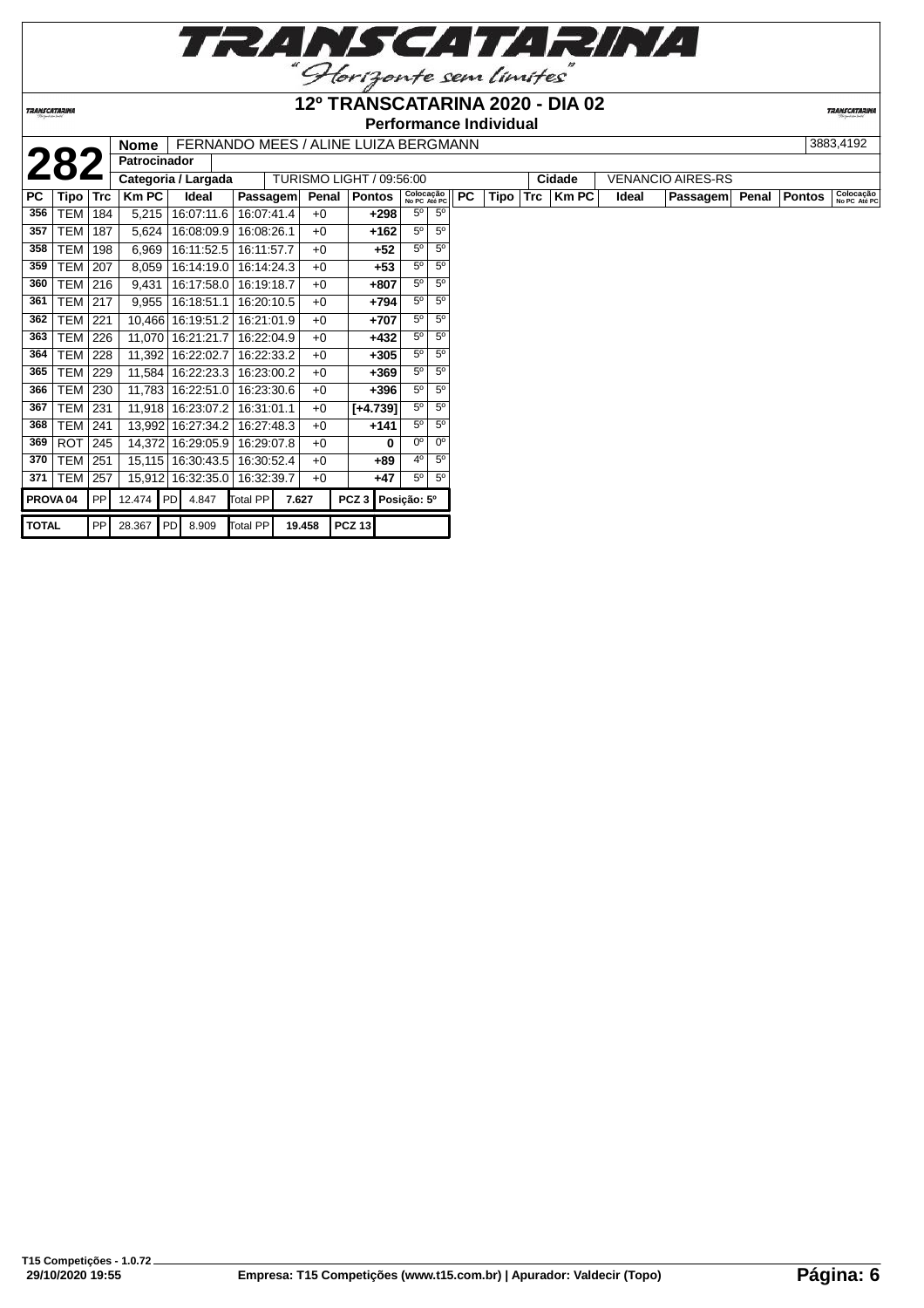

**TRANSCATARINA** 

### **12º TRANSCATARINA 2020 - DIA 02 Performance Individual**

**TRANSCATARIN** 

|              |                  |     | Nome           |                                  | MARCO AURÉLIO SANTANA DE OLIVEIRA / MARCOS ANTÔNIO COUTO NETO |              |                                 |                           |                |     |                          |            |                        |                                 |                                      |       |                   | 3739,4081                  |                                       |
|--------------|------------------|-----|----------------|----------------------------------|---------------------------------------------------------------|--------------|---------------------------------|---------------------------|----------------|-----|--------------------------|------------|------------------------|---------------------------------|--------------------------------------|-------|-------------------|----------------------------|---------------------------------------|
|              | 283              |     | Patrocinador   | Categoria / Largada              |                                                               |              | <b>TURISMO LIGHT / 09:54:00</b> |                           |                |     |                          |            |                        |                                 | BALNEÁRIO CAMBORIÚ-SC                |       |                   |                            |                                       |
| PC.          | <b>Tipo</b>      | Trc | <b>Km PC</b>   | Ideal                            | Passagem Penal Pontos                                         |              |                                 | Colocação<br>No PC Até PC |                | РC  | Tipo                     | <b>Trc</b> | Cidade<br><b>Km PC</b> | Ideal                           | Passagem                             | Penal | <b>Pontos</b>     | Colocação<br>No PC Até PC  |                                       |
|              |                  |     |                |                                  | TRANSCATARINA 2020 - PROVA 02                                 |              |                                 |                           |                |     |                          |            |                        |                                 |                                      |       |                   |                            |                                       |
| $\mathbf{1}$ | <b>TEM</b>       | 9   | 1,086          | 10:14:29.3   10:14:26.7          |                                                               | $+0$         | $[-26]$                         | $5^{\circ}$               | $5^{\circ}$    | 61  | TEM                      | 115        |                        | 13,712 10:50:58.8 10:50:59.2    |                                      | $+0$  | +4                | $1^{\circ}$                | $2^{\circ}$                           |
| 2            | <b>TEM</b>       | 10  | 1,326          | 10:15:05.3                       | 10:15:03.4                                                    | $+0$         | -19                             | 40                        | $5^{\circ}$    | 62  | TEM                      | 117        |                        | 13,869 10:51:24.2               | 10:51:23.7                           | $+0$  | -5                | 30                         | $2^{\circ}$                           |
| 3            | <b>TEM</b>       | 15  | 1,611          | 10:15:49.1                       | 10:15:47.0                                                    | $+0$         | $[-21]$                         | $5^{\circ}$               | $5^{\circ}$    | 63  | <b>TEM</b>               | 121        | 14,044                 | 10:52:47.0                      | 10:52:48.7                           | $+0$  | $+17$             | $2^{\circ}$                | $2^{\circ}$                           |
| 5            | <b>TEM</b>       | 19  | 2,176          | 10:17:16.6                       | 10:17:14.4                                                    | $+0$         | $[-22]$                         | $5^{\circ}$               | 5 <sup>0</sup> | 64  | <b>TEM</b>               | 126        |                        | 14,564 10:54:15.6               | 10:56:25.2                           | $+0$  | $[+1.296]$        | 4 <sup>0</sup>             | 1 <sup>°</sup>                        |
| 6            | TEM              | 20  | 2,261          | 10:17:27.4                       | 10:17:24.9                                                    | $+0$         | $[-25]$                         | 4°                        | $4^{\circ}$    | 65  | <b>TEM</b>               | 131        |                        | 14,985 10:55:49.2               | 10:57:46.5                           | $+0$  | $+1.173$          | 4 <sup>0</sup>             | $2^{\circ}$                           |
| 7            | TEM              | 23  | 2,538          | 10:18:06.8                       | 10:18:05.5                                                    | $+0$         | -13                             | $2^{\circ}$               | $4^{\circ}$    | 66  | TEM                      | 133        |                        | 15,108 10:56:40.3 10:58:04.9    |                                      | $+0$  | +846              | 4°                         | $2^{\circ}$                           |
| 8            | TEM              | 24  | 2,792          | 10:18:36.6                       | 10:18:33.6                                                    | +0           | $[-30]$                         | $5^{\circ}$               | $5^{\circ}$    | 67  | TEM                      | 138        |                        | 15,323 10:57:23.0               | 10:58:50.9                           | $+0$  | +879              | $4^{\circ}$                | $\overline{2^0}$                      |
| 9            | <b>TEM</b>       | 24  | 3,001          | 10:19:04.5                       | 10:19:02.6                                                    | $+0$         | -19                             | $5^{\circ}$               | $5^{\circ}$    | 68  | <b>TEM</b>               | 142        |                        | 15,762 10:58:31.3 10:59:44.8    |                                      | $+0$  | +735              | 4 <sup>0</sup>             | $\overline{2^0}$                      |
| 10           | <b>TEM</b>       | 26  | 3,293          | 10:19:48.0                       | 10:19:46.9                                                    | $+0$         | -11                             | 5 <sup>o</sup>            | 5 <sup>0</sup> | 69  | <b>TEM</b>               | 147        |                        | 15,965 11:02:06.9               | 11:02:08.4                           | $+0$  | +15               | 1 <sup>0</sup>             | $2^{\circ}$                           |
| 11           | <b>TEM</b>       | 28  | 3,440          | 10:20:27.6                       | 10:20:28.1                                                    | $+0$         | $+5$                            | $2^{\circ}$               | 4°             | 70  | <b>TEM</b>               | 149        |                        | 16,205 11:02:44.4               | 11:02:47.6                           | $+0$  | $+32$             | 4 <sup>0</sup>             | $2^{\circ}$                           |
| 12           | <b>TEM</b>       | 31  | 3,880          | 10:21:22.2                       | 10:21:22.2                                                    | $+0$         | 0                               | 1 <sup>0</sup>            | $4^{\circ}$    | 71  | TEM                      | 151        |                        | 16,288 11:02:58.6               | 11:03:02.7                           | $+0$  | +41               | 2º                         | $2^{\circ}$                           |
| 13           | <b>TEM</b>       | 34  | 4,453          | 10:22:29.0                       | 10:22:29.4                                                    | +0           | +4                              | $2^{\circ}$               | $4^{\circ}$    | 72  | <b>TEM</b>               | 155        |                        | 16,623 11:03:51.3               | 11:03:50.9                           | $+0$  | -4                | $2^{\circ}$                | $2^{\circ}$                           |
| 14           | <b>TEM</b>       | 35  | 4,587          | 10:22:50.1                       | 10:22:50.2                                                    | $+0$         | $^{+1}$                         | 1 <sup>0</sup>            | 4 <sup>0</sup> | 73  | <b>TEM</b>               | 157        |                        | 16,809 11:04:21.4               | 11:04:22.6                           | $+0$  | $+12$             | 3 <sup>o</sup>             | $2^{\circ}$                           |
| 15           | <b>TEM</b>       | 37  | 4,746          | 10:23:16.7                       | 10:23:17.1                                                    | $+0$         | +4                              | 30                        | $4^{\circ}$    | 75  | <b>TEM</b>               | 161        |                        | 17,934 11:11:15.8               | 11:11:14.5                           | $+0$  | -13               | $5^{\circ}$                | $\overline{2^0}$                      |
| 16           | <b>TEM</b>       | 38  | 4,823          | 10:23:26.8                       | 10:23:26.0                                                    | $+0$         | -8                              | $2^{\circ}$               | $4^{\circ}$    | 76  | <b>TEM</b>               | 166        |                        | 20,132 11:15:32.0               | 11:15:31.2                           | $+0$  | -8                | $4^{\circ}$                | $2^{\circ}$                           |
| 17           | <b>TEM</b>       | 39  | 5,049          | 10:24:00.1                       | 10:24:00.3                                                    | +0           | +2                              | $2^{\circ}$               | $4^{\circ}$    | 77  | <b>TEM</b>               | 168        |                        | 20,785 11:16:54.5               | 11:16:53.3                           | $+0$  | -12               | 4º                         | $2^{\circ}$                           |
| 18           | <b>TEM</b>       | 41  | 5,320          | 10:24:35.2                       | 10:24:34.2                                                    | $+0$         | -10                             | 4°                        | 4 <sup>0</sup> | 78  | <b>TEM</b>               | 174        |                        | 22,099 11:20:09.7               | 11:20:09.6                           | +0    | -1                | 1 <sup>0</sup>             | $\overline{2^0}$                      |
| 19           | <b>TEM</b>       | 42  |                |                                  |                                                               |              | -2                              | 3 <sup>o</sup>            | $4^{\circ}$    | 79  | <b>TEM</b>               | 174        |                        | 22.166 11:20:23.1               | 11:20:45.0                           | $+0$  | $+219$            | 4 <sup>0</sup>             | $\overline{2^0}$                      |
| 20           | <b>TEM</b>       | 43  | 5,383          | 10:24:43.0<br>10:25:02.3         | 10:24:42.8<br>10:25:00.3                                      | $+0$<br>$+0$ | -20                             | 30                        | $4^{\circ}$    | 80  | <b>TEM</b>               | 175        |                        | 22,250 11:20:38.2 11:20:23.0    |                                      | $+0$  | -152              | 4 <sup>0</sup>             | $2^{\circ}$                           |
| 21           | <b>TEM</b>       | 44  | 5,547<br>5,752 | 10:25:28.6                       | 10:25:27.9                                                    | $+0$         | $-7$                            | 30                        | $4^{\circ}$    | 81  | TEM                      | 175        |                        | 22.394 11:20:57.4 11:21:59.8    |                                      | $+0$  | +624              | 3 <sup>0</sup>             | $2^{\circ}$                           |
| 22           | <b>TEM</b>       | 46  | 5,928          | 10:25:50.8                       | 10:25:55.9                                                    | $+0$         | $+51$                           | $5^{\circ}$               | $5^{\circ}$    |     | PROVA <sub>02</sub>      | <b>PP</b>  | 6.954                  | PD<br>1.420                     | Total PP<br>5.534                    |       | PCZ 5 Posição: 2º |                            |                                       |
| 23           | <b>TEM</b>       |     |                |                                  |                                                               |              |                                 | $5^{\circ}$               | $5^{\circ}$    |     |                          |            |                        |                                 | <b>TRANSCATARINA 2020 - PROVA 03</b> |       |                   |                            |                                       |
|              |                  | 48  | 6,071          | 10:26:10.1                       | 10:26:13.9                                                    | $+0$         | $+38$                           | 4°                        | 5 <sup>0</sup> | 82  | TEM                      | 181        | 0,306                  |                                 | 12:01:32.9   12:01:32.9              | $+0$  | 0                 | 1 <sup>0</sup>             | $1^{\circ}$                           |
| 24           | <b>TEM</b>       | 50  | 6,188          | 10:26:29.7                       | 10:26:28.8                                                    | $+0$         | -9                              | $5^{\circ}$               | $5^{\rm o}$    | 83  | <b>TEM</b>               | 183        | 0,969                  | 12:02:47.8   12:02:47.6         |                                      | $+0$  | -2                | $2^{\circ}$                | 1 <sup>0</sup>                        |
| 25           | <b>TEM</b>       | 53  | 6,446          | 10:27:36.9                       | 10:27:26.7                                                    | $+0$         | -102                            | 4°                        | $5^{\circ}$    | 84  | TEM                      | 184        | 1,036                  | 12:02:56.2                      | 12:02:58.2                           | $+0$  | $[+20]$           | 3 <sup>o</sup>             | $2^{\circ}$                           |
| 26           | <b>TEM</b>       | 55  | 6,624          | 10:28:01.7                       | 10:28:02.1                                                    | $+0$         | +4                              |                           |                | 85  | <b>TEM</b>               | 184        | 1,354                  | 12:03:38.6                      | 12:03:38.6                           | $+0$  | 0                 | 1 <sup>0</sup>             | $2^{\circ}$                           |
| 27           | <b>TEM</b>       | 57  | 6,883          | 10:28:35.0                       | 10:28:34.4                                                    | $+0$         | -6                              | 40<br>1 <sup>0</sup>      | $5^{\circ}$    | 86  | <b>TEM</b>               | 184        | 1,427                  | 12:03:48.4                      | 12:03:48.9                           | $+0$  | $+5$              | 5 <sup>o</sup>             | 3 <sup>o</sup>                        |
| 28           | <b>TEM</b>       | 59  | 7,374          | 10:29:41.9                       | 10:29:42.2                                                    | $+0$         | $+3$                            |                           | 5 <sup>0</sup> | 87  | TEM                      | 186        | 1,598                  | 12:04:10.4                      | 12:04:11.4                           | $+0$  | +10               | $1^{\circ}$                | 1 <sup>o</sup>                        |
| 29           | <b>TEM</b>       | 62  | 7,573          | 10:31:03.7                       | 10:31:03.3                                                    | $+0$         | -4                              | $5^{\circ}$               | $5^{\circ}$    | 88  | TEM                      | 187        | 1,791                  | 12:04:30.6                      | 12:04:29.6                           | $+0$  | -10               | $5^{\circ}$                | $2^{\circ}$                           |
| 30           | <b>TEM</b>       | 64  | 7,635          | 10:31:15.8                       | 10:31:12.0                                                    | $+0$         | -38                             | 5 <sup>0</sup>            | 5 <sup>0</sup> | 89  | TEM                      | 187        | 1,912                  | 12:04:46.7                      | 12:04:46.5                           | +0    | -2                | $2^{\circ}$                | $2^{\circ}$                           |
| 31           | <b>TEM</b>       | 65  | 7,812          | 10:31:39.0                       | 10:31:40.6                                                    | $+0$         | $+16$                           | 30                        | $5^{\circ}$    | 90  | <b>TEM</b>               | 187        | 2,282                  | 12:05:36.1                      | 12:05:36.0                           | +0    | -1                | $\overline{2^0}$           | 10                                    |
| 32           | <b>TEM</b>       | 67  | 8,009          | 10:32:05.7                       | 10:32:05.7                                                    | $+0$         | 0                               | 1 <sup>0</sup>            | $5^{\circ}$    | 91  | <b>TEM</b>               | 189        | 2,415                  | 12:05:53.3   12:05:53.3         |                                      | $+0$  | 0                 | 1 <sup>0</sup>             | 1 <sup>o</sup>                        |
| 33           | <b>TEM</b>       | 69  | 8,280          | 10:32:43.7                       | 10:32:43.4                                                    | $+0$         | -3                              | 30                        | $5^{\circ}$    | 92  | TEM                      | 190        | 2,914                  | 12:06:45.1   12:06:44.7         |                                      | $+0$  | -4                | $1^{\circ}$                | $1^{\circ}$                           |
| 34           | <b>TEM</b>       | 72  | 8,539          | 10:33:25.0                       | 10:33:24.9                                                    | $+0$         | $-1$                            | 1 <sup>0</sup>            | $5^{\circ}$    | 93  | <b>TEM</b>               | 192        | 2,998                  |                                 | 12:06:58.6   12:06:58.2              | $+0$  | -4                | 2º                         | 1 <sup>0</sup>                        |
| 35           | <b>TEM</b>       | 74  | 8,820          | 10:34:09.6                       | 10:34:08.6                                                    | $+0$         | -10                             | 4°                        | $5^{\circ}$    | 95  | TEM 195                  |            |                        | 3,463 12:08:25.7 12:08:26.0     |                                      | $+0$  | $+3$              | $2^{\circ}$                | 10                                    |
| 36           | <b>TEM</b>       | 75  |                | 8,949 10:34:28.0 10:34:29.4      |                                                               | $+0$         | $+14$                           | 3 <sup>o</sup>            | $5^{\circ}$    | 96  | <b>TEM 197</b>           |            |                        |                                 |                                      | $+0$  | 0                 | 1 <sup>0</sup>             | $1^{\circ}$                           |
| 37           | TEM              | 76  |                | 9,316   10:35:04.8   10:35:04.7  |                                                               | $+0$         | $-1$                            | 3 <sup>0</sup>            | $5^{\circ}$    |     |                          |            |                        | 3,727   12:09:14.4   12:09:14.4 |                                      |       |                   | 4°                         | $1^{\circ}$                           |
| 38           | <b>TEM</b>       | 77  |                | 9,472 10:35:23.9 10:35:23.9      |                                                               | $+0$         | 0                               | $2^{\circ}$               | $5^{\circ}$    | 97  | <b>TEM</b>               | 201        | 4,064                  |                                 | 12:10:10.6   12:10:09.4              | $+0$  | $-12$             | $1^{\circ}$                | $1^{\circ}$                           |
| 39           | <b>TEM</b>       | 80  |                | 9,776   10:36:02.9   10:36:02.8  |                                                               | $+0$         | $-1$                            | $2^{\circ}$               | $5^{\circ}$    | 98  | <b>TEM</b>               | 203        |                        | 4,592   12:11:05.8   12:11:05.9 |                                      | +0    | +1                | 4º                         | $1^{\circ}$                           |
| 40           | <b>TEM</b>       | 82  |                | 10,139 10:36:50.1                | 10:36:49.9                                                    | +0           | $-2$                            | 40                        | $5^{\circ}$    | 99  | <b>TEM</b><br><b>TEM</b> | 205        | 4,738                  | 12:11:24.7   12:11:25.4         |                                      | $+0$  | +7                | $1^{\circ}$                | 1 <sup>0</sup>                        |
| 41           | <b>TEM</b>       | 84  |                | 10,266 10:37:07.8 10:37:06.0     |                                                               | +0           | -18                             | $5^{\circ}$               | $5^{\rm o}$    | 100 |                          | 207        | 4,958                  | 12:11:57.5   12:11:57.5         |                                      | +0    | 0                 | 3 <sup>o</sup>             | $2^{\circ}$                           |
| 42           | <b>TEM</b>       | 85  |                | 10,322 10:37:17.4                | 10:37:16.1                                                    | $+0$         | -13                             | 3 <sup>0</sup>            | $5^{\circ}$    | 101 | <b>TEM 208</b>           |            | 4,996                  | 12:12:05.1   12:12:06.3         |                                      | +0    | +12               | 4 <sup>0</sup>             | $2^{\circ}$                           |
| 43           | <b>TEM</b>       | 85  |                | 10,383 10:37:27.9                | 10:37:26.7                                                    | $+0$         | -12                             | $5^{\circ}$               | $5^{\circ}$    | 102 | TEM 209                  |            |                        | 5,176   12:12:33.6   12:12:31.6 |                                      | $+0$  | $[-20]$           | 4°                         | $\overline{2^{\circ}}$                |
| 44           | <b>TEM</b>       | 88  |                | 10,639 10:38:20.5                | 10:38:15.7                                                    | $+0$         | -48                             | $5^{\circ}$               | $5^{\circ}$    | 103 | <b>TEM 211</b>           |            |                        | 5,360   12:13:13.6   12:13:14.8 |                                      | $+0$  | +12               |                            |                                       |
| 45           | <b>TEM</b>       | 90  |                | 10,723 10:38:34.8                | 10:38:33.4                                                    | $+0$         | -14                             | 50                        | $5^{\circ}$    | 104 | TEM 213                  |            | 5,590                  | 12:13:46.9 12:13:49.1           |                                      | $+0$  | $[+22]$           | $4^{\circ}$<br>$1^{\circ}$ | $\overline{2^{\circ}}$<br>$2^{\circ}$ |
| 46           | <b>TEM</b>       | 91  |                | 10,840 10:38:51.1                | 10:38:50.7                                                    | $+0$         | $-4$                            | 3 <sup>o</sup>            | 5 <sup>o</sup> | 105 | <b>TEM 216</b>           |            |                        | 5,745   12:14:15.7   12:14:15.6 |                                      | $+0$  | -1                |                            |                                       |
| 47           | <b>TEM</b>       | 91  |                | 10,923 10:39:03.5 10:39:03.4     |                                                               | $+0$         | -1                              | 3 <sup>o</sup>            | $5^{\circ}$    | 106 | <b>TEM</b>               | 220        | 6,234                  | 12:15:46.7   12:15:46.8         |                                      | $+0$  | $+1$              | $1^{\circ}$                | $2^{\circ}$                           |
| 48           | <b>TEM</b>       | 92  |                | 11,098 10:39:27.5 10:39:27.3     |                                                               | $+0$         | $-2$                            | $2^{\circ}$               | $5^{\circ}$    | 107 | <b>TEM</b>               | 220        | 6,757                  | 12:16:39.0   12:16:38.6         |                                      | $+0$  | -4                | 4°                         | $2^{\circ}$                           |
| 49           | <b>TEM</b>       | 93  |                | 11,162 10:39:36.7                | 10:39:36.3                                                    | +0           | $-4$                            | 3 <sup>0</sup>            | $5^{\circ}$    | 108 | <b>TEM</b>               | 222        | 7,059                  | 12:17:20.3   12:17:19.1         |                                      | +0    | $-12$             | 4º                         | $\overline{2^{\circ}}$                |
| 50           | <b>TEM</b>       | 95  |                | 11,386 10:40:13.8 10:40:13.4     |                                                               | $+0$         | -4                              | $2^{\circ}$               | 5 <sup>o</sup> | 109 | <b>TEM</b>               | 227        | 7,325                  | 12:18:52.8   12:18:52.8         |                                      | +0    | 0                 | $1^{\circ}$                | $2^{\circ}$                           |
| 51           | <b>TEM</b>       | 96  |                | 11,689 10:40:52.3 10:40:51.5     |                                                               | +0           | -8                              | 4 <sup>0</sup>            | 5 <sup>o</sup> | 110 | <b>TEM 229</b>           |            | 7,546                  | 12:19:28.1   12:19:28.2         |                                      | +0    | $+1$              | $2^{\circ}$                | $2^{\circ}$                           |
| 52           | <b>TEM</b>       | 99  |                | 11,901   10:41:20.2   10:41:19.5 |                                                               | $+0$         | $-7$                            | 30                        | $5^{\circ}$    | 111 | <b>TEM 234</b>           |            | 8,247                  | 12:21:34.6   12:21:34.1         |                                      | $+0$  | -5                | $4^{\circ}$                | $2^{\circ}$                           |
| 53           | <b>TEM</b>       | 100 |                | 12,171 10:42:03.2                | 10:42:03.2                                                    | $+0$         | 0                               | 1 <sup>0</sup>            | $5^{\circ}$    | 112 | TEM                      | 235        | 8,457                  | 12:21:57.7   12:21:58.1         |                                      | $+0$  | $+4$              | 4°                         | $\overline{2^{\circ}}$                |
| 54           | <b>TEM</b>       | 102 |                | 12,378 10:42:31.4 10:42:27.9     |                                                               | $+0$         | -35                             | $2^{\circ}$               | $2^{\circ}$    | 113 | <b>TEM 240</b>           |            | 9,195                  | 12:23:26.9   12:23:28.5         |                                      | +0    | $[+16]$           | $5^{\circ}$                | $\overline{2^{\circ}}$                |
| 55           | TEM              | 105 |                | 12,620 10:43:11.9 10:43:09.9     |                                                               | $+0$         | -20                             | 1 <sup>o</sup>            | $2^{\circ}$    | 114 | TEM                      | 241        | 9,397                  | 12:23:58.7   12:23:58.2         |                                      | $+0$  | -5                | 3 <sup>0</sup>             | $2^{\circ}$                           |
| 57           | <b>TEM 110</b>   |     |                | 13,125 10:49:25.6 10:49:25.6     |                                                               | $+0$         | 0                               | $2^{\circ}$               | $2^{\circ}$    | 115 | <b>TEM</b>               | 245        | 9,544                  | 12:24:26.1                      | 12:25:21.2                           | $+0$  | +551              | $4^{\circ}$                | 3 <sup>o</sup>                        |
| 58           | <b>TEM   111</b> |     |                | 13,276 10:49:47.3 10:49:45.2     |                                                               | $+0$         | -21                             | $5^{\circ}$               | $2^{\circ}$    | 117 | <b>TEM</b>               | 254        |                        | 11,257 12:32:40.9 12:32:40.9    |                                      | $+0$  | 0                 | $1^{\circ}$                | $3^{\circ}$                           |
| 59           | <b>TEM 112</b>   |     |                | 13,405 10:50:07.7 10:50:11.2     |                                                               | $+0$         | $+35$                           | $2^{\circ}$               | $2^{\circ}$    | 118 | <b>TEM</b>               | 259        |                        | 12,289 12:39:49.0 12:39:49.0    |                                      | +0    | 0                 | $1^{\circ}$                | $3^{\circ}$                           |
| 60           | <b>TEM 115</b>   |     |                | 13,606 10:50:44.7 10:50:37.9     |                                                               | $+0$         | -68                             | 3 <sup>o</sup>            | $2^{\circ}$    | 119 | <b>TEM</b>               | 259        |                        | 12,433 12:40:04.8 12:40:20.7    |                                      | $+0$  | $+159$            | $5^{\circ}$                | 3 <sup>0</sup>                        |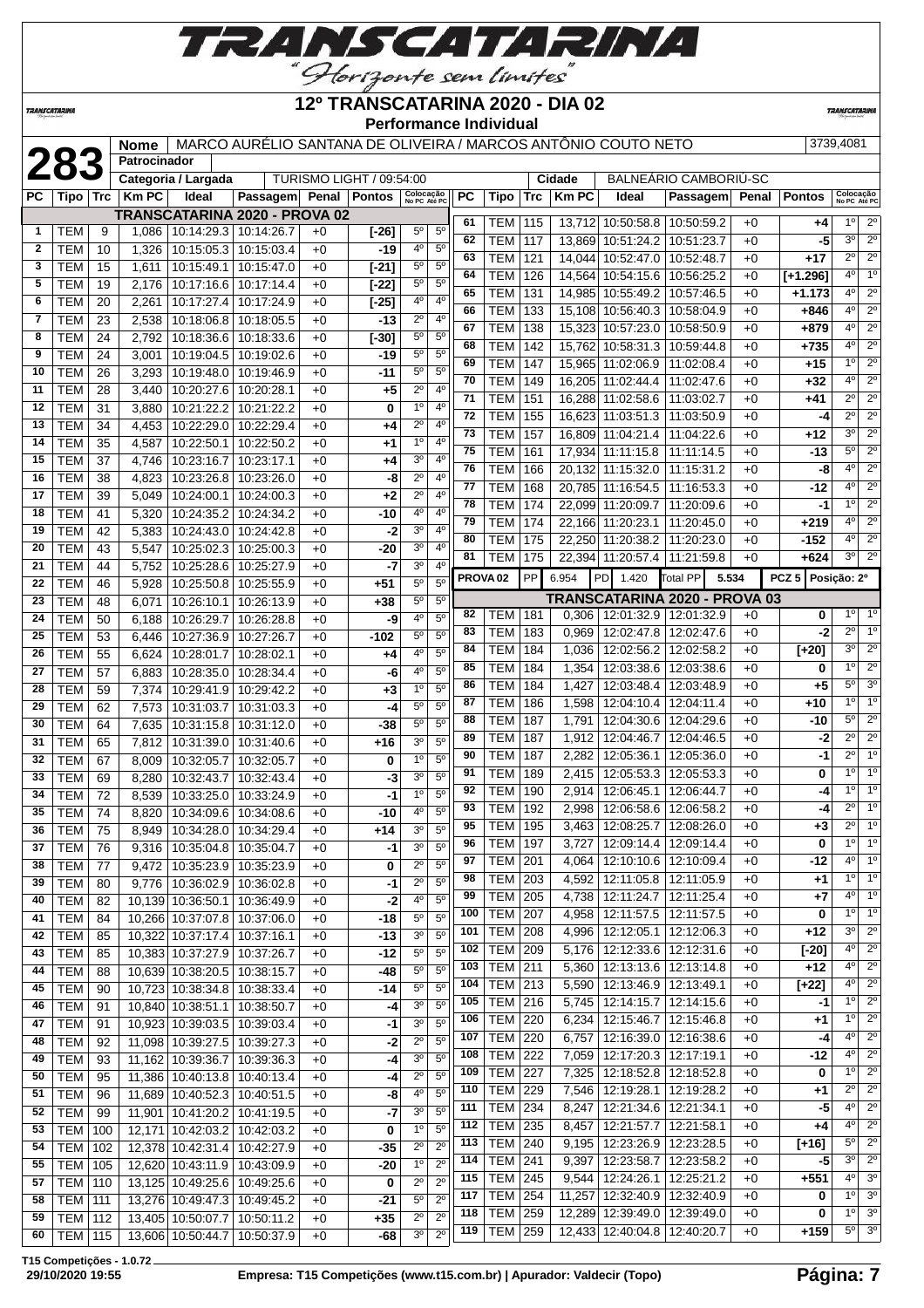

### *TRANSCATARINA*

### **12º TRANSCATARINA 2020 - DIA 02 Performance Individual**

**TRANSCATAR** 

 **Nome** MARCO AURÉLIO SANTANA DE OLIVEIRA / MARCOS ANTÔNIO COUTO NETO 3739,4081<br> **283 Categoria / Largada** TURISMO LIGHT / 09:54:00 **Cidade** BALNEÁRIO CAMBORIÚ-SC<br> **281 Tipo** Trc | Km PC | Ideal | Passagem | Penal | **Patrocinador BALNEÁRIO CAMBORIÚ-SC Penal Pontos No PC Até PC PC Tipo Trc Km PC Ideal Passagem Penal Pontos Colocação No PC Até PC** TEM 261 12,823 12:41:05.4 12:40:59.7 +0 **-57** 5º 3º TEM 264 13,197 12:42:00.4 12:41:58.3 +0 **[-21]** 5º 3º TEM 264 13,334 12:42:23.9 12:42:21.7 +0 **[-22]** 5º 3º TEM 266 13,422 12:42:39.4 12:42:37.9 +0 **-15** 4º 3º TEM 268 13,958 12:43:37.6 12:43:37.7 +0 **+1** 3º 3º | TEM | 269 | 14,070 | 12:43:52.8 | 12:43:52.2 | +0 | **-6** | 4<sup>°</sup> | 3<sup>°</sup> | TEM | 273 | 14,495 | 12:44:42.9 | 12:44:42.4 | +0 | -5 | 4<sup>0</sup> | 3<sup>0</sup> TEM 275 14,930 12:45:31.1 12:45:30.8 +0 **-3** 5º 3º TEM 277 15,008 12:45:43.2 12:45:43.2 +0 **0** 3º 3º TEM 279 15,375 12:46:47.3 12:46:46.9 +0 **-4** 4º 3º TEM 287 16,474 12:49:44.7 12:49:44.8 +0 **+1** 1º 3º | TEM | 287 | 16,711 | 12:50:08.4 | 12:50:08.4 | +0 | **0** | 1<sup>0</sup> | 3<sup>0</sup> TEM 288 16,892 12:50:29.9 12:50:29.2 +0 **-7** 4º 3º TEM 290 17,085 12:50:59.4 12:50:59.0 +0 **-4** 4º 3º TEM 290 17,401 12:51:37.3 12:51:37.1 +0 **-2** 1º 3º TEM 295 17,549 12:52:06.8 12:52:07.3 +0 **+5** 2º 3º TEM 299 18,536 12:56:13.3 12:56:12.8 +0 **-5** 5º 3º TEM 301 18,668 12:56:31.0 12:56:30.1 +0 **-9** 5º 3º TEM 303 18,866 12:57:02.3 12:57:02.3 +0 **0** 1º 3º TEM 306 19,070 12:57:34.6 12:57:34.7 +0 **+1** 2º 3º TEM 311 19,524 12:58:36.7 12:58:36.7 +0 **0** 1º 3º TEM 316 20,424 13:00:52.6 13:00:52.5 +0 **-1** 3º 3º TEM 323 21,560 13:03:17.1 13:03:16.5 +0 **-6** 4º 3º TEM 326 22,206 13:04:30.9 13:04:30.0 +0 **-9** 4º 3º TEM 327 22,311 13:04:44.1 13:04:43.6 +0 **-5** 4º 3º TEM 330 22,669 13:06:04.1 13:06:04.3 +0 **+2** 2º 3º TEM 335 1,240 13:26:43.4 13:26:42.2 +0 **-12** 5º 3º TEM 338 1,550 13:27:38.7 13:27:38.7 +0 **0** 1º 3º TEM 343 2,224 13:29:31.3 13:29:31.2 +0 **-1** 1º 3º TEM 347 2,495 13:30:21.2 13:30:20.9 +0 **-3** 3º 3º TEM 349 2,682 13:30:51.4 13:30:51.4 +0 **0** 1º 3º TEM 351 2,863 13:31:19.0 13:31:18.9 +0 **-1** 1º 3º TEM 352 2,933 13:31:27.6 13:31:27.8 +0 **+2** 1º 3º TEM 354 3,171 13:31:57.8 13:31:57.7 +0 **-1** 2º 3º | **TEM** | 354 | 3,265 | 13:32:10.3 | 13:32:10.2 | +0 | -1| <sup>10</sup> | <sup>30</sup> | TEM | 356 | 3,353 | 13:32:24.7 | 13:32:24.3 | +0 | -4| 2<sup>o</sup> | 3<sup>o</sup> | TEM | 359 | 3,638 | 13:33:05.9 | 13:33:05.4 | +0 | -5 | 5<sup>o</sup> | 3<sup>o</sup> TEM 364 3,928 13:33:48.5 13:33:47.8 +0 **-7** 2º 3º TEM 371 4,405 13:37:15.4 13:37:15.7 +0 **+3** 2º 3º TEM 373 4,570 13:37:39.5 13:37:39.1 +0 **-4** 2º 3º TEM 374 4,703 13:38:01.4 13:38:01.5 +0 **+1** 3º 3º TEM 377 | 5,007 13:38:57.3 | 13:38:57.4 | +0 | +1 | 1º 3<sup>0</sup> TEM 379 5,108 13:39:16.7 13:39:16.7 +0 **0** 2º 3º TEM 381 5,314 13:39:47.6 13:39:47.6 +0 **0** 1º 3º TEM 381 5,493 13:40:18.3 13:40:17.7 +0 **-6** 4º 3º TEM 383 5,713 13:40:55.1 13:40:56.5 +0 **+14** 3º 3º TEM 384 5,825 13:41:12.3 13:41:11.8 +0 **-5** 2º 3º TEM 385 5,894 13:41:25.5 13:41:25.0 +0 **-5** 1º 3º TEM 389 6,046 13:42:35.4 13:42:34.2 +0 **-12** 3<sup>°</sup> 3<sup>°</sup><br>171 TEM 392 6.402 13:43:30.0 13:43:28.4 +0 -46 50 3<sup>0</sup> TEM 392 6,402 13:43:30.0 13:43:28.4 +0 **-16** 5º 3º TEM 395 6,546 13:43:52.9 13:43:51.6 +0 **-13** 5º 3º TEM 395 6,653 13:44:07.1 13:44:05.8 +0 **-13** 5º 3º TEM 397 6,728 13:44:18.3 13:44:18.0 +0 **-3** 1º 3º TEM 401 7,097 13:45:16.3 13:46:17.2 +0 **[+609]** 5º 3º TEM 404 7,278 13:45:47.1 13:46:44.7 +0 **+576** 5º 4º TEM 407 7,588 13:47:37.8 13:47:44.5 +0 **+67** 5º 4º TEM 408 7,676 13:47:52.8 13:47:55.0 +0 **[+22]** 3º 4º TEM 410 8.141 13:49:16.2 13:49:15.4 +0 -8 3<sup>0</sup> 4 TEM 412 8,416 13:50:01.8 13:50:01.3 +0 TEM 414 8,565 13:50:26.7 13:50:26.7 +0 **0** 1º 4º | TEM | 415 | 8,724 | 13:50:55.0 | 13:50:54.9 | +0 | -1 | 4<sup>o</sup> | 4<sup>o</sup> TEM 420 9,161 13:52:05.3 13:52:05.3 +0 **0** 1º 4º TEM 421 9,256 13:52:20.4 13:52:19.2 +0 **-12** 4º 4º TEM 421 9,371 13:52:43.4 13:52:43.5 +0 **+1** 1º 4º | TEM | 424 | 9,716 | 13:53:49.1 | 13:53:49.1 | +0 | 0 | 1<sup>0</sup> | 4<sup>0</sup> | TEM | 425 | 9,873 | 13:54:19.3 | 13:54:19.6 | +0 | +3 | <sup>10</sup> | 4<sup>0</sup> | TEM | 426 | 10,144 | 13:55:09.3 | 13:55:09.4 | +0 | +1 | <sup>10</sup> | 4<sup>0</sup> TEM 427 10,244 13:55:24.2 13:55:25.1 +0 **+9** 2º 4º TEM 440 1,634 14:05:25.1 14:05:24.8 +0 **-3** 4<sup>0</sup> 4 **PROVA 03** PP 2.547 PD 752 Total PP **1.795 PCZ 19 Posição: 4º TRANSCATARINA 2020 - PROVA 04** TEM 6 0,613 14:48:07.9 14:48:08.6 +0 +7 3<sup>0</sup> 3 TEM 9 0,983 14:49:03.8 14:49:04.7 +0 **+9** 5º 4º TEM 16 1,761 14:51:02.5 14:51:03.5 +0 +10 2º 2<sup>°</sup> TEM 25 3,471 14:55:17.1 14:55:17.0 +0 **-1** 1º 2º TEM 39 4,686 15:00:10.4 15:00:11.4 +0 +10 2<sup>o</sup> 2<sup>o</sup> TEM 41 4,901 15:00:52.3 15:00:52.4 +0 **+1** 1º 1º TEM 46 5,372 15:02:21.7 15:02:22.5 +0 **+8** 3º 1º TEM 48 5,600 15:03:01.3 15:03:03.0 +0 **[+17]** 5º 2º TEM 52 5,970 15:04:06.4 15:04:05.2 +0 **-12** 5º 2º TEM 56 6,375 15:05:06.3 15:05:06.9 +0 **+6** 3º 2º TEM 57 6,594 15:05:33.6 15:05:33.6 +0 **0** 1º 1º TEM 61 7,074 15:06:31.9 15:06:32.0 +0 **+1** 1º 1º TEM 64 7,689 15:08:09.6 15:08:11.2 +0 +16 +16 4° 2<sup>o</sup> TEM 65 7,950 15:08:48.2 15:08:48.6 +0 **+4** 1º 1º TEM 66 8,200 15:09:21.9 15:09:27.8 +0 **+59** 5º 3º TEM 67 8,293 15:09:36.6 15:09:42.4 +0 **+58** 5º 4º TEM 71 8,882 15:11:38.9 15:11:41.8 +0 **[+29]** 5º 4º TEM 79 9,540 15:15:44.7 15:15:44.4 +0 **-3** 2º 3º TEM 87 10,733 15:18:42.1 15:18:43.0 +0 **+9** 4º 3º TEM 93 11,365 15:20:04.8 15:20:03.3 +0 **-15** 4º 3º TEM 98 11,926 15:21:40.4 15:21:40.7 +0 **+3** 2º 3º TEM 99 12,051 15:21:58.0 15:21:57.3 +0 **-7** 3º 3º TEM 105 13,063 15:24:36.6 15:24:35.4 +0 **-12** 5<sup>°</sup> 3<sup>°</sup> | TEM | 108 | 13,353 | 15:25:26.5 | 15:25:26.7 | +0 | +2 | <sup>10</sup> | 3<sup>0</sup> TEM 110 13,418 15:25:38.1 15:25:38.9 +0 **+8** 3º 3º TEM 115 13,871 15:27:21.8 15:27:55.7 +0 **[+339]** 5º 5º TEM 117 14,118 15:28:02.1 15:28:25.2 +0 **+231** 5º 5º TEM 117 14,214 15:28:21.3 15:28:39.5 +0 **+182** 5º 5º TEM 118 14,447 15:29:04.9 15:29:08.9 +0 +40 5° 5 TEM 126 15,241 15:30:59.6 15:31:04.2 +0 +46 5° 5 TEM 128 15,421 15:31:27.1 15:31:27.5 +0 **+4** 3º 5º TEM 131 15,810 15:32:41.7 15:32:41.3 +0 **-4** 5º 5º TEM 134 16,057 15:33:26.6 15:33:26.2 +0 **-4** 1º 5º TEM 135 16,341 15:34:23.4 15:34:23.0 +0 **-4** 1º 5º TEM 138 16,672 15:35:26.4 15:35:28.5 +0 **[+21]** 5º 5º TEM 140 16,787 15:35:44.4 15:35:45.1 +0 +7 2<sup>o</sup> 5 TEM 143 17,191 15:36:50.8 15:36:51.7 +0 +9 3<sup>o</sup> 5 TEM 147 0,205 15:53:33.1 15:53:34.7 +0 [+16] 5<sup>°</sup> 5 TEM 151 0,765 15:54:39.0 15:54:38.8 +0 **-2** 2º 5º TEM 152 0,846 15:54:50.5 15:54:51.7 +0 **+12** 3º 5º ROT 157 1,409 15:56:13.7 15:55:38.3 +0 **0** 0º 0º TEM 159 1,565 15:56:34.3 15:56:35.1 +0 +8 3<sup>°</sup> 5 TEM 160 2.010 15:57:19.2 15:57:19.0 +0 **-2** 2<sup>°</sup> 5 TEM 168 2,922 15:59:59.5 15:59:59.4 +0 **-1** 1º 4º TEM 172 3,291 16:00:52.1 16:00:53.1 +0 **+10** 4º 4º TEM 176 4,004 16:02:35.3 16:02:34.7 +0 **-6** 2º 4º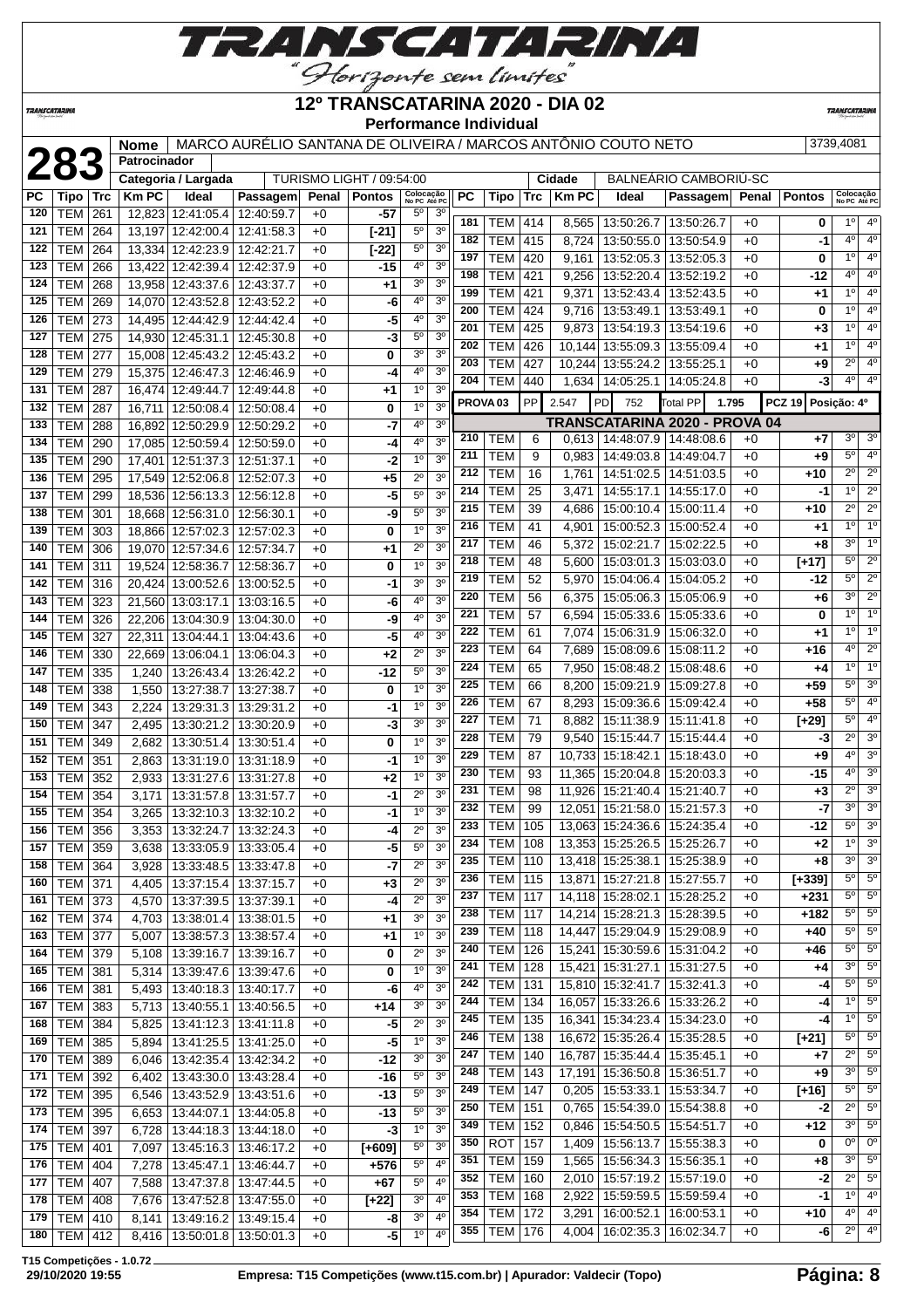

**TRANSCATARINA** 

## **Performance Individual**

|              |                     |            | Nome                |                     |          |            |       | MARCO AURELIO SANTANA DE OLIVEIRA / MARCOS ANTONIO COUTO NETO |                           |                |           |      |            |        |       |                       |              | 3739,4081                 |
|--------------|---------------------|------------|---------------------|---------------------|----------|------------|-------|---------------------------------------------------------------|---------------------------|----------------|-----------|------|------------|--------|-------|-----------------------|--------------|---------------------------|
|              | 283                 |            | <b>Patrocinador</b> |                     |          |            |       |                                                               |                           |                |           |      |            |        |       |                       |              |                           |
|              |                     |            |                     | Categoria / Largada |          |            |       | TURISMO LIGHT / 09:54:00                                      |                           |                |           |      |            | Cidade |       | BALNEÁRIO CAMBORIÚ-SC |              |                           |
| PC           | Tipo                | <b>Trc</b> | <b>Km PC</b>        | Ideal               |          | Passagem   | Penal | <b>Pontos</b>                                                 | Colocação<br>No PC Até PC |                | <b>PC</b> | Tipo | <b>Trc</b> | Km PC  | Ideal | <b>Passagem</b>       | Penal Pontos | Colocação<br>No PC Até PC |
| 356          | TEM                 | 184        | 5,215               | 16:05:11.6          |          | 16:05:12.2 | $+0$  | $+6$                                                          | 3 <sup>o</sup>            | $4^{\circ}$    |           |      |            |        |       |                       |              |                           |
| 357          | <b>TEM</b>          | 187        | 5,624               | 16:06:09.9          |          | 16:06:09.1 | $+0$  | -8                                                            | 1 <sup>0</sup>            | 4 <sup>0</sup> |           |      |            |        |       |                       |              |                           |
| 358          | TEM                 | 198        | 6,969               | 16:09:52.5          |          | 16:09:52.3 | $+0$  | -2                                                            | 1 <sup>0</sup>            | $4^{\circ}$    |           |      |            |        |       |                       |              |                           |
| 359          | <b>TEM</b>          | 207        | 8,059               | 16:12:19.0          |          | 16:12:18.5 | $+0$  | -5                                                            | $2^{\circ}$               | 4 <sup>0</sup> |           |      |            |        |       |                       |              |                           |
| 360          | <b>TEM</b>          | 216        | 9,431               | 16:15:58.0          |          | 16:16:27.5 | $+0$  | $+295$                                                        | 3 <sup>o</sup>            | 4 <sup>0</sup> |           |      |            |        |       |                       |              |                           |
| 361          | TEM                 | 217        | 9,955               | 16:16:51.1          |          | 16:17:03.2 | $+0$  | $+121$                                                        | 3 <sup>o</sup>            | 4 <sup>0</sup> |           |      |            |        |       |                       |              |                           |
| 362          | <b>TEM</b>          | 221        | 10,466              | 16:17:51.2          |          | 16:17:50.9 | $+0$  | $-3$                                                          | $2^{\circ}$               | 4 <sup>0</sup> |           |      |            |        |       |                       |              |                           |
| 363          | <b>TEM</b>          | 226        |                     | 11,070 16:19:21.7   |          | 16:19:21.2 | $+0$  | -5                                                            | $2^{\circ}$               | 4 <sup>0</sup> |           |      |            |        |       |                       |              |                           |
| 364          | TEM                 | 228        |                     | 11,392 16:20:02.7   |          | 16:20:02.6 | $+0$  | -1                                                            | $2^{\circ}$               | 4 <sup>0</sup> |           |      |            |        |       |                       |              |                           |
| 365          | <b>TEM</b>          | 229        | 11,584              | 16:20:23.3          |          | 16:20:23.0 | $+0$  | -3                                                            | $2^{\circ}$               | 4 <sup>0</sup> |           |      |            |        |       |                       |              |                           |
| 366          | <b>TEM</b>          | 230        |                     | 11,783 16:20:51.0   |          | 16:20:50.5 | $+0$  | -5                                                            | 1 <sup>0</sup>            | 4 <sup>0</sup> |           |      |            |        |       |                       |              |                           |
| 367          | TEM                 | 231        |                     | 11,918 16:21:07.2   |          | 16:21:07.4 | $+0$  | $+2$                                                          | 10                        | 4 <sup>0</sup> |           |      |            |        |       |                       |              |                           |
| 368          | <b>TEM</b>          | 241        |                     | 13,992 16:25:34.2   |          | 16:25:33.9 | $+0$  | -3                                                            | 1 <sup>0</sup>            | 4 <sup>0</sup> |           |      |            |        |       |                       |              |                           |
| 369          | <b>ROT</b>          | 245        | 14,372              | 16:27:05.9          |          | 16:27:01.0 | $+0$  | 0                                                             | $0^{\circ}$               | $0^{\circ}$    |           |      |            |        |       |                       |              |                           |
| 370          | <b>TEM</b>          | 251        |                     | 15,115 16:28:43.5   |          | 16:28:43.1 | $+0$  | -4                                                            | $2^{\circ}$               | 3 <sup>0</sup> |           |      |            |        |       |                       |              |                           |
| 371          | <b>TEM</b>          | 257        | 15,912              | 16:30:35.0          |          | 16:30:33.6 | $+0$  | -14                                                           | 3 <sup>o</sup>            | 4 <sup>0</sup> |           |      |            |        |       |                       |              |                           |
|              | PROVA <sub>04</sub> | PP         | 1.732               | PD<br>422           | Total PP |            | 1.310 | PCZ3                                                          | Posição: 4º               |                |           |      |            |        |       |                       |              |                           |
| <b>TOTAL</b> |                     |            |                     | PP 11.233 PD 2.594  | Total PP |            | 8.639 | <b>PCZ 27</b>                                                 |                           |                |           |      |            |        |       |                       |              |                           |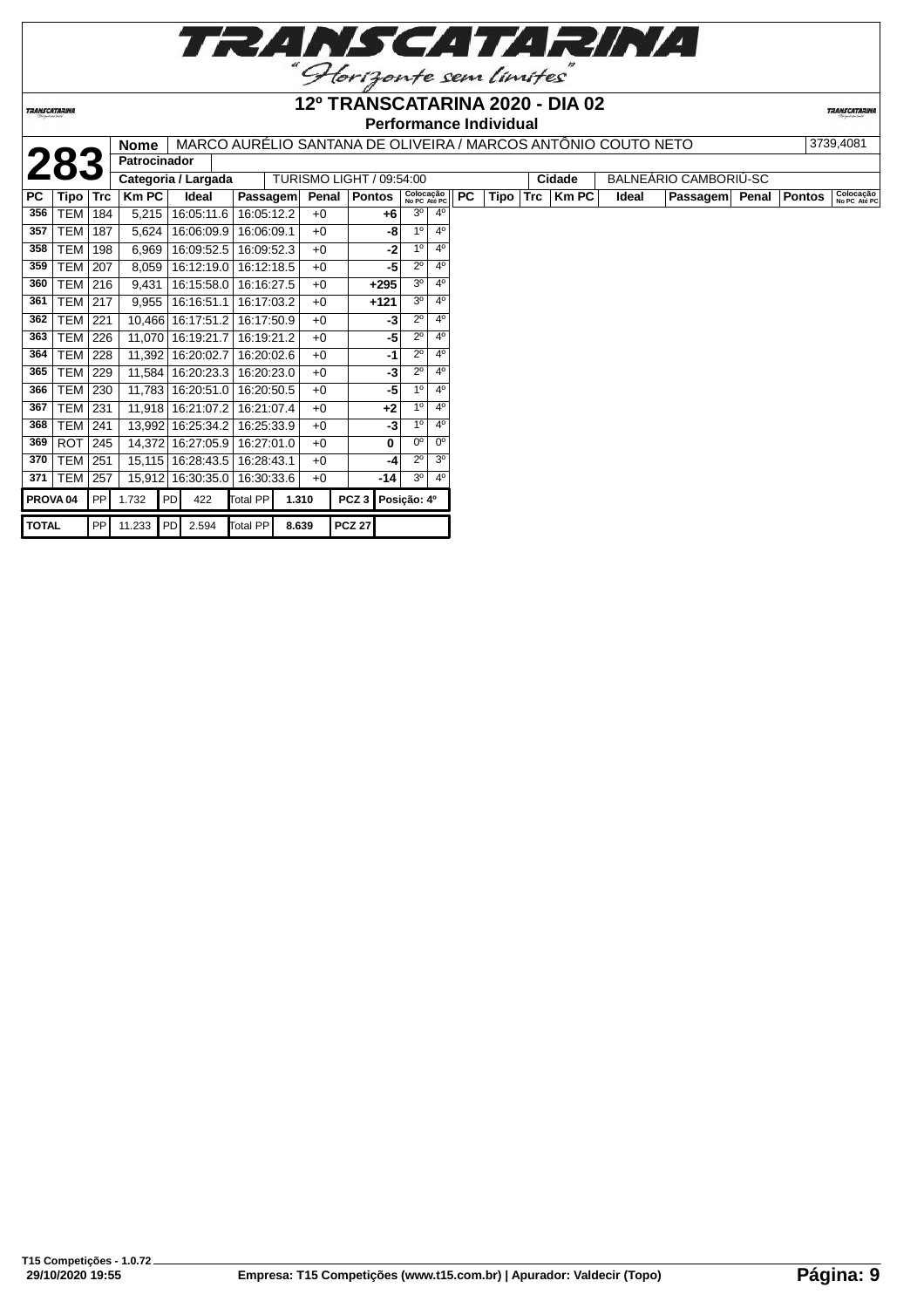

### **12º TRANSCATARINA 2020 - DIA 02**

**Performance Individual**

**TRANSCATARIN** 

**TRANSCATARINA** 

**2844262 Mome** VINICIUS PARIZOTTO GUSTAMAN / FELIPE TAVARES 3704,4262

|              | Z84              |     | Patrocinador |                              |                                  |      |                                 |                           |                |     |                     |            |              |                                 |                                   |       |                  |                           |                  |
|--------------|------------------|-----|--------------|------------------------------|----------------------------------|------|---------------------------------|---------------------------|----------------|-----|---------------------|------------|--------------|---------------------------------|-----------------------------------|-------|------------------|---------------------------|------------------|
|              |                  |     |              | Categoria / Largada          |                                  |      | <b>TURISMO LIGHT / 09:53:00</b> |                           |                |     |                     |            | Cidade       | CASTRO-PR                       |                                   |       |                  |                           |                  |
| РC           | Tipo             | Trc | <b>Km PC</b> | Ideal                        | Passagem Penal Pontos            |      |                                 | Colocação<br>No PC Até PC |                | PC  | Tipo                | <b>Trc</b> | <b>Km PC</b> | Ideal                           | Passagem                          | Penal | <b>Pontos</b>    | Colocação<br>No PC Até PC |                  |
|              |                  |     |              |                              | TRANSCATARINA 2020 - PROVA 02    |      |                                 |                           |                | 61  | TEM                 | 115        | 13,712       | 10:49:58.8                      | 10:49:59.6                        | $+0$  | $+8$             | $2^{\circ}$               | 3 <sup>o</sup>   |
| $\mathbf{1}$ | <b>TEM</b>       | 9   | 1,086        |                              | 10:13:29.3 10:13:29.0            | $+0$ | -3                              | $1^{\circ}$               | 1 <sup>0</sup> | 62  | <b>TEM</b>          | 117        | 13,869       | 10:50:24.2                      | 10:50:24.5                        | $+0$  | $+3$             | 1 <sup>0</sup>            | 3 <sup>o</sup>   |
| $\mathbf{2}$ | <b>TEM</b>       | 10  | 1,326        | 10:14:05.3                   | 10:14:05.4                       | $+0$ | $+1$                            | $1^{\circ}$               | 1 <sup>0</sup> | 63  | <b>TEM</b>          | 121        | 14,044       | 10:51:47.0                      | 10:51:47.7                        | $+0$  | $+7$             | 1 <sup>0</sup>            | 3 <sup>o</sup>   |
| 3            | <b>TEM</b>       | 15  | 1,611        | 10:14:49.1                   | 10:14:49.6                       | $+0$ | $+5$                            | 1 <sup>0</sup>            | 1 <sup>0</sup> | 64  | <b>TEM</b>          |            |              |                                 |                                   | $+0$  |                  | 1 <sup>0</sup>            | $2^{\circ}$      |
| 5            | <b>TEM</b>       | 19  | 2,176        | 10:16:16.6                   | 10:16:16.5                       | $+0$ | -1                              | 1 <sup>0</sup>            | 1 <sup>0</sup> |     |                     | 126        | 14,564       | 10:53:15.6                      | 10:53:15.6                        |       | 0                |                           |                  |
| 6            | <b>TEM</b>       | 20  | 2,261        | 10:16:27.4                   | 10:16:27.7                       | $+0$ | $+3$                            | $2^{\circ}$               | 1 <sup>0</sup> | 65  | <b>TEM</b>          | 131        | 14,985       | 10:54:49.2                      | 10:54:51.0                        | $+0$  | $+18$            | 1 <sup>0</sup>            | 10               |
| 7            | <b>TEM</b>       | 23  | 2,538        | 10:17:06.8                   | 10:17:09.1                       | $+0$ | $[+23]$                         | $5^{\rm o}$               | 1 <sup>0</sup> | 66  | <b>TEM</b>          | 133        | 15,108       | 10:55:40.3                      | 10:55:40.1                        | $+0$  | -2               | 1 <sup>0</sup>            | 1 <sup>0</sup>   |
| 8            | <b>TEM</b>       | 24  | 2,792        | 10:17:36.6                   | 10:17:35.7                       | $+0$ | -9                              | 4°                        | $2^{\circ}$    | 67  | <b>TEM</b>          | 138        | 15,323       | 10:56:23.0                      | 10:56:25.3                        | $+0$  | $+23$            | 1 <sup>0</sup>            | 1 <sup>0</sup>   |
| 9            | <b>TEM</b>       | 24  | 3,001        | 10:18:04.5                   | 10:18:03.6                       | $+0$ | -9                              | 3 <sup>0</sup>            | $2^{\circ}$    | 68  | <b>TEM</b>          | 142        | 15,762       | 10:57:31.3                      | 10:57:31.3                        | $+0$  | 0                | 1 <sup>0</sup>            | 1 <sup>0</sup>   |
| 10           | <b>TEM</b>       | 26  | 3,293        | 10:18:48.0                   | 10:18:47.7                       | $+0$ | -3                              | $2^{\circ}$               | $2^{\circ}$    | 69  | <b>TEM</b>          | 147        | 15,965       | 11:01:06.9                      | 11:01:09.2                        | $+0$  | $+23$            | 3 <sup>o</sup>            | 1 <sup>0</sup>   |
| 11           | <b>TEM</b>       | 28  | 3,440        | 10:19:27.6                   | 10:19:27.9                       | $+0$ | $+3$                            | 1 <sup>0</sup>            | 1 <sup>0</sup> | 70  | <b>TEM</b>          | 149        | 16.205       | 11:01:44.4                      | 11:01:44.7                        | $+0$  | $+3$             | 1 <sup>0</sup>            | $\overline{1^0}$ |
| 12           | <b>TEM</b>       | 31  |              | 10:20:22.2                   | 10:20:23.4                       |      | $+12$                           | $5^{\circ}$               | 1 <sup>0</sup> | 71  | TEM                 | 151        | 16,288       | 11:01:58.6                      | 11:02:00.1                        | $+0$  | $+15$            | 1 <sup>0</sup>            | 1 <sup>0</sup>   |
|              |                  |     | 3,880        |                              |                                  | $+0$ |                                 |                           |                | 72  | <b>TEM</b>          | 155        | 16,623       | 11:02:51.3                      | 11:02:51.5                        | $+0$  | $+2$             | 1 <sup>0</sup>            | 1 <sup>0</sup>   |
| 13           | <b>TEM</b>       | 34  | 4,453        | 10:21:29.0                   | 10:21:29.5                       | $+0$ | $+5$                            | 40                        | 1 <sup>0</sup> | 73  | <b>TEM</b>          | 157        | 16,809       | 11:03:21.4                      | 11:03:22.0                        | $+0$  | $+6$             | $2^{\circ}$               | 10               |
| 14           | <b>TEM</b>       | 35  | 4,587        | 10:21:50.1                   | 10:21:49.7                       | $+0$ | -4                              | $2^{\circ}$               | 1 <sup>0</sup> | 75  | <b>TEM</b>          | 161        | 17,934       | 11:10:15.8                      | 11:10:14.9                        | $+0$  | -9               | $4^{\circ}$               | 10               |
| 15           | <b>TEM</b>       | 37  | 4,746        | 10:22:16.7                   | 10:22:18.1                       | $+0$ | $+14$                           | 4 <sup>0</sup>            | 1 <sup>0</sup> | 76  | <b>TEM</b>          | 166        | 20,132       | 11:14:32.0                      | 11:14:33.4                        | $+0$  | $+14$            | $5^{\circ}$               | $\overline{1^0}$ |
| 16           | <b>TEM</b>       | 38  | 4,823        | 10:22:26.8                   | 10:22:26.8                       | $+0$ | 0                               | 1 <sup>0</sup>            | 1 <sup>0</sup> | 77  | TEM                 | 168        |              | 20,785 11:15:54.5               | 11:15:56.8                        | $+0$  | +23              | $5^{\circ}$               | 1 <sup>0</sup>   |
| 17           | <b>TEM</b>       | 39  | 5,049        | 10:23:00.1                   | 10:23:01.6                       | $+0$ | $+15$                           | $5^{\circ}$               | 1 <sup>0</sup> | 78  | <b>TEM</b>          | 174        | 22,099       | 11:19:09.7                      | 11:19:11.6                        | $+0$  | $+19$            | 3 <sup>0</sup>            | $\overline{1^0}$ |
| 18           | <b>TEM</b>       | 41  | 5,320        | 10:23:35.2                   | 10:23:35.0                       | $+0$ | -2                              | $2^{\circ}$               | 1 <sup>0</sup> | 79  | <b>TEM</b>          | 174        |              | 22,166 11:19:23.1               | 11:19:27.0                        | $+0$  |                  | 1 <sup>0</sup>            | 1 <sup>0</sup>   |
| 19           | <b>TEM</b>       | 42  | 5,383        | 10:23:43.0                   | 10:23:44.9                       | $+0$ | $+19$                           | $5^{\circ}$               | 1 <sup>0</sup> | 80  |                     |            |              |                                 |                                   |       | +39              | 1°                        | $\overline{1^0}$ |
| 20           | <b>TEM</b>       | 43  | 5,547        | 10:24:02.3                   | 10:24:02.2                       | $+0$ | -1                              | 1 <sup>0</sup>            | 1 <sup>0</sup> |     | <b>TEM</b>          | 175        |              | 22,250 11:19:38.2               | 11:19:39.9                        | $+0$  | $+17$            | 1 <sup>°</sup>            | 1 <sup>0</sup>   |
| 21           | <b>TEM</b>       | 44  | 5,752        | 10:24:28.6                   | 10:24:28.6                       | $+0$ | 0                               | 1 <sup>0</sup>            | 1 <sup>0</sup> | 81  | TEM                 | 175        |              | 22,394 11:19:57.4               | 11:19:58.9                        | $+0$  | $+15$            |                           |                  |
| 22           | <b>TEM</b>       | 46  | 5,928        | 10:24:50.8                   | 10:24:51.5                       | $+0$ | $+7$                            | 4°                        | 1 <sup>0</sup> |     | PROVA <sub>02</sub> | PP         | 3.237        | <b>PD</b><br>1.443              | Total PP<br>1.794                 |       | PCZ <sub>7</sub> | Posição: 1º               |                  |
| 23           | <b>TEM</b>       | 48  | 6,071        | 10:25:10.1                   | 10:25:10.6                       | $+0$ | +5                              | 3 <sup>0</sup>            | 1 <sup>0</sup> |     |                     |            |              |                                 | TRANSCATARINA 2020 - PROVA 03     |       |                  |                           |                  |
| 24           | <b>TEM</b>       | 50  | 6,188        | 10:25:29.7                   | 10:25:29.7                       | $+0$ | 0                               | 1 <sup>0</sup>            | 1 <sup>0</sup> | 82  | TEM                 | 181        | 0,306        | 12:00:32.9                      | 12:00:32.5                        | $+0$  | -4               | $2^{\circ}$               | $2^{\circ}$      |
| 25           | <b>TEM</b>       | 53  | 6,446        | 10:26:36.9                   | 10:26:37.0                       | $+0$ | $+1$                            | 1 <sup>0</sup>            | 1 <sup>0</sup> | 83  | <b>TEM</b>          | 183        | 0,969        | 12:01:47.8                      | 12:01:47.7                        | $+0$  | -1               | 1 <sup>0</sup>            | $\overline{2^0}$ |
| 26           | <b>TEM</b>       | 55  | 6,624        | 10:27:01.7                   | 10:27:02.1                       | $+0$ | +4                              | $5^{\circ}$               | 1 <sup>0</sup> | 84  | TEM                 | 184        | 1,036        | 12:01:56.2                      | 12:01:56.9                        | $+0$  | +7               | 1 <sup>0</sup>            | 1 <sup>0</sup>   |
| 27           | <b>TEM</b>       | 57  |              |                              |                                  | $+0$ | -5                              | 3 <sup>0</sup>            | 1 <sup>0</sup> | 85  | <b>TEM</b>          | 184        | 1,354        | 12:02:38.6                      | 12:02:39.4                        | $+0$  | +8               | $4^{\circ}$               | 1 <sup>0</sup>   |
|              |                  |     | 6,883        | 10:27:35.0                   | 10:27:34.5                       |      |                                 |                           | 1 <sup>0</sup> | 86  | <b>TEM</b>          | 184        | 1,427        | 12:02:48.4                      | 12:02:48.2                        | $+0$  | $-2$             | $2^{\circ}$               | 10               |
| 28           | <b>TEM</b>       | 59  | 7,374        | 10:28:41.9                   | 10:28:42.2                       | +0   | $+3$                            | 3 <sup>o</sup>            |                | 87  | TEM                 | 186        | 1,598        | 12:03:10.4                      | 12:03:13.3                        | $+0$  | $[+29]$          | $5^{\circ}$               | 3 <sup>o</sup>   |
| 29           | <b>TEM</b>       | 62  | 7,573        | 10:30:03.7                   | 10:30:03.7                       | $+0$ | 0                               | 1 <sup>0</sup>            | 1 <sup>0</sup> | 88  | TEM                 | 187        | 1,791        | 12:03:30.6                      | 12:03:31.2                        | $+0$  | +6               | 3 <sup>o</sup>            | 3 <sup>o</sup>   |
| 30           | <b>TEM</b>       | 64  | 7,635        | 10:30:15.8                   | 10:30:15.0                       | $+0$ | -8                              | 1 <sup>0</sup>            | 1 <sup>0</sup> | 89  | <b>TEM</b>          |            |              |                                 |                                   |       |                  | 3 <sup>o</sup>            | 3 <sup>o</sup>   |
| 31           | <b>TEM</b>       | 65  | 7,812        | 10:30:39.0                   | 10:30:38.6                       | $+0$ | -4                              | $2^{\circ}$               | 1 <sup>0</sup> |     |                     | 187        | 1,912        | 12:03:46.7                      | 12:03:47.2                        | $+0$  | +5               | 4 <sup>0</sup>            | 3 <sup>o</sup>   |
| 32           | <b>TEM</b>       | 67  | 8,009        | 10:31:05.7                   | 10:31:03.5                       | $+0$ | -22                             | $5^{\circ}$               | 1 <sup>0</sup> | 90  | <b>TEM</b>          | 187        | 2,282        | 12:04:36.1                      | 12:04:36.5                        | $+0$  | $+4$             |                           |                  |
| 33           | <b>TEM</b>       | 69  | 8,280        | 10:31:43.7                   | 10:31:41.9                       | $+0$ | $-18$                           | $5^{\circ}$               | 1 <sup>0</sup> | 91  | <b>TEM</b>          | 189        | 2,415        | 12:04:53.3                      | 12:04:54.6                        | $+0$  | $+13$            | 4 <sup>0</sup>            | 3 <sup>o</sup>   |
| 34           | <b>TEM</b>       | 72  | 8,539        | 10:32:25.0                   | 10:32:24.9                       | $+0$ | -1                              | 3 <sup>0</sup>            | 1 <sup>0</sup> | 92  | <b>TEM</b>          | 190        | 2,914        | 12:05:45.1                      | 12:05:45.9                        | $+0$  | $+8$             | $\overline{2^0}$          | 3 <sup>0</sup>   |
| 35           | <b>TEM</b>       | 74  | 8,820        | 10:33:09.6                   | 10:33:08.0                       | $+0$ | $-16$                           | $5^{\circ}$               | 1 <sup>0</sup> | 93  | TEM                 | 192        | 2,998        | 12:05:58.6                      | 12:06:00.6                        | $+0$  | $[+20]$          | $5^{\circ}$               | 4 <sup>0</sup>   |
| 36           | <b>TEM</b>       | 75  | 8,949        | 10:33:28.0                   | 10:33:30.2                       | $+0$ | $+22$                           | $5^{\circ}$               | 1 <sup>0</sup> | 95  | TEM                 | 195        | 3,463        | 12:07:25.7                      | 12:07:26.9                        | $+0$  | +12              | 3 <sup>0</sup>            | 3 <sup>0</sup>   |
| 37           | <b>TEM</b>       | 76  | 9,316        | 10:34:04.8   10:34:03.8      |                                  | $+0$ | $-10$                           | $5^{\circ}$               | 1 <sup>0</sup> | 96  | TEM                 | 197        | 3,727        | 12:08:14.4                      | 12:08:15.2                        | $+0$  | $+8$             | 4 <sup>0</sup>            | 3 <sup>o</sup>   |
| 38           | <b>TEM</b>       | 77  | 9,472        |                              | 10:34:23.9 10:34:22.6            | $+0$ | -13                             | $5^{\circ}$               | 1 <sup>0</sup> | 97  | <b>TEM 201</b>      |            |              | 4,064   12:09:10.6   12:09:11.2 |                                   | +0    | $+6$             | 3 <sup>o</sup>            | 3 <sup>o</sup>   |
| 39           | <b>TEM</b>       | 80  | 9,776        |                              | 10:35:02.9 10:35:02.5            | $+0$ | -4                              | 3 <sup>o</sup>            | 1 <sup>o</sup> | 98  | TEM   203           |            | 4,592        |                                 | 12:10:05.8 12:10:05.1             | $+0$  | $-7$             | 3 <sup>0</sup>            | 3 <sup>o</sup>   |
| 40           | TEM              | 82  |              |                              | 10,139 10:35:50.1 10:35:50.2     | $+0$ | $+1$                            | $2^{\circ}$               | 1 <sup>0</sup> | 99  | <b>TEM 205</b>      |            | 4,738        |                                 | 12:10:24.7   12:10:25.0           | $+0$  | $+3$             | 3 <sup>o</sup>            | 3 <sup>o</sup>   |
| 41           | <b>TEM</b>       | 84  |              | 10,266 10:36:07.8 10:36:07.1 |                                  | $+0$ | -7                              | $4^{\circ}$               | 1 <sup>0</sup> | 100 | <b>TEM</b>          | 207        | 4,958        |                                 | 12:10:57.5 12:10:58.5             | $+0$  | +10              | 4°                        | 3 <sup>o</sup>   |
| 42           | <b>TEM</b>       | 85  |              | 10,322 10:36:17.4 10:36:15.1 |                                  |      |                                 | $5^{\circ}$               | 1 <sup>0</sup> | 101 | <b>TEM 208</b>      |            | 4,996        |                                 | 12:11:05.1   12:11:06.5           | $+0$  | +14              | 40                        | 3 <sup>o</sup>   |
| 43           |                  |     |              |                              |                                  | $+0$ | $[-23]$                         | $2^{\circ}$               | 1 <sup>0</sup> | 102 | <b>TEM 209</b>      |            | 5,176        |                                 | 12:11:33.6   12:11:33.7           | $+0$  | $+1$             | 1 <sup>0</sup>            | 3 <sup>0</sup>   |
|              | <b>TEM</b>       | 85  |              | 10,383 10:36:27.9            | 10:36:28.1                       | $+0$ | $+2$                            |                           |                | 103 | <b>TEM 211</b>      |            | 5,360        |                                 | 12:12:13.6   12:12:13.6           | $+0$  | 0                | 1 <sup>0</sup>            | 3 <sup>o</sup>   |
| 44           | <b>TEM</b>       | 88  |              | 10,639 10:37:20.5            | 10:37:20.8                       | $+0$ | $+3$                            | $1^{\circ}$               | 1 <sup>0</sup> | 104 | <b>TEM 213</b>      |            | 5,590        |                                 | 12:12:46.9   12:12:47.5           | $+0$  | +6               | $2^{\circ}$               | 3 <sup>o</sup>   |
| 45           | <b>TEM</b>       | 90  |              |                              | 10,723 10:37:34.8 10:37:36.0     | $+0$ | +12                             | 4º                        | 1 <sup>0</sup> | 105 | <b>TEM 216</b>      |            | 5,745        |                                 | 12:13:15.7   12:13:18.2           | $+0$  | $[+25]$          | $5^{\circ}$               | 3 <sup>0</sup>   |
| 46           | <b>TEM</b>       | 91  | 10,840       | 10:37:51.1                   | 10:37:51.3                       | $+0$ | $+2$                            | $1^{\circ}$               | 1 <sup>0</sup> | 106 |                     |            |              |                                 |                                   |       |                  | 3 <sup>0</sup>            | 3 <sup>o</sup>   |
| 47           | <b>TEM</b>       | 91  |              |                              | 10,923 10:38:03.5 10:38:03.6     | $+0$ | +1                              | $2^{\circ}$               | 10             |     | <b>TEM 220</b>      |            | 6,234        |                                 | 12:14:46.7   12:14:45.9           | $+0$  | -8               |                           |                  |
| 48           | <b>TEM</b>       | 92  |              |                              | 11,098 10:38:27.5 10:38:28.0     | $+0$ | $+5$                            | 3 <sup>o</sup>            | 10             | 107 | <b>TEM 220</b>      |            | 6,757        |                                 | 12:15:39.0   12:15:39.2           | $+0$  | $+2$             | $2^{\circ}$               | 3 <sup>o</sup>   |
| 49           | <b>TEM</b>       | 93  |              | 11,162 10:38:36.7 10:38:36.8 |                                  | $+0$ | $+1$                            | $2^{\circ}$               | $1^{\circ}$    | 108 | <b>TEM 222</b>      |            | 7,059        |                                 | 12:16:20.3   12:16:20.3           | $+0$  | 0                | 1 <sup>0</sup>            | 3 <sup>o</sup>   |
| 50           | <b>TEM</b>       | 95  |              | 11,386 10:39:13.8 10:39:15.7 |                                  | $+0$ | $+19$                           | $5^{\circ}$               | 1 <sup>0</sup> | 109 | <b>TEM 227</b>      |            | 7,325        |                                 | 12:17:52.8   12:17:54.4           | $+0$  | +16              | $5^{\circ}$               | 3 <sup>0</sup>   |
| 51           | TEM              | 96  |              |                              | 11,689 10:39:52.3 10:39:50.2     | $+0$ | $-21$                           | $5^{\circ}$               | 1 <sup>o</sup> | 110 | <b>TEM 229</b>      |            | 7,546        |                                 | 12:18:28.1   12:18:28.1           | $+0$  | 0                | 1 <sup>0</sup>            | 3 <sup>0</sup>   |
| 52           | <b>TEM</b>       | 99  |              |                              | 11,901   10:40:20.2   10:40:17.2 | $+0$ | $[-30]$                         | $5^{\circ}$               | 1 <sup>0</sup> | 111 | <b>TEM 234</b>      |            | 8,247        |                                 | 12:20:34.6   12:20:34.4           | $+0$  | $-2$             | 1 <sup>°</sup>            | 3 <sup>0</sup>   |
| 53           | <b>TEM   100</b> |     |              |                              | 12,171 10:41:03.2 10:41:03.9     | $+0$ | $+7$                            | $5^{\circ}$               | $1^{\circ}$    | 112 | TEM 235             |            | 8,457        |                                 | 12:20:57.7   12:20:56.2           | $+0$  | $-15$            | $5^{\circ}$               | 3 <sup>0</sup>   |
| 54           | TEM              | 102 |              |                              | 12,378 10:41:31.4 10:43:43.0     | $+0$ | $[+1.316]$                      | $4^{\circ}$               | $4^{\circ}$    | 113 | <b>TEM 240</b>      |            |              |                                 | $9,195$   12:22:26.9   12:22:27.9 | $+0$  | $+10$            | $4^{\circ}$               | 3 <sup>0</sup>   |
| 55           | <b>TEM 105</b>   |     |              |                              | 12,620 10:42:11.9 10:44:13.2     | +0   | +1.213                          | 3 <sup>o</sup>            | 3 <sup>o</sup> | 114 | <b>TEM 241</b>      |            | 9,397        |                                 | 12:22:58.7   12:22:58.7           | $+0$  | 0                | 1 <sup>0</sup>            | 3 <sup>o</sup>   |
| 57           | TEM              | 110 |              |                              | 13,125 10:48:25.6 10:48:25.8     | +0   | +2                              | 3 <sup>o</sup>            | 3 <sup>0</sup> | 115 | <b>TEM 245</b>      |            | 9,544        |                                 | 12:23:26.1   12:23:27.2           | $+0$  | +11              | $3^{\circ}$               | $2^{\circ}$      |
| 58           | <b>TEM 111</b>   |     |              |                              | 13,276 10:48:47.3 10:48:47.3     |      | 0                               | $1^{\circ}$               | 3 <sup>0</sup> | 117 | <b>TEM 254</b>      |            | 11,257       |                                 | 12:31:40.9   12:31:41.2           | $+0$  | $+3$             | 3 <sup>o</sup>            | $2^{\circ}$      |
|              |                  |     |              |                              |                                  | $+0$ |                                 | $1^{\circ}$               | 3 <sup>o</sup> | 118 | <b>TEM 259</b>      |            | 12,289       |                                 | 12:38:49.0   12:38:48.9           | $+0$  | $-1$             | 3 <sup>o</sup>            | $2^{\circ}$      |
| 59           | <b>TEM 112</b>   |     |              |                              | 13,405 10:49:07.7 10:49:10.4     | $+0$ | $\boxed{+27}$                   |                           |                | 119 | <b>TEM 259</b>      |            | 12,433       | 12:39:04.8   12:39:04.9         |                                   | +0    | +1               | 1 <sup>0</sup>            | $2^{\circ}$      |
| 60           | $TEM$ 115        |     |              | 13,606 10:49:44.7 10:49:47.1 |                                  | $+0$ | $[+24]$                         | $2^{\circ}$               | 3 <sup>o</sup> |     |                     |            |              |                                 |                                   |       |                  |                           |                  |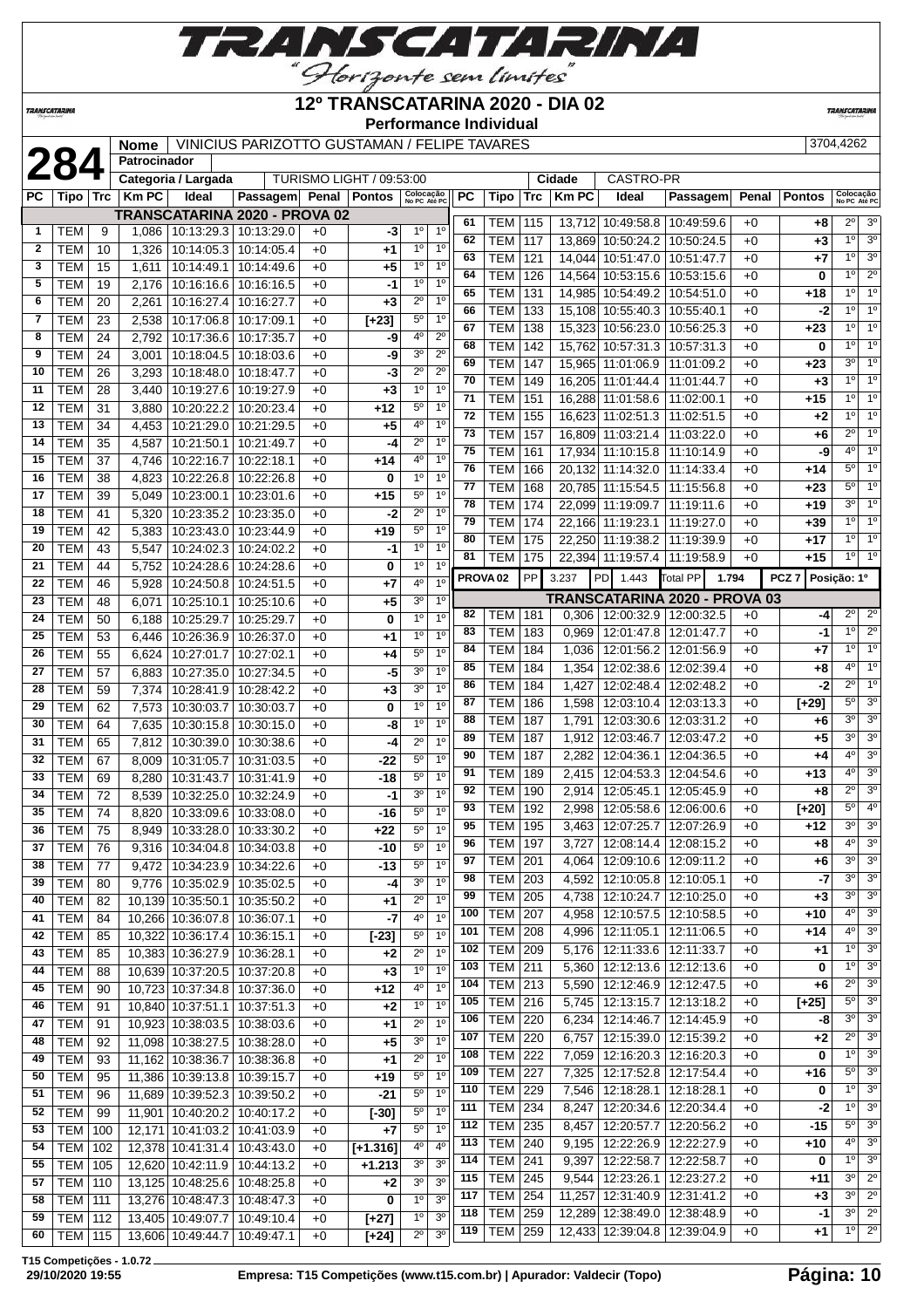

### **12º TRANSCATARINA 2020 - DIA 02**

**Performance Individual**

**TRANSCATARIN** 

**TRANSCATARINA** 

**2844262 Mome** VINICIUS PARIZOTTO GUSTAMAN / FELIPE TAVARES 3704,4262

|     |                          |            | <b>Nome</b>  |                                 | VINICIUS PARIZOTTO GUSTAMAN / FELIPE TAVARES |       |                          |                           |                  |                     |                |            |              |                                 |                               |       |               | 3704,4262                 |                        |
|-----|--------------------------|------------|--------------|---------------------------------|----------------------------------------------|-------|--------------------------|---------------------------|------------------|---------------------|----------------|------------|--------------|---------------------------------|-------------------------------|-------|---------------|---------------------------|------------------------|
|     | 284                      |            | Patrocinador |                                 |                                              |       |                          |                           |                  |                     |                |            |              |                                 |                               |       |               |                           |                        |
|     |                          |            |              | Categoria / Largada             |                                              |       | TURISMO LIGHT / 09:53:00 |                           |                  |                     |                |            | Cidade       | CASTRO-PR                       |                               |       |               |                           |                        |
| РC  | Tipo                     | <b>Trc</b> | <b>Km PC</b> | Ideal                           | Passagem                                     | Penal | <b>Pontos</b>            | Colocação<br>No PC Até PC |                  | <b>PC</b>           | Tipo           | <b>Trc</b> | <b>Km PC</b> | Ideal                           | Passagem                      | Penal | <b>Pontos</b> | Colocação<br>No PC Até PC |                        |
| 120 | <b>TEM</b>               | 261        | 12,823       | 12:40:05.4                      | 12:40:05.0                                   | $+0$  | -4                       | 3 <sup>o</sup>            | $2^{\circ}$      |                     |                |            |              |                                 |                               |       |               |                           |                        |
| 121 | TEM                      | 264        | 13,197       | 12:41:00.4                      | 12:41:00.2                                   | $+0$  | -2                       | $2^{\circ}$               | $2^{\circ}$      | 181                 | <b>TEM</b>     | 414        | 8,565        | 13:49:26.7                      | 13:49:27.5                    | $+0$  | +8            | $5^{\circ}$               | $2^{\circ}$            |
| 122 | <b>TEM</b>               | 264        | 13,334       | 12:41:23.9                      | 12:41:23.5                                   | $+0$  | -4                       | 3 <sup>o</sup>            | $2^{\circ}$      | 182                 | <b>TEM</b>     | 415        | 8,724        | 13:49:55.0                      | 13:49:55.0                    | $+0$  | 0             | 1 <sup>0</sup>            | $\overline{2^{\circ}}$ |
| 123 | <b>TEM</b>               | 266        | 13,422       | 12:41:39.4                      | 12:41:39.6                                   | $+0$  | +2                       | 1 <sup>0</sup>            | $2^{\circ}$      | 197                 | <b>TEM</b>     | 420        | 9,161        | 13:51:05.3                      | 13:51:06.6                    | $+0$  | $+13$         | $4^{\circ}$               | $\overline{2^0}$       |
| 124 | <b>TEM</b>               | 268        |              | 13,958 12:42:37.6               | 12:42:37.6                                   | $+0$  | 0                        | $2^{\circ}$               | $2^{\circ}$      | 198                 | TEM            | 421        | 9,256        | 13:51:20.4                      | 13:51:21.1                    | $+0$  | +7            | 1 <sup>0</sup>            | $2^{\circ}$            |
| 125 | <b>TEM</b>               | 269        |              | 14,070 12:42:52.8               | 12:42:52.8                                   | $+0$  | 0                        | 1 <sup>0</sup>            | 2 <sup>0</sup>   | 199                 | <b>TEM</b>     | 421        | 9,371        | 13:51:43.4                      | 13:51:44.8                    | $+0$  | $+14$         | 3 <sup>0</sup>            | $2^{\circ}$            |
| 126 | <b>TEM</b>               | 273        |              | 14,495 12:43:42.9 12:43:43.1    |                                              | $+0$  | +2                       | $2^{\circ}$               | $\overline{2^0}$ | 200                 | <b>TEM</b>     | 424        | 9,716        | 13:52:49.1                      | 13:52:50.9                    | $+0$  | $[+18]$       | $5^{\circ}$               | $2^{\circ}$            |
| 127 | <b>TEM</b>               | 275        |              | 14,930 12:44:31.1 12:44:31.0    |                                              | $+0$  | $-1$                     | $2^{\circ}$               | $2^{\circ}$      | 201                 | TEM            | 425        | 9,873        | 13:53:19.3   13:53:21.0         |                               | $+0$  | $+17$         | 30                        | $\overline{2^0}$       |
| 128 |                          |            |              |                                 |                                              |       | 0                        | $2^{\circ}$               | $2^{\circ}$      | 202                 | <b>TEM</b>     | 426        |              | 10,144 13:54:09.3               | 13:54:11.9                    | $+0$  | $[+26]$       | $4^{\circ}$               | $2^{\circ}$            |
|     | <b>TEM</b>               | 277        | 15,008       | 12:44:43.2                      | 12:44:43.2                                   | $+0$  |                          | 1 <sup>0</sup>            |                  | 203                 | <b>TEM</b>     | 427        |              | 10,244 13:54:24.2               | 13:54:41.4                    | $+0$  | [+172]        | $5^{\circ}$               | $2^{\circ}$            |
| 129 | <b>TEM</b>               | 279        |              | 15,375 12:45:47.3 12:45:47.3    |                                              | $+0$  | 0                        |                           | $2^{\circ}$      | 204                 | <b>TEM</b>     | 440        |              | 1,634   14:04:25.1              | 14:04:25.0                    | $+0$  | -1            | 3 <sup>0</sup>            | $\overline{2^0}$       |
| 131 | <b>TEM</b>               | 287        |              | 16,474 12:48:44.7               | 12:48:46.1                                   | $+0$  | $+14$                    | 3 <sup>0</sup>            | $2^{\circ}$      | PROVA <sub>03</sub> |                | <b>PP</b>  | 862          | PD<br>333                       | Total PP<br>529               |       | <b>PCZ 13</b> | Posição: 2º               |                        |
| 132 | <b>TEM</b>               | 287        | 16,711       | 12:49:08.4                      | 12:49:08.2                                   | $+0$  | -2                       | $4^{\circ}$               | $2^{\circ}$      |                     |                |            |              |                                 | TRANSCATARINA 2020 - PROVA 04 |       |               |                           |                        |
| 133 | TEM                      | 288        | 16,892       | 12:49:29.9                      | 12:49:30.3                                   | $+0$  | +4                       | 3 <sup>o</sup>            | $2^{\circ}$      | 210                 | TEM            | 6          |              | 0,613   14:47:07.9   14:47:07.5 |                               | $+0$  | -4            | $2^{\circ}$               | $2^{\circ}$            |
| 134 | <b>TEM</b>               | 290        |              | 17,085 12:49:59.4               | 12:49:59.4                                   | $+0$  | 0                        | 1 <sup>0</sup>            | $2^{\circ}$      | 211                 | <b>TEM</b>     | 9          | 0,983        | 14:48:03.8                      | 14:48:04.3                    | $+0$  | +5            | 3 <sup>0</sup>            | $2^{\circ}$            |
| 135 | <b>TEM</b>               | 290        | 17,401       | 12:50:37.3                      | 12:50:37.7                                   | $+0$  | +4                       | 3 <sup>0</sup>            | $2^{\circ}$      |                     |                |            |              |                                 |                               |       |               | 1 <sup>°</sup>            | 1 <sup>0</sup>         |
| 136 | <b>TEM</b>               | 295        |              | 17,549 12:51:06.8 12:51:07.5    |                                              | $+0$  | $+7$                     | 3 <sup>0</sup>            | $2^{\circ}$      | 212                 | <b>TEM</b>     | 16         | 1,761        | 14:50:02.5                      | 14:50:02.8                    | $+0$  | $+3$          |                           | 1 <sup>0</sup>         |
| 137 | <b>TEM</b>               | 299        |              | 18,536 12:55:13.3 12:55:13.3    |                                              | $+0$  | 0                        | 1 <sup>0</sup>            | $2^{\circ}$      | 214                 | <b>TEM</b>     | 25         | 3,471        | 14:54:17.1                      | 14:54:16.1                    | $+0$  | -10           | $4^{\circ}$               |                        |
| 138 | <b>TEM</b>               | 301        |              | 18,668 12:55:31.0 12:55:30.8    |                                              | $+0$  | -2                       | $2^{\circ}$               | $2^{\circ}$      | 215                 | <b>TEM</b>     | 39         | 4,686        | 14:59:10.4                      | 14:59:11.2                    | $+0$  | $+8$          | 1 <sup>°</sup>            | 1 <sup>0</sup>         |
| 139 | <b>TEM</b>               | 303        |              | 18,866 12:56:02.3               | 12:56:02.7                                   | $+0$  | +4                       | 3 <sup>o</sup>            | $2^{\circ}$      | 216                 | TEM            | 41         | 4,901        | 14:59:52.3                      | 14:59:50.6                    | $+0$  | -17           | $4^{\circ}$               | $2^{\circ}$            |
| 140 | <b>TEM</b>               | 306        |              | 19,070 12:56:34.6               | 12:56:35.2                                   | $+0$  | +6                       | 4 <sup>0</sup>            | $2^{\circ}$      | 217                 | <b>TEM</b>     | 46         | 5,372        | 15:01:21.7                      | 15:01:21.8                    | $+0$  | +1            | 1 <sup>o</sup>            | $\overline{2^0}$       |
| 141 | TEM                      | 311        | 19,524       | 12:57:36.7                      | 12:57:38.3                                   | $+0$  | $+16$                    | 4°                        | $2^{\circ}$      | 218                 | TEM            | 48         | 5,600        | 15:02:01.3                      | 15:02:01.1                    | $+0$  | -2            | $2^{\circ}$               | 1 <sup>0</sup>         |
| 142 | <b>TEM</b>               | 316        | 20,424       | 12:59:52.6                      | 12:59:52.7                                   | $+0$  | $+1$                     | $2^{\circ}$               | $2^{\circ}$      | 219                 | <b>TEM</b>     | 52         | 5,970        | 15:03:06.4                      | 15:03:06.8                    | $+0$  | +4            | $2^{\circ}$               | 1 <sup>0</sup>         |
| 143 | <b>TEM</b>               | 323        | 21,560       | 13:02:17.1                      | 13:02:18.0                                   | $+0$  | +9                       | $5^{\circ}$               | $2^{\circ}$      | 220                 | TEM            | 56         | 6,375        | 15:04:06.3                      | 15:04:08.0                    | $+0$  | $+17$         | 40                        | 1 <sup>0</sup>         |
| 144 | <b>TEM</b>               | 326        | 22,206       | 13:03:30.9                      | 13:03:31.0                                   | $+0$  | +1                       | 1 <sup>0</sup>            | $2^{\circ}$      | 221                 | <b>TEM</b>     | 57         | 6,594        | 15:04:33.6                      | 15:04:35.0                    | $+0$  | $+14$         | 40                        | $2^{\circ}$            |
| 145 | <b>TEM</b>               | 327        | 22,311       | 13:03:44.1                      | 13:03:44.2                                   | $+0$  | +1                       | 1 <sup>0</sup>            | $2^{\circ}$      | 222                 | <b>TEM</b>     | 61         | 7,074        | 15:05:31.9                      | 15:05:31.8                    | $+0$  | -1            | $2^{\circ}$               | $2^{\circ}$            |
| 146 | <b>TEM</b>               | 330        |              | 22,669 13:05:04.1               | 13:05:04.7                                   | $+0$  | +6                       | 4°                        | $2^{\circ}$      | 223                 | <b>TEM</b>     | 64         | 7,689        | 15:07:09.6                      | 15:07:10.6                    | $+0$  | $+10$         | $2^{\circ}$               | 1 <sup>0</sup>         |
| 147 | <b>TEM</b>               | 335        | 1,240        | 13:25:43.4                      | 13:25:43.3                                   | $+0$  | $-1$                     | 3 <sup>0</sup>            | $2^{\circ}$      | 224                 | TEM            | 65         | 7,950        | 15:07:48.2                      | 15:07:50.0                    | $+0$  | $[+18]$       | 3 <sup>o</sup>            | $2^{\circ}$            |
| 148 | <b>TEM</b>               | 338        | 1,550        | 13:26:38.7                      | 13:26:39.4                                   | $+0$  | $+7$                     | 4°                        | $2^{\circ}$      | 225                 | <b>TEM</b>     | 66         | 8,200        | 15:08:21.9                      | 15:08:23.6                    | $+0$  | +17           | 3 <sup>o</sup>            | 1 <sup>0</sup>         |
| 149 | <b>TEM</b>               | 343        | 2,224        | 13:28:31.3                      | 13:28:32.4                                   | $+0$  | $+11$                    | 4°                        | $2^{\circ}$      | 226                 | <b>TEM</b>     | 67         | 8,293        | 15:08:36.6                      | 15:08:34.9                    | $+0$  | -17           | 3 <sup>o</sup>            | 1 <sup>0</sup>         |
| 150 | <b>TEM</b>               | 347        | 2,495        | 13:29:21.2                      | 13:29:21.0                                   | $+0$  | $-2$                     | $2^{\circ}$               | $2^{\circ}$      | 227                 | TEM            | 71         | 8,882        | 15:10:38.9                      | 15:10:39.3                    | $+0$  | +4            | $1^{\circ}$               | 1 <sup>0</sup>         |
| 151 | <b>TEM</b>               | 349        | 2,682        |                                 | 13:29:51.4   13:29:51.9                      | $+0$  | +5                       | $4^{\circ}$               | $2^{\circ}$      | 228                 | <b>TEM</b>     | 79         | 9,540        | 15:14:44.7                      | 15:14:42.9                    | $+0$  | -18           | 3 <sup>0</sup>            | 1 <sup>0</sup>         |
| 152 | <b>TEM</b>               | 351        |              | 13:30:19.0                      | 13:30:19.3                                   |       | $+3$                     | 4 <sup>0</sup>            | $2^{\circ}$      | 229                 | <b>TEM</b>     | 87         |              | 10,733 15:17:42.1               | 15:17:42.7                    | $+0$  | $+6$          | $2^{\circ}$               | 1 <sup>0</sup>         |
| 153 |                          |            | 2,863        |                                 |                                              | $+0$  |                          | 3 <sup>0</sup>            | $2^{\circ}$      | 230                 | <b>TEM</b>     | 93         | 11,365       | 15:19:04.8                      | 15:19:05.1                    | $+0$  | $+3$          | $2^{\circ}$               | 1 <sup>0</sup>         |
| 154 | <b>TEM</b><br><b>TEM</b> | 352        | 2,933        | 13:30:27.6                      | 13:30:28.9                                   | $+0$  | +13                      | 4 <sup>0</sup>            | $2^{\circ}$      | 231                 | <b>TEM</b>     | 98         | 11,926       | 15:20:40.4                      | 15:20:41.2                    | $+0$  | +8            | 5 <sup>o</sup>            | 1 <sup>0</sup>         |
|     |                          | 354        | 3,171        | 13:30:57.8                      | 13:30:58.5                                   | $+0$  | +7                       | $2^{\circ}$               | $2^{\circ}$      | 232                 | <b>TEM</b>     | 99         |              | 12,051 15:20:58.0               | 15:20:58.4                    | $+0$  | +4            | $2^{\circ}$               | 1 <sup>0</sup>         |
| 155 | <b>TEM 354</b>           |            | 3,265        |                                 | 13:31:10.3 13:31:10.7                        | $+0$  | +4                       |                           |                  |                     | 233 TEM 105    |            |              | 13,063 15:23:36.6 15:23:35.9    |                               | $+0$  | $-7$          |                           | 20110                  |
|     | 156 TEM 356              |            |              |                                 | 3,353 13:31:24.7 13:31:24.5                  | $+0$  | $-2$                     | $1^\circ$                 | $2^{\circ}$      | 234                 | TEM   108      |            |              | 13,353 15:24:26.5 15:24:25.7    |                               | +0    | -8            | $2^{\circ}$               | 1 <sup>0</sup>         |
| 157 | TEM 359                  |            | 3,638        | 13:32:05.9                      | 13:32:05.6                                   | $+0$  | -3                       | $2^{\circ}$               | $2^{\circ}$      | 235                 | TEM            | 110        |              | 13,418 15:24:38.1               | 15:24:37.3                    | $+0$  | -8            | $4^{\circ}$               | $\overline{1^{\circ}}$ |
| 158 | <b>TEM 364</b>           |            | 3,928        | 13:32:48.5                      | 13:32:47.6                                   | $+0$  | -9                       | 3 <sup>o</sup>            | $2^{\circ}$      | 236                 | <b>TEM 115</b> |            |              | 13,871 15:26:21.8 15:26:20.9    |                               | $+0$  | -9            | 1 <sup>0</sup>            | 1 <sup>0</sup>         |
| 160 | <b>TEM 371</b>           |            | 4,405        |                                 | 13:36:15.4   13:36:15.5                      | $+0$  | +1                       | 1 <sup>0</sup>            | $2^{\circ}$      |                     |                |            |              |                                 |                               |       |               | $2^{\circ}$               | 1 <sup>0</sup>         |
| 161 | <b>TEM 373</b>           |            | 4,570        |                                 | 13:36:39.5   13:36:38.8                      | $+0$  | $-7$                     | 3 <sup>0</sup>            | $2^{\circ}$      | 237<br>238          | <b>TEM 117</b> |            |              | 14,118 15:27:02.1 15:27:01.2    |                               | $+0$  | -9            | $4^{\circ}$               | 1 <sup>0</sup>         |
| 162 | <b>TEM 374</b>           |            | 4,703        |                                 | 13:37:01.4   13:37:01.6                      | $+0$  | +2                       | $4^{\circ}$               | $2^{\circ}$      |                     | <b>TEM 117</b> |            |              | 14,214 15:27:21.3 15:27:23.4    |                               | $+0$  | $[+21]$       | 3 <sup>o</sup>            | $2^{\circ}$            |
| 163 | <b>TEM 377</b>           |            | 5,007        |                                 | 13:37:57.3   13:37:57.2                      | $+0$  | -1                       | $2^{\circ}$               | $2^{\circ}$      | 239                 | <b>TEM 118</b> |            |              | 14,447 15:28:04.9               | 15:28:07.2                    | $+0$  | $[+23]$       | $4^{\circ}$               | $2^{\circ}$            |
| 164 | TEM 379                  |            | 5,108        | 13:38:16.7                      | 13:38:17.2                                   | $+0$  | +5                       | 3 <sup>o</sup>            | $2^{\circ}$      | 240                 | <b>TEM 126</b> |            |              | 15,241 15:29:59.6 15:30:02.3    |                               | $+0$  | $[+27]$       |                           |                        |
| 165 | <b>TEM 381</b>           |            | 5,314        | 13:38:47.6   13:38:47.7         |                                              | $+0$  | +1                       | $4^{\circ}$               | $2^{\circ}$      | 241                 | <b>TEM 128</b> |            |              | 15,421 15:30:27.1               | 15:30:28.3                    | $+0$  | $+12$         | $4^{\circ}$               | $2^{\circ}$            |
| 166 | <b>TEM 381</b>           |            | 5,493        | 13:39:18.3   13:39:17.1         |                                              | $+0$  | -12                      | $5^{\circ}$               | $2^{\circ}$      | 242                 | <b>TEM</b>     | 131        |              | 15,810 15:31:41.7               | 15:31:41.6                    | $+0$  | $-1$          | $2^{\circ}$               | $2^{\circ}$            |
| 167 | <b>TEM 383</b>           |            | 5,713        | 13:39:55.1                      | 13:39:56.0                                   | $+0$  | +9                       | $1^{\circ}$               | $2^{\circ}$      | 244                 | TEM            | 134        |              | 16,057 15:32:26.6               | 15:32:25.6                    | $+0$  | -10           | 3 <sup>o</sup>            | $2^{\circ}$            |
| 168 | <b>TEM 384</b>           |            | 5,825        |                                 | 13:40:12.3   13:40:11.8                      | $+0$  | $-5$                     | 3 <sup>o</sup>            | $2^{\circ}$      | 245                 | <b>TEM</b>     | 135        |              | 16,341 15:33:23.4               | 15:33:21.8                    | $+0$  | $-16$         | $5^\circ$                 | $\overline{2^0}$       |
| 169 | <b>TEM 385</b>           |            | 5,894        | 13:40:25.5                      | 13:40:23.4                                   | $+0$  | $[-21]$                  | 40                        | $2^{\circ}$      | 246                 | <b>TEM</b>     | 138        |              | 16,672 15:34:26.4               | 15:34:24.9                    | $+0$  | $-15$         | 4 <sup>o</sup>            | $2^{\circ}$            |
| 170 | <b>TEM 389</b>           |            | 6,046        |                                 | 13:41:35.4   13:41:35.4                      | $+0$  | 0                        | $1^{\circ}$               | $2^{\circ}$      | 247                 | <b>TEM 140</b> |            |              | 16,787 15:34:44.4               | 15:34:45.6                    | $+0$  | $+12$         | $4^{\circ}$               | $2^{\circ}$            |
| 171 | <b>TEM</b>               | 392        | 6,402        |                                 | 13:42:30.0 13:42:30.0                        | $+0$  | 0                        | $1^{\circ}$               | $2^{\circ}$      | 248                 | <b>TEM 143</b> |            |              | 17,191 15:35:50.8 15:35:51.7    |                               | $+0$  | +9            | $2^{\circ}$               | $2^{\circ}$            |
| 172 | <b>TEM</b>               | 395        | 6,546        | 13:42:52.9                      | 13:42:52.7                                   | $+0$  | -2                       | $2^{\circ}$               | $2^{\circ}$      | 249                 | <b>TEM 147</b> |            |              | $0,205$   15:52:33.1            | 15:52:34.0                    | $+0$  | +9            | $2^{\circ}$               | $2^{\circ}$            |
| 173 | TEM 395                  |            | 6,653        | 13:43:07.1                      | 13:43:07.0                                   | $+0$  | -1                       | $2^{\circ}$               | $\overline{2^0}$ | 250                 | <b>TEM 151</b> |            | 0,765        | 15:53:39.0                      | 15:53:39.3                    | $+0$  | $+3$          | 3 <sup>0</sup>            | $2^{\circ}$            |
| 174 | TEM 397                  |            | 6,728        |                                 | 13:43:18.3 13:43:19.8                        | $+0$  | $+15$                    | $2^{\circ}$               | $2^{\circ}$      | 349                 | <b>TEM 152</b> |            | 0,846        | 15:53:50.5                      | 15:53:51.0                    | $+0$  | $+5$          | $1^{\circ}$               | $2^{\circ}$            |
| 175 | TEM   401                |            | 7,097        |                                 | 13:44:16.3   13:44:17.2                      | $+0$  | $+9$                     | 3 <sup>o</sup>            | $2^{\circ}$      | 350                 | <b>ROT</b>     | 157        |              | 1,409   15:55:13.7              | 15:54:35.2                    | $+0$  | 0             | $0^{\circ}$               | $0^{\circ}$            |
| 176 | <b>TEM 404</b>           |            | 7,278        | 13:44:47.1                      | 13:44:47.0                                   | $+0$  | -1                       | $2^{\circ}$               | $2^{\circ}$      | 351                 | TEM            | 159        |              | 1,565   15:55:34.3              | 15:55:34.5                    | $+0$  | $+2$          | $2^{\circ}$               | $2^{\circ}$            |
| 177 | <b>TEM 407</b>           |            | 7,588        | 13:46:37.8                      | 13:46:40.0                                   | $+0$  | $\boxed{+22}$            | 3 <sup>o</sup>            | $2^{\circ}$      | 352                 | <b>TEM</b>     | 160        | 2,010        | 15:56:19.2                      | 15:56:18.3                    | $+0$  | -9            | $4^{\circ}$               | $2^{\circ}$            |
| 178 | TEM 408                  |            | 7,676        | 13:46:52.8   13:46:56.1         |                                              | $+0$  | $+33$                    | $4^{\circ}$               | $2^{\circ}$      | 353                 | <b>TEM 168</b> |            | 2,922        | 15:58:59.5   15:58:58.1         |                               | $+0$  | -14           | $4^{\circ}$               | $2^{\circ}$            |
| 179 | <b>TEM 410</b>           |            | 8,141        |                                 | 13:48:16.2   13:48:15.6                      | $+0$  | -6                       | $2^{\circ}$               | $2^{\circ}$      | 354                 | <b>TEM 172</b> |            | 3,291        | 15:59:52.1   15:59:52.6         |                               | $+0$  | $+5$          | $3^{\circ}$               | $2^{\circ}$            |
| 180 | TEM   412                |            |              | 8,416   13:49:01.8   13:49:01.2 |                                              | $+0$  | -6                       | $2^{\circ}$               | $2^{\circ}$      | 355                 | <b>TEM 176</b> |            |              | 4,004   16:01:35.3   16:01:36.0 |                               | $+0$  | +7            | $3^{\circ}$               | $2^{\circ}$            |
|     |                          |            |              |                                 |                                              |       |                          |                           |                  |                     |                |            |              |                                 |                               |       |               |                           |                        |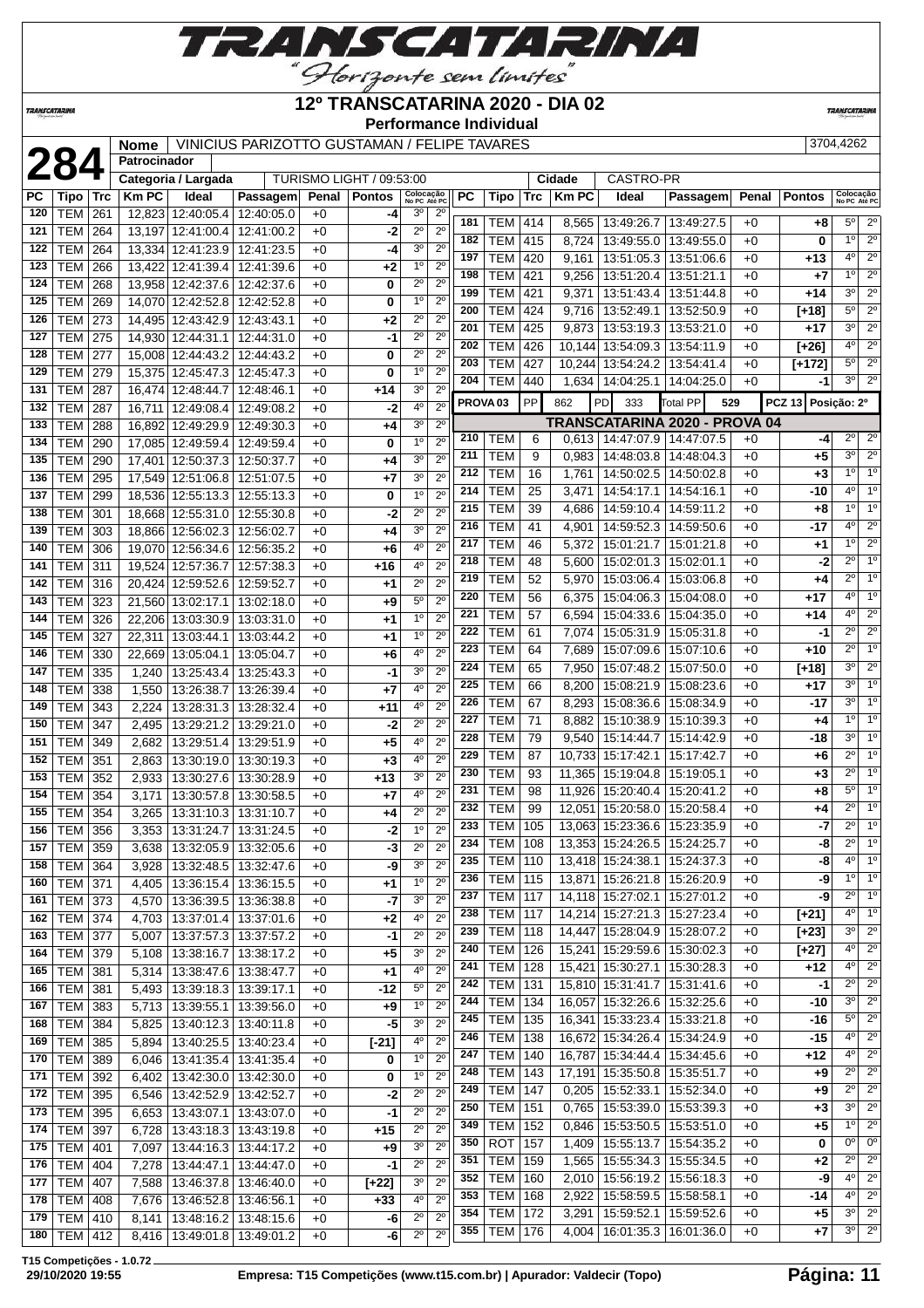|                   | TRANSCATARINA |
|-------------------|---------------|
| $^{\prime\prime}$ |               |

Horizonte sem limites **12º TRANSCATARINA 2020 - DIA 02**

# **Performance Individual**

**TRANSCATARIN** 

|              |                     |            | <b>Nome</b>         |    | VINICIUS PARIZOTTO GUSTAMAN / FELIPE TAVARES |            |       |                          |                  |         |                           |                |     |      |            |              |                  |          |                | 3704,4262                 |
|--------------|---------------------|------------|---------------------|----|----------------------------------------------|------------|-------|--------------------------|------------------|---------|---------------------------|----------------|-----|------|------------|--------------|------------------|----------|----------------|---------------------------|
|              | 284                 |            | <b>Patrocinador</b> |    |                                              |            |       |                          |                  |         |                           |                |     |      |            |              |                  |          |                |                           |
|              |                     |            |                     |    | Categoria / Largada                          |            |       | TURISMO LIGHT / 09:53:00 |                  |         |                           |                |     |      |            | Cidade       | <b>CASTRO-PR</b> |          |                |                           |
| PC           | Tipo                | <b>Trc</b> | Km PC               |    | Ideal                                        | Passagem   |       | Penal                    | Pontos           |         | Colocação<br>No PC Até PC |                | PC. | Tipo | <b>Trc</b> | <b>Km PC</b> | Ideal            | Passagem | Penal   Pontos | Colocação<br>No PC Até PC |
| 356          | <b>TEM</b>          | 184        | 5,215               |    | 16:04:11.6                                   | 16:04:11.6 |       | $+0$                     |                  | 0       | $2^{\circ}$               | $2^{\circ}$    |     |      |            |              |                  |          |                |                           |
| 357          | TEM                 | 187        | 5,624               |    | 16:05:09.9                                   | 16:05:11.5 |       | $+0$                     |                  | $+16$   | 3 <sup>0</sup>            | $2^{\circ}$    |     |      |            |              |                  |          |                |                           |
| 358          | TEM                 | 198        | 6,969               |    | 16:08:52.5                                   | 16:08:52.0 |       | $+0$                     |                  | -5      | $2^{\circ}$               | $2^{\circ}$    |     |      |            |              |                  |          |                |                           |
| 359          | TEM                 | 207        | 8,059               |    | 16:11:19.0                                   | 16:11:19.1 |       | $+0$                     |                  | $+1$    | 1 <sup>0</sup>            | $2^{\circ}$    |     |      |            |              |                  |          |                |                           |
| 360          | TEM   216           |            | 9,431               |    | 16:14:58.0                                   | 16:14:56.9 |       | $+0$                     |                  | -11     | $2^{\circ}$               | 1 <sup>0</sup> |     |      |            |              |                  |          |                |                           |
| 361          | TEM                 | 217        | 9,955               |    | 16:15:51.1                                   | 16:15:51.7 |       | $+0$                     |                  | $+6$    | 1 <sup>0</sup>            | 1 <sup>0</sup> |     |      |            |              |                  |          |                |                           |
| 362          | <b>TEM</b>          | 221        |                     |    | 10,466 16:16:51.2                            | 16:16:51.2 |       | $+0$                     |                  | 0       | 1 <sup>0</sup>            | 1 <sup>0</sup> |     |      |            |              |                  |          |                |                           |
| 363          | TEM I               | 226        |                     |    | 11,070 16:18:21.7                            | 16:18:21.8 |       | $+0$                     |                  | $+1$    | 1 <sup>0</sup>            | 1 <sup>0</sup> |     |      |            |              |                  |          |                |                           |
| 364          | TEM                 | 228        |                     |    | 11,392 16:19:02.7                            | 16:19:01.6 |       | $+0$                     |                  | $-11$   | 4°                        | 1 <sup>0</sup> |     |      |            |              |                  |          |                |                           |
| 365          | TEM                 | 229        |                     |    | 11,584   16:19:23.3                          | 16:19:21.2 |       | $+0$                     |                  | $[-21]$ | 40                        | 1 <sup>0</sup> |     |      |            |              |                  |          |                |                           |
| 366          | TEM                 | 230        |                     |    | 11,783 16:19:51.0                            | 16:19:50.1 |       | $+0$                     |                  | -9      | 30                        | 1 <sup>0</sup> |     |      |            |              |                  |          |                |                           |
| 367          | TEM                 | 231        |                     |    | 11,918 16:20:07.2                            | 16:20:06.5 |       | $+0$                     |                  | -7      | 30                        | 1 <sup>0</sup> |     |      |            |              |                  |          |                |                           |
| 368          | TEM                 | 241        |                     |    | 13,992 16:24:34.2                            | 16:24:34.6 |       | $+0$                     |                  | $+4$    | $2^{\circ}$               | 1 <sup>0</sup> |     |      |            |              |                  |          |                |                           |
| 369          | ROT                 | 245        |                     |    | 14,372 16:26:05.9                            | 16:26:04.5 |       | $+0$                     |                  | 0       | $0^{\circ}$               | 0 <sup>o</sup> |     |      |            |              |                  |          |                |                           |
| 370          | TEM                 | 251        |                     |    | 15,115 16:27:43.5                            | 16:27:43.9 |       | $+0$                     |                  | $+4$    | $1^{\circ}$               | 1 <sup>0</sup> |     |      |            |              |                  |          |                |                           |
| 371          | <b>TEM</b>          | 257        |                     |    | 15,912 16:29:35.0                            | 16:29:31.9 |       | $+0$                     |                  | -31     | 40                        | 1 <sup>0</sup> |     |      |            |              |                  |          |                |                           |
|              | PROVA <sub>04</sub> | PP         | 559                 | PD | 110                                          | Total PP   | 449   |                          | PCZ <sub>4</sub> |         | Posição: 1º               |                |     |      |            |              |                  |          |                |                           |
| <b>TOTAL</b> |                     | PP         | 4.658               | PD | 1.886                                        | Total PP   | 2.772 |                          | <b>PCZ 24</b>    |         |                           |                |     |      |            |              |                  |          |                |                           |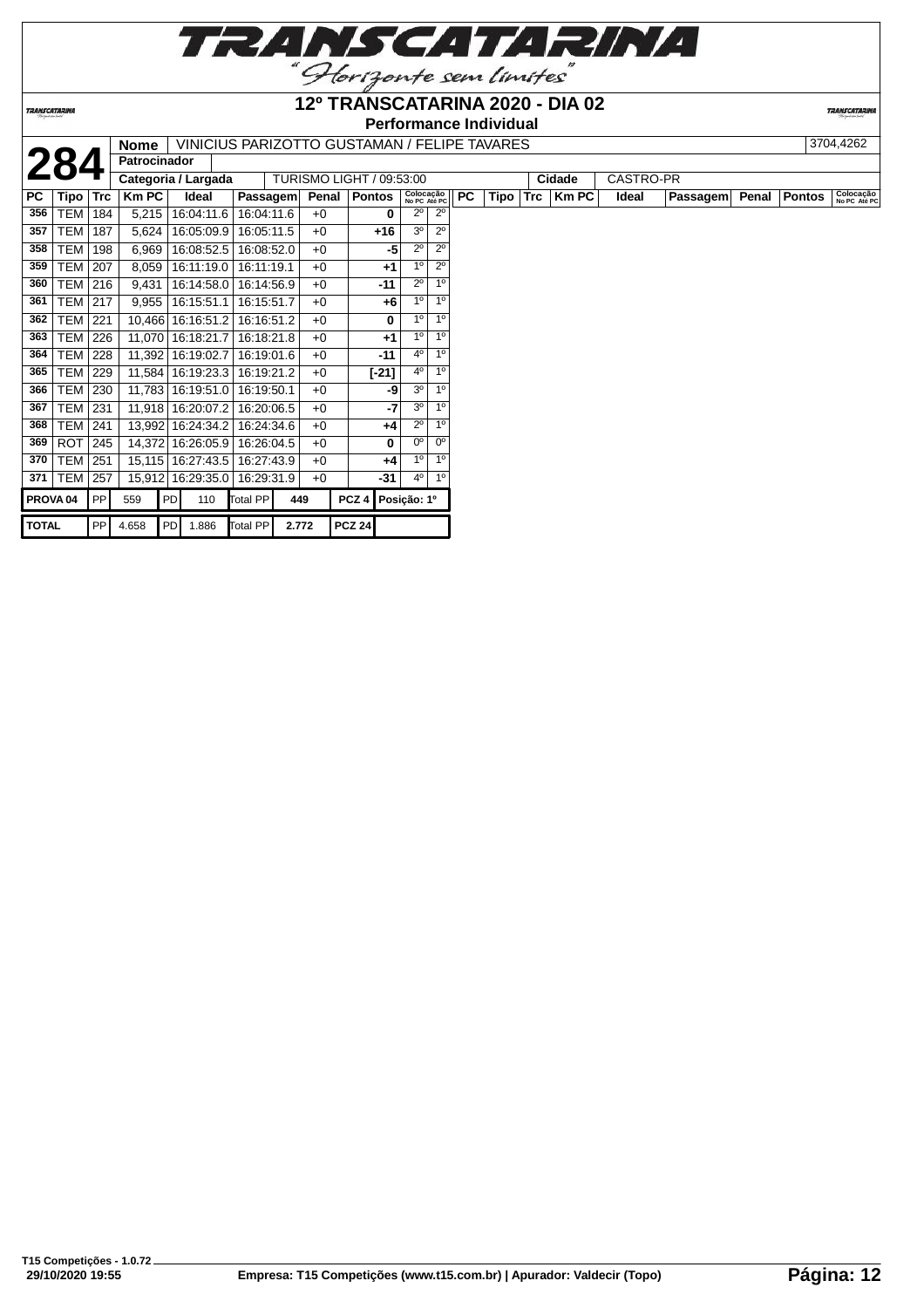

### **12º TRANSCATARINA 2020 - DIA 02**

**Performance Individual**

**TRANSCATARIN** 

**TRANSCATARINA** 

|              |                |     | <b>Nome</b>  |                                 | ANTONIO C. BECCHI / CEZAR MARIANI CERON |      |                          |                                  |     |                     |                       |             |                                 |                               |       |                   | 3839,4238                 |                                  |  |  |  |
|--------------|----------------|-----|--------------|---------------------------------|-----------------------------------------|------|--------------------------|----------------------------------|-----|---------------------|-----------------------|-------------|---------------------------------|-------------------------------|-------|-------------------|---------------------------|----------------------------------|--|--|--|
|              | 285            |     | Patrocinador |                                 |                                         |      |                          |                                  |     |                     |                       |             |                                 |                               |       |                   |                           |                                  |  |  |  |
|              |                |     |              | Categoria / Largada             |                                         |      | TURISMO LIGHT / 09:55:00 |                                  |     |                     | CASCAVEL-PR<br>Cidade |             |                                 |                               |       |                   |                           |                                  |  |  |  |
| РC           | Tipo ∣         | Trc | <b>KmPC</b>  | Ideal                           | Passagem Penal Pontos                   |      |                          | Colocação<br>No PC Até PC        | PC  | Tipo                | <b>Trc</b>            | <b>KmPC</b> | Ideal                           | Passagem                      | Penal | <b>Pontos</b>     | Colocação<br>No PC Até PC |                                  |  |  |  |
|              |                |     |              |                                 | TRANSCATARINA 2020 - PROVA 02           |      |                          |                                  | 61  | TEM   115           |                       |             | 13.712 10:51:58.8               | 10:53:32.1                    | +0    | $+933$            | 4 <sup>0</sup>            | $4^{\circ}$                      |  |  |  |
| 1            | TEM            | 9   | 1,086        |                                 | 10:15:29.3   10:15:29.8                 | $+0$ | $+5$                     | $2^{\circ}$<br>$2^{\circ}$       | 62  | <b>TEM</b>          | 117                   |             | 13,869 10:52:24.2               | 10:53:52.7                    | $+0$  | +885              | 4 <sup>0</sup>            | $4^{\circ}$                      |  |  |  |
| $\mathbf{2}$ | <b>TEM</b>     | 10  | 1,326        | 10:16:05.3                      | 10:16:05.5                              | $+0$ | $+2$                     | 3 <sup>0</sup><br>3 <sup>o</sup> | 63  | <b>TEM</b>          |                       |             | 14,044 10:53:47.0               |                               |       |                   | 4°                        | 4 <sup>0</sup>                   |  |  |  |
| 3            | <b>TEM</b>     | 15  | 1,611        | 10:16:49.1                      | 10:16:50.3                              | $+0$ | $+12$                    | 3 <sup>o</sup><br>30             | 64  |                     | 121                   |             |                                 | 10:54:21.0                    | +0    | +340              | $2^{\circ}$               | 4 <sup>0</sup>                   |  |  |  |
| 5            | <b>TEM</b>     | 19  | 2,176        | 10:18:16.6                      | 10:18:17.6                              | $+0$ | $+10$                    | 3 <sup>o</sup><br>4º             |     | <b>TEM</b>          | 126                   |             | 14,564 10:55:15.6               | 10:56:05.1                    | +0    | +495              |                           | 3 <sup>o</sup>                   |  |  |  |
| 6            | <b>TEM</b>     | 20  | 2,261        | 10:18:27.4                      | 10:18:38.2                              | +0   | +108                     | $5^{\circ}$<br>5 <sup>0</sup>    | 65  | <b>TEM</b>          | 131                   |             | 14,985 10:56:49.2               | 10:57:38.0                    | +0    | +488              | $2^{\circ}$               |                                  |  |  |  |
| 7            | <b>TEM</b>     | 23  | 2,538        | 10:19:06.8                      | 10:19:08.5                              | $+0$ | $+17$                    | 30<br>$5^{\circ}$                | 66  | <b>TEM</b>          | 133                   |             | 15,108 10:57:40.3               | 10:57:54.4                    | +0    | $+141$            | $2^{\circ}$               | 3 <sup>0</sup>                   |  |  |  |
| 8            | TEM            | 24  | 2,792        | 10:19:36.6                      | 10:19:36.6                              | $+0$ | 0                        | 4 <sup>0</sup><br>$1^{\circ}$    | 67  | <b>TEM</b>          | 138                   |             | 15,323 10:58:23.0               | 10:58:46.1                    | $+0$  | +231              | $2^{\circ}$               | 3 <sup>0</sup>                   |  |  |  |
| 9            | <b>TEM</b>     | 24  | 3,001        | 10:20:04.5                      | 10:20:04.4                              | $+0$ | -1                       | 4 <sup>0</sup><br>1 <sup>0</sup> | 68  | <b>TEM</b>          | 142                   |             | 15,762 10:59:31.3               | 10:59:42.4                    | +0    | +111              | $\overline{2^0}$          | 3 <sup>o</sup>                   |  |  |  |
| 10           | <b>TEM</b>     | 26  | 3,293        | 10:20:48.0                      | 10:20:47.9                              | $+0$ | -1                       | 4 <sup>0</sup><br>1 <sup>o</sup> | 69  | <b>TEM</b>          | 147                   |             | 15,965 11:03:06.9               | 11:03:08.7                    | +0    | [+18]             | $\overline{2^{\circ}}$    | 3 <sup>0</sup>                   |  |  |  |
| 11           | <b>TEM</b>     | 28  | 3,440        | 10:21:27.6                      | 10:21:26.5                              | $+0$ | $-11$                    | 40<br>3 <sup>o</sup>             | 70  | <b>TEM</b>          | 149                   |             | 16,205 11:03:44.4               | 11:03:45.5                    | +0    | +11               | $\overline{2^0}$          | $\overline{3^0}$                 |  |  |  |
| 12           | <b>TEM</b>     | 31  | 3,880        | 10:22:22.2                      | 10:22:21.6                              | $+0$ | -6                       | 30<br>3 <sup>o</sup>             | 71  | <b>TEM</b>          | 151                   |             | 16,288 11:03:58.6               | 11:04:05.7                    | $+0$  | $+71$             | 4 <sup>0</sup>            | 3 <sup>o</sup>                   |  |  |  |
| 13           | <b>TEM</b>     | 34  | 4,453        | 10:23:29.0                      | 10:23:28.8                              | $+0$ | -2                       | 1 <sup>0</sup><br>3 <sup>o</sup> | 72  | <b>TEM</b>          | 155                   |             | 16,623 11:04:51.3               | 11:04:54.0                    | +0    | $[+27]$           | 3 <sup>o</sup>            | 3 <sup>0</sup>                   |  |  |  |
| 14           | <b>TEM</b>     | 35  | 4,587        | 10:23:50.1                      | 10:23:48.4                              | $+0$ | $-17$                    | 4°<br>3 <sup>o</sup>             | 73  | <b>TEM</b>          | 157                   |             | 16,809 11:05:21.4               | 11:05:24.1                    | +0    | [+27]             | 4°                        | 3 <sup>0</sup>                   |  |  |  |
| 15           | <b>TEM</b>     | 37  | 4,746        | 10:24:16.7                      | 10:24:16.9                              | $+0$ | $+2$                     | 3 <sup>o</sup><br>1 <sup>0</sup> | 75  | <b>TEM</b>          | 161                   |             | 17,934 11:12:15.8               | 11:12:15.9                    | $+0$  | $+1$              | 1 <sup>0</sup>            | 3 <sup>o</sup>                   |  |  |  |
| 16           | <b>TEM</b>     | 38  | 4,823        | 10:24:26.8                      | 10:24:25.9                              | $+0$ | -9                       | 3 <sup>0</sup><br>3 <sup>0</sup> | 76  | <b>TEM</b>          | 166                   |             | 20,132 11:16:32.0               | 11:16:32.6                    | +0    | +6                | 3 <sup>o</sup>            | 3 <sup>0</sup>                   |  |  |  |
| 17           | <b>TEM</b>     | 39  | 5,049        | 10:25:00.1                      | 10:25:00.1                              | $+0$ | 0                        | 3 <sup>0</sup><br>1 <sup>0</sup> | 77  | <b>TEM</b>          | 168                   |             | 20,785 11:17:54.5               | 11:17:54.4                    | $+0$  | -1                | 1 <sup>0</sup>            | 3 <sup>o</sup>                   |  |  |  |
| 18           | <b>TEM</b>     | 41  | 5,320        | 10:25:35.2                      | 10:25:33.8                              | $+0$ | -14                      | 5 <sup>0</sup><br>3 <sup>0</sup> | 78  | <b>TEM</b>          | 174                   |             | 22,099 11:21:09.7               | 11:21:11.2                    | +0    | +15               | $2^{\circ}$               | 3 <sup>0</sup>                   |  |  |  |
| 19           | <b>TEM</b>     | 42  | 5,383        | 10:25:43.0                      | 10:25:43.1                              | $+0$ | $+1$                     | 3 <sup>o</sup><br>1 <sup>0</sup> | 79  | <b>TEM</b>          | 174                   |             | 22,166 11:21:23.1               | 11:21:39.4                    | +0    | +163              | 3 <sup>o</sup>            | 3 <sup>0</sup>                   |  |  |  |
| 20           | <b>TEM</b>     | 43  | 5,547        | 10:26:02.3                      | 10:26:00.3                              | $+0$ | $[-20]$                  | 40<br>3 <sup>o</sup>             | 80  | <b>TEM</b>          | 175                   |             | 22,250 11:21:38.2               | 11:21:28.2                    | +0    | -100              | $2^{\circ}$               | $\overline{3^0}$                 |  |  |  |
| 21           | <b>TEM</b>     | 44  |              |                                 |                                         |      |                          | $2^{\circ}$<br>3 <sup>0</sup>    | 81  | TEM                 | 175                   |             | 22,394 11:21:57.4               | 11:23:06.8                    | $+0$  | +694              | 4 <sup>0</sup>            | 3 <sup>o</sup>                   |  |  |  |
| 22           | <b>TEM</b>     |     | 5,752        | 10:26:28.6                      | 10:26:28.8                              | $+0$ | $+2$                     | 1 <sup>0</sup><br>3 <sup>0</sup> |     | PROVA <sub>02</sub> | PP                    | 10.315 PD   | 1.670                           | Total PP<br>8.645             |       | PCZ 3 Posição: 3º |                           |                                  |  |  |  |
|              |                | 46  | 5,928        | 10:26:50.8                      | 10:26:50.7                              | $+0$ | $-1$                     |                                  |     |                     |                       |             |                                 | TRANSCATARINA 2020 - PROVA 03 |       |                   |                           |                                  |  |  |  |
| 23           | <b>TEM</b>     | 48  | 6,071        | 10:27:10.1                      | 10:27:10.0                              | $+0$ | -1                       | $2^{\circ}$<br>3 <sup>o</sup>    | 82  | TEM                 | 181                   |             | $0,306$   12:02:32.9            | 12:02:32.5                    | +0    | -4                | 3 <sup>o</sup>            | 3 <sup>o</sup>                   |  |  |  |
| 24           | <b>TEM</b>     | 50  | 6,188        | 10:27:29.7                      | 10:27:28.1                              | $+0$ | -16                      | $5^{\circ}$<br>3 <sup>o</sup>    | 83  | <b>TEM</b>          | 183                   |             | $0,969$   12:03:47.8            | 12:03:49.2                    | $+0$  | +14               | $5^{\circ}$               | 5 <sup>o</sup>                   |  |  |  |
| 25           | <b>TEM</b>     | 53  | 6,446        | 10:28:36.9                      | 10:28:37.4                              | $+0$ | $+5$                     | $2^{\circ}$<br>3 <sup>0</sup>    | 84  | <b>TEM</b>          | 184                   |             | 1,036   12:03:56.2   12:03:58.5 |                               | +0    | $[+23]$           | $5^{\circ}$               | $5^\circ$                        |  |  |  |
| 26           | <b>TEM</b>     | 55  | 6,624        | 10:29:01.7                      | 10:29:01.8                              | $+0$ | $^{+1}$                  | 3 <sup>o</sup><br>$2^{\circ}$    | 85  | <b>TEM</b>          | 184                   | 1,354       | 12:04:38.6                      | 12:04:39.4                    | $+0$  | +8                | 5 <sup>0</sup>            | $5^{\circ}$                      |  |  |  |
| 27           | <b>TEM</b>     | 57  | 6,883        | 10:29:35.0                      | 10:29:35.1                              | $+0$ | +1                       | 1 <sup>0</sup><br>3 <sup>0</sup> | 86  | <b>TEM</b>          | 184                   | 1,427       | 12:04:48.4                      | 12:04:48.7                    | +0    | $+3$              | 3 <sup>o</sup>            | $5^\circ$                        |  |  |  |
| 28           | <b>TEM</b>     | 59  | 7,374        | 10:30:41.9                      | 10:30:42.5                              | $+0$ | $+6$                     | $5^{\circ}$<br>3 <sup>0</sup>    | 87  | <b>TEM</b>          | 186                   | 1,598       | 12:05:10.4                      | 12:05:12.5                    | +0    | $[+21]$           | $4^{\circ}$               | $5^{\circ}$                      |  |  |  |
| 29           | <b>TEM</b>     | 62  | 7,573        | 10:32:03.7                      | 10:32:03.8                              | $+0$ | $+1$                     | $2^{\circ}$<br>3 <sup>o</sup>    | 88  | <b>TEM</b>          | 187                   |             |                                 |                               |       |                   | $2^{\circ}$               | $5^\circ$                        |  |  |  |
| 30           | <b>TEM</b>     | 64  | 7,635        | 10:32:15.8                      | 10:32:14.4                              | $+0$ | -14                      | $2^{\circ}$<br>$2^{\circ}$       | 89  |                     |                       | 1,791       | 12:05:30.6                      | 12:05:30.9                    | +0    | $+3$              | 1 <sup>0</sup>            | 4 <sup>0</sup>                   |  |  |  |
| 31           | <b>TEM</b>     | 65  | 7,812        | 10:32:39.0                      | 10:32:38.9                              | $+0$ | $-1$                     | 1 <sup>0</sup><br>$2^{\circ}$    | 90  | TEM                 | 187                   | 1,912       | 12:05:46.7                      | 12:05:46.8                    | +0    | +1                | 1 <sup>0</sup>            | 4 <sup>0</sup>                   |  |  |  |
| 32           | <b>TEM</b>     | 67  | 8,009        | 10:33:05.7                      | 10:33:05.8                              | $+0$ | $+1$                     | $2^{\circ}$<br>$2^{\circ}$       | 91  | <b>TEM</b>          | 187                   | 2,282       | 12:06:36.1                      | 12:06:36.2                    | +0    | +1                | $2^{\circ}$               | 4 <sup>o</sup>                   |  |  |  |
| 33           | <b>TEM</b>     | 69  | 8,280        | 10:33:43.7                      | 10:33:43.3                              | +0   | -4                       | 40<br>$2^{\circ}$                |     | <b>TEM</b>          | 189                   | 2,415       | 12:06:53.3                      | 12:06:53.6                    | +0    | $+3$              | $5^{\circ}$               | 4 <sup>o</sup>                   |  |  |  |
| 34           | <b>TEM</b>     | 72  | 8,539        | 10:34:25.0                      | 10:34:24.8                              | $+0$ | -2                       | 4°<br>$2^{\circ}$                | 92  | <b>TEM</b>          | 190                   | 2,914       | 12:07:45.1                      | 12:07:46.8                    | +0    | +17               |                           |                                  |  |  |  |
| 35           | <b>TEM</b>     | 74  | 8,820        | 10:35:09.6                      | 10:35:08.9                              | $+0$ | $-7$                     | 3 <sup>0</sup><br>$2^{\circ}$    | 93  | <b>TEM</b>          | 192                   | 2,998       | 12:07:58.6                      | 12:07:59.5                    | $+0$  | +9                | 3 <sup>0</sup>            | 3 <sup>o</sup><br>4 <sup>0</sup> |  |  |  |
| 36           | <b>TEM</b>     | 75  | 8,949        | 10:35:28.0 10:35:29.8           |                                         | $+0$ | $[-18]$                  | 4 <sup>0</sup><br>$2^{\circ}$    | 95  | <b>TEM</b>          | 195                   |             | 3,463   12:09:25.7              | 12:09:27.0                    | $+0$  | +13               | 4 <sup>0</sup>            |                                  |  |  |  |
| 37           | TEM            | 76  |              | 9,316   10:36:04.8   10:36:04.8 |                                         | $+0$ | 0                        | 1 <sup>0</sup><br>$2^{\circ}$    | 96  | TEM   197           |                       |             | 3,727   12:10:14.4   12:10:15.4 |                               | +0    | +10               | 5°                        | $4^{\circ}$                      |  |  |  |
| 38           | <b>TEM</b>     | 77  |              | 9,472   10:36:23.9   10:36:23.5 |                                         | $+0$ | -4                       | 4 <sup>0</sup><br>$2^{\circ}$    | 97  | TEM                 | 201                   | 4,064       | 12:11:10.6   12:11:12.4         |                               | $+0$  | +18               | $5^{\circ}$               | $4^{\circ}$                      |  |  |  |
| 39           | <b>TEM</b>     | 80  |              | 9,776   10:37:02.9   10:37:03.0 |                                         | $+0$ | $+1$                     | 1 <sup>o</sup><br>$2^{\circ}$    | 98  | TEM                 | 203                   |             | 4,592   12:12:05.8   12:12:06.8 |                               | $+0$  | +10               | $4^{\circ}$               | $4^{\circ}$                      |  |  |  |
| 40           | <b>TEM</b>     | 82  |              | 10,139 10:37:50.1               | 10:37:50.0                              | $+0$ | $-1$                     | 1 <sup>0</sup><br>$2^{\circ}$    | 99  | <b>TEM</b>          | 205                   |             | 4,738   12:12:24.7   12:12:25.0 |                               | +0    | $+3$              | $2^{\circ}$               | $4^{\circ}$                      |  |  |  |
| 41           | <b>TEM</b>     | 84  |              | 10,266 10:38:07.8               | 10:38:07.6                              | $+0$ | $-2$                     | $2^{\circ}$<br>$2^{\circ}$       | 100 | <b>TEM</b>          | 207                   |             | 4,958   12:12:57.5   12:13:02.3 |                               | +0    | +48               | $5^{\circ}$               | 4 <sup>o</sup>                   |  |  |  |
| 42           | <b>TEM</b>     | 85  |              | 10,322 10:38:17.4 10:38:15.9    |                                         | $+0$ | $-15$                    | 4°<br>$2^{\circ}$                | 101 | <b>TEM 208</b>      |                       |             | 4,996   12:13:05.1   12:13:08.0 |                               | +0    | $[+29]$           | $5^{\circ}$               | $4^{\circ}$                      |  |  |  |
| 43           | <b>TEM</b>     | 85  |              | 10,383 10:38:27.9 10:38:27.1    |                                         | $+0$ | -8                       | 4 <sup>0</sup><br>$2^{\circ}$    | 102 | <b>TEM 209</b>      |                       |             | 5,176 12:13:33.6 12:13:34.5     |                               | $+0$  | +9                | 3 <sup>o</sup>            | $4^{\circ}$                      |  |  |  |
| 44           | <b>TEM</b>     | 88  |              | 10,639 10:39:20.5               | 10:39:19.5                              | $+0$ | $-10$                    | 40<br>$2^{\circ}$                | 103 | <b>TEM 211</b>      |                       |             | 5,360   12:14:13.6   12:14:14.9 |                               | $+0$  | +13               | $5^{\circ}$               | $4^{\circ}$                      |  |  |  |
| 45           | <b>TEM</b>     | 90  |              | 10,723 10:39:34.8               | 10:39:34.3                              | $+0$ | -5                       | $2^{\circ}$<br>$2^{\circ}$       | 104 | <b>TEM 213</b>      |                       |             | 5,590   12:14:46.9   12:14:47.7 |                               | $+0$  | +8                | 3 <sup>0</sup>            | 4 <sup>o</sup>                   |  |  |  |
| 46           | <b>TEM</b>     | 91  |              | 10,840 10:39:51.1               | 10:39:50.3                              | $+0$ | -8                       | 5 <sup>0</sup><br>$2^{\circ}$    | 105 | <b>TEM 216</b>      |                       |             | 5,745   12:15:15.7   12:15:16.7 |                               | $+0$  | $+10$             | 4º                        | $4^{\circ}$                      |  |  |  |
| 47           | <b>TEM</b>     | 91  |              | 10,923 10:40:03.5 10:40:02.0    |                                         | $+0$ | -15                      | 5 <sup>0</sup><br>$2^{\circ}$    | 106 | TEM                 | 220                   |             | 6,234   12:16:46.7              | 12:18:05.8                    | $+0$  | $[+791]$          | $5^{\circ}$               | $5^\circ$                        |  |  |  |
| 48           | <b>TEM</b>     | 92  |              | 11,098 10:40:27.5 10:40:26.2    |                                         | $+0$ | $-13$                    | 4 <sup>0</sup><br>$2^{\circ}$    | 107 | <b>TEM</b>          | 220                   | 6,757       | 12:17:39.0   12:18:39.2         |                               | $+0$  | +602              | $5^{\circ}$               | $5^{\circ}$                      |  |  |  |
| 49           | <b>TEM</b>     | 93  |              | 11,162 10:40:36.7               | 10:40:35.3                              | $+0$ | $-14$                    | 40<br>3 <sup>0</sup>             | 108 | <b>TEM</b>          | 222                   |             | 7,059   12:18:20.3   12:19:07.9 |                               | +0    | $+476$            | $5^{\circ}$               | $5^\circ$                        |  |  |  |
| 50           | <b>TEM</b>     | 95  |              | 11,386 10:41:13.8 10:41:12.8    |                                         | $+0$ | $-10$                    | 4°<br>3 <sup>o</sup>             | 109 | <b>TEM</b>          | 227                   |             | 7,325   12:19:52.8              | 12:19:51.9                    | +0    | -9                | 3 <sup>o</sup>            | $5^\circ$                        |  |  |  |
| 51           | <b>TEM</b>     | 96  |              | 11,689 10:41:52.3               | 10:41:52.0                              | $+0$ | $-3$                     | 3 <sup>0</sup><br>3 <sup>o</sup> | 110 | <b>TEM 229</b>      |                       |             | 7,546   12:20:28.1              | 12:20:27.7                    | +0    | -4                | 3 <sup>0</sup>            | $5^\circ$                        |  |  |  |
| 52           | <b>TEM</b>     | 99  |              | 11,901 10:42:20.2               | 10:42:18.5                              | $+0$ | $-17$                    | 4 <sup>0</sup><br>3 <sup>o</sup> | 111 | <b>TEM</b> 234      |                       |             | 8,247   12:22:34.6   12:22:35.1 |                               | $+0$  | $+5$              | $5^{\circ}$               | $5^\circ$                        |  |  |  |
| 53           | TEM            | 100 |              | 12,171 10:43:03.2 10:43:02.6    |                                         | $+0$ | -6                       | 4 <sup>0</sup><br>3 <sup>o</sup> | 112 | <b>TEM 235</b>      |                       |             | 8,457   12:22:57.7   12:22:57.5 |                               | $+0$  | $-2$              | 30                        | $5^\circ$                        |  |  |  |
| 54           | <b>TEM</b>     | 102 |              | 12,378 10:43:31.4               | 10:46:07.4                              | +0   | $[+1.560]$               | $5^{\circ}$<br>$5^{\circ}$       | 113 | <b>TEM 240</b>      |                       |             | 9,195   12:24:26.9   12:24:26.5 |                               | $+0$  | -4                | $2^{\circ}$               | $5^\circ$                        |  |  |  |
| 55           | TEM            | 105 |              | 12,620 10:44:11.9 10:46:38.5    |                                         | $+0$ | $+1.466$                 | 4 <sup>0</sup><br>4 <sup>o</sup> | 114 | <b>TEM 241</b>      |                       |             | 9,397   12:24:58.7              | 12:24:57.9                    | $+0$  | -8                | $4^{\circ}$               | $5^{\circ}$                      |  |  |  |
| 57           | TEM            | 110 |              | 13,125 10:50:25.6 10:50:26.1    |                                         | $+0$ | $+5$                     | 4°<br>$4^{\circ}$                | 115 | <b>TEM 245</b>      |                       |             | $9,544$   12:25:26.1            | 12:25:26.1                    | +0    | 0                 | $2^{\circ}$               | 5 <sup>o</sup>                   |  |  |  |
| 58           | <b>TEM 111</b> |     |              | 13,276 10:50:47.3 10:50:47.5    |                                         | $+0$ | $+2$                     | $2^{\circ}$<br>$4^{\rm o}$       | 117 | <b>TEM</b>          | 254                   |             | 11,257 12:33:40.9               | 12:33:41.4                    | $+0$  | +5                | $4^{\circ}$               | $5^\circ$                        |  |  |  |
| 59           | <b>TEM 112</b> |     |              |                                 | 13,405 10:51:07.7 10:52:57.0            | $+0$ | $+1.093$                 | $5^{\circ}$<br>4°                | 118 | <b>TEM 259</b>      |                       |             | 12,289 12:40:49.0 12:40:49.6    |                               | +0    | +6                | $5^{\circ}$               | $5^\circ$                        |  |  |  |
| 60           | <b>TEM 115</b> |     |              |                                 | 13,606 10:51:44.7 10:53:22.7            | $+0$ | +980                     | 4 <sup>0</sup><br>$5^{\circ}$    | 119 | TEM                 | 259                   |             | 12,433 12:41:04.8 12:41:05.3    |                               | +0    | +5                | $2^{\circ}$               | $5^{\circ}$                      |  |  |  |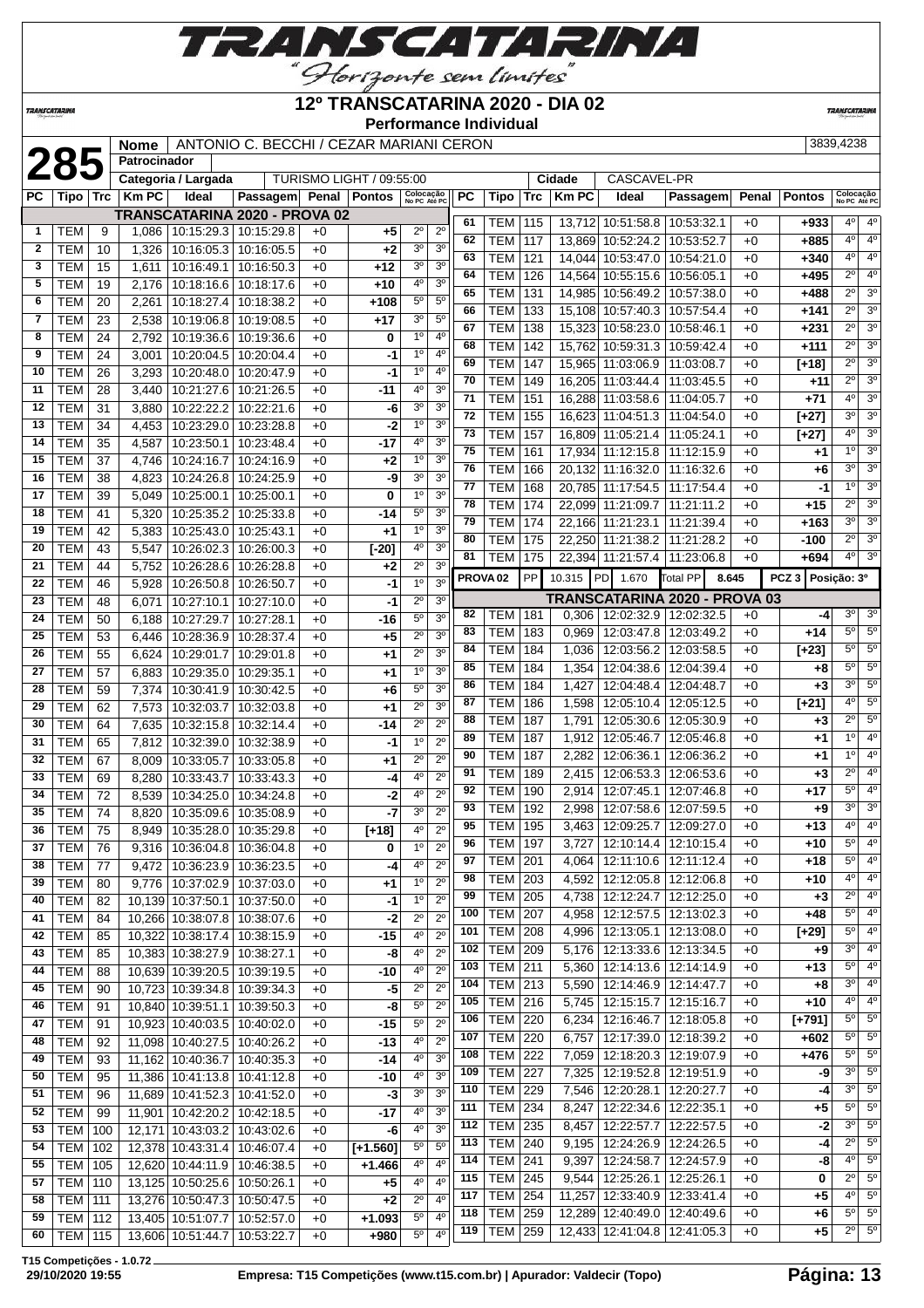

| 12º TRANSCATARINA 2020 - DIA 02<br><b>TRANSCATARINA</b> |                          |            |                                                                          |                                 |  |                                 |              |                                 |                            |                               |     |                     |           |                    | <b>TRANSCATARINA</b>                 |            |       |                  |                  |                             |
|---------------------------------------------------------|--------------------------|------------|--------------------------------------------------------------------------|---------------------------------|--|---------------------------------|--------------|---------------------------------|----------------------------|-------------------------------|-----|---------------------|-----------|--------------------|--------------------------------------|------------|-------|------------------|------------------|-----------------------------|
|                                                         |                          |            | <b>Performance Individual</b><br>ANTONIO C. BECCHI / CEZAR MARIANI CERON |                                 |  |                                 |              |                                 |                            |                               |     |                     |           |                    |                                      |            |       |                  |                  |                             |
|                                                         |                          |            | <b>Nome</b>                                                              |                                 |  |                                 |              |                                 |                            |                               |     |                     |           |                    |                                      |            |       |                  | 3839,4238        |                             |
|                                                         | 285                      |            | Patrocinador                                                             |                                 |  |                                 |              |                                 |                            |                               |     |                     |           |                    |                                      |            |       |                  |                  |                             |
|                                                         |                          |            | Categoria / Largada                                                      |                                 |  |                                 |              | <b>TURISMO LIGHT / 09:55:00</b> |                            |                               |     |                     |           | Cidade             | CASCAVEL-PR                          |            |       |                  |                  |                             |
| PC                                                      | Tipo                     | <b>Trc</b> | <b>KmPC</b>                                                              | Ideal                           |  | Passagem                        | Penal        | <b>Pontos</b>                   | Colocação<br>No PC Até PC  |                               | PС  | Tipo                | Trc       | <b>Km PC</b>       | Ideal                                | Passagem   | Penal | <b>Pontos</b>    |                  | Colocação<br>No PC Até PC   |
| 120                                                     | <b>TEM</b>               | 261        | 12,823                                                                   | 12:42:05.4                      |  | 12:42:05.4                      | $+0$         | 0                               | $1^{\circ}$                | $5^{\circ}$                   | 181 | <b>TEM</b>          | 414       | 8,565              | 13:51:26.7   13:51:26.7              |            | $+0$  | 0                | $2^{\circ}$      | $5^\circ$                   |
| 121                                                     | <b>TEM</b>               | 264        | 13,197                                                                   | 12:43:00.4                      |  | 12:43:00.1                      | $+0$         | -3                              | 3 <sup>o</sup>             | 5 <sup>0</sup>                | 182 | <b>TEM</b>          | 415       | 8,724              | 13:51:55.0                           | 13:51:54.4 | $+0$  | -6               | $5^{\circ}$      | $5^{\circ}$                 |
| 122                                                     | <b>TEM</b>               | 264        | 13,334                                                                   | 12:43:23.9                      |  | 12:43:23.4                      | $+0$         | -5                              | 4°                         | $5^{\circ}$                   | 197 | <b>TEM</b>          | 420       | 9,161              | 13:53:05.3   13:53:06.2              |            | $+0$  | +9               | $3^{\circ}$      | $5^{\circ}$                 |
| 123                                                     | <b>TEM</b>               | 266        | 13,422                                                                   | 12:43:39.4                      |  | 12:43:40.8                      | $+0$         | $+14$                           | 3 <sup>o</sup>             | $5^{\circ}$                   | 198 | TEM                 | 421       | 9,256              | 13:53:20.4   13:53:21.5              |            | $+0$  | $+11$            | $3^{\circ}$      | $5^{\circ}$                 |
| 124                                                     | <b>TEM</b>               | 268        |                                                                          | 13,958 12:44:37.6               |  | 12:44:38.3                      | $+0$         | +7                              | $4^{\circ}$<br>$2^{\circ}$ | $5^{\circ}$<br>5 <sup>0</sup> | 199 | <b>TEM</b>          | 421       | 9,371              | 13:53:43.4   13:53:44.8              |            | +0    | +14              | $4^{\circ}$      | $5^{\circ}$                 |
| 125                                                     | TEM                      | 269        |                                                                          | 14,070 12:44:52.8               |  | 12:44:52.7                      | $+0$         | -1                              | 1 <sup>0</sup>             | 5 <sup>0</sup>                | 200 | <b>TEM</b>          | 424       | 9,716              | 13:54:49.1   13:54:50.5              |            | $+0$  | $+14$            | $3^{\circ}$      | $5^\circ$                   |
| 126<br>127                                              | TEM<br><b>TEM</b>        | 273<br>275 |                                                                          | 14,495 12:45:42.9               |  | 12:45:42.9                      | $+0$         | 0                               | 3 <sup>o</sup>             | $5^{\circ}$                   | 201 | <b>TEM</b>          | 425       |                    | 9,873   13:55:19.3   13:55:21.4      |            | $+0$  | $[+21]$          | 4 <sup>0</sup>   | $5^{\circ}$                 |
| 128                                                     |                          |            |                                                                          | 14,930 12:46:31.1               |  | 12:46:31.3                      | $+0$         | $+2$                            | 4°                         | $5^{\circ}$                   | 202 | <b>TEM</b>          | 426       |                    | 10,144 13:56:09.3 13:56:09.8         |            | $+0$  | +5               | $2^{\circ}$      | $5^{\circ}$                 |
| 129                                                     | TEM<br><b>TEM</b>        | 277<br>279 |                                                                          | 15,008 12:46:43.2               |  | 12:46:43.6                      | +0           | +4<br>-1                        | $2^{\circ}$                | $5^{\circ}$                   | 203 | <b>TEM</b>          | 427       |                    | 10,244 13:56:24.2 13:56:24.8         |            | $+0$  | +6               | 1 <sup>°</sup>   | $5^{\circ}$                 |
|                                                         | <b>TEM</b>               |            | 15,375                                                                   | 12:47:47.3                      |  | 12:47:47.2                      | +0           |                                 | $5^{\rm o}$                | $\overline{5^0}$              | 204 | <b>TEM</b>          | 440       |                    | 1,634   14:06:25.1   14:06:25.2      |            | $+0$  | +1               | 1 <sup>0</sup>   | $5^\circ$                   |
| 131<br>132                                              |                          | 287        | 16,474                                                                   | 12:50:44.7                      |  | 12:50:50.7                      | +0           | +60                             | $5^{\circ}$                | 5 <sup>0</sup>                |     | PROVA <sub>03</sub> | <b>PP</b> | 3.301              | <b>PD</b><br>961                     | Total PP   | 2.340 | PCZ <sub>5</sub> | Posicão: 5º      |                             |
| 133                                                     | <b>TEM</b>               | 287        | 16,711                                                                   | 12:51:08.4<br>12:51:29.9        |  | 12:51:19.3                      | $+0$         | +109                            | $5^{\circ}$                | $5^{\circ}$                   |     |                     |           |                    | <b>TRANSCATARINA 2020 - PROVA 04</b> |            |       |                  |                  |                             |
| 134                                                     | <b>TEM</b><br><b>TEM</b> | 288<br>290 | 16,892<br>17,085                                                         | 12:51:59.4                      |  | 12:51:32.5<br>12:51:58.8        | $+0$<br>$+0$ | $[+26]$                         | $5^{\circ}$                | $5^{\circ}$                   | 210 | TEM                 | 6         |                    | 0.613 14:49:07.9 14:49:08.7          |            | $+0$  | +8               | $4^{\circ}$      | 4°                          |
| 135                                                     | <b>TEM</b>               | 290        |                                                                          |                                 |  | 12:52:37.7                      |              | -6                              | $2^{\circ}$                | 5 <sup>0</sup>                | 211 | <b>TEM</b>          | 9         | 0,983              | 14:50:03.8   14:50:04.1              |            | $+0$  | $+3$             | 1 <sup>°</sup>   | 3 <sup>0</sup>              |
| 136                                                     | TEM                      | 295        | 17,401                                                                   | 12:52:37.3<br>17,549 12:53:06.8 |  | 12:53:06.7                      | +0<br>$+0$   | +4<br>$-1$                      | 1 <sup>0</sup>             | 5 <sup>0</sup>                | 212 | <b>TEM</b>          | 16        | 1,761              | 14:52:02.5   14:52:05.2              |            | $+0$  | $[+27]$          | 4 <sup>0</sup>   | 3 <sup>0</sup>              |
| 137                                                     | <b>TEM</b>               | 299        |                                                                          | 18,536 12:57:13.3               |  | 12:57:13.5                      | $+0$         | +2                              | 3 <sup>o</sup>             | $5^{\circ}$                   | 214 | <b>TEM</b>          | 25        | 3,471              | 14:56:17.1   14:56:17.4              |            | $+0$  | $+3$             | $2^{\circ}$      | 3 <sup>o</sup>              |
| 138                                                     | <b>TEM</b>               | 301        |                                                                          | 18,668 12:57:31.0               |  | 12:57:31.4                      | $+0$         | +4                              | 4°                         | 5 <sup>0</sup>                | 215 | <b>TEM</b>          | 39        | 4,686              | 15:01:10.4   15:01:12.4              |            | $+0$  | +20              | $\overline{5^0}$ | 3 <sup>o</sup>              |
| 139                                                     | <b>TEM</b>               | 303        |                                                                          | 18,866 12:58:02.3               |  | 12:58:03.2                      | $+0$         | +9                              | $5^{\circ}$                | $5^{\circ}$                   | 216 | <b>TEM</b>          | 41        | 4,901              | 15:01:52.3 15:01:54.4                |            | $+0$  | +21              | $5^{\circ}$      | 3 <sup>o</sup>              |
| 140                                                     | <b>TEM</b>               | 306        |                                                                          | 19,070 12:58:34.6               |  | 12:58:35.8                      | +0           | $+12$                           | $5^{\circ}$                | $5^{\circ}$                   | 217 | <b>TEM</b>          | 46        | 5,372              | 15:03:21.7   15:03:22.7              |            | $+0$  | +10              | 4 <sup>0</sup>   | 3 <sup>0</sup>              |
| 141                                                     | <b>TEM</b>               | 311        | 19,524                                                                   | 12:59:36.7                      |  | 12:59:45.1                      | $+0$         | +84                             | 5 <sup>0</sup>             | 5 <sup>0</sup>                | 218 | <b>TEM</b>          | 48        | 5,600              | 15:04:01.3   15:04:02.3              |            | $+0$  | +10              | 4°               | 3 <sup>o</sup>              |
| 142                                                     | <b>TEM</b>               | 316        | 20,424                                                                   | 13:01:52.6                      |  | 13:01:52.7                      | $+0$         | $+1$                            | 1 <sup>0</sup>             | 5 <sup>0</sup>                | 219 | <b>TEM</b>          | 52        | $5,9\overline{70}$ | 15:05:06.4   15:05:07.1              |            | $+0$  | +7               | $3^{\circ}$      | 3 <sup>0</sup>              |
| 143                                                     | <b>TEM</b>               | 323        | 21,560                                                                   | 13:04:17.1                      |  | 13:04:17.3                      | $+0$         | +2                              | $2^{\circ}$                | $5^{\circ}$                   | 220 | <b>TEM</b>          | 56        | 6,375              | 15:06:06.3   15:06:06.2              |            | $+0$  | -1               | 1 <sup>0</sup>   | 3 <sup>0</sup>              |
| 144                                                     | <b>TEM</b>               | 326        | 22,206                                                                   | 13:05:30.9                      |  | 13:05:31.0                      | $+0$         | +1                              | $2^{\circ}$                | 5 <sup>o</sup>                | 221 | <b>TEM</b>          | 57        | 6,594              | 15:06:33.6   15:06:31.7              |            | $+0$  | -19              | $5^{\circ}$      | 3 <sup>o</sup>              |
| 145                                                     | <b>TEM</b>               | 327        | 22,311                                                                   | 13:05:44.1                      |  | 13:05:44.6                      | $+0$         | $+5$                            | $5^{\circ}$                | 5 <sup>0</sup>                | 222 | <b>TEM</b>          | 61        | 7,074              | 15:07:31.9   15:07:31.3              |            | $+0$  | -6               | 4 <sup>0</sup>   | 3 <sup>o</sup>              |
| 146                                                     | <b>TEM</b>               | 330        | 22,669                                                                   | 13:07:04.1                      |  | 13:07:05.1                      | $+0$         | $+10$                           | $5^{\circ}$                | 5 <sup>0</sup>                | 223 | <b>TEM</b>          | 64        | 7,689              | 15:09:09.6   15:09:12.5              |            | $+0$  | [+29]            | 5°               | 4°                          |
| 147                                                     | <b>TEM</b>               | 335        | 1,240                                                                    | 13:27:43.4                      |  | 13:27:44.3                      | $+0$         | $+9$                            | $4^{\circ}$                | 5 <sup>0</sup>                | 224 | <b>TEM</b>          | 65        | 7,950              | 15:09:48.2   15:09:46.4              |            | $+0$  | -18              | $4^{\circ}$      | 4 <sup>0</sup>              |
| 148                                                     | <b>TEM</b>               | 338        | 1,550                                                                    | 13:28:38.7                      |  | 13:28:40.4                      | $+0$         | $+17$                           | $5^{\circ}$                | 5 <sup>0</sup>                | 225 | <b>TEM</b>          | 66        | 8,200              | 15:10:21.9   15:10:21.0              |            | $+0$  | -9               | $2^{\circ}$      | 4 <sup>0</sup>              |
| 149                                                     | <b>TEM</b>               | 343        | 2,224                                                                    | 13:30:31.3                      |  | 13:30:33.2                      | +0           | $+19$                           | $5^{\circ}$                | $5^{\circ}$                   | 226 | <b>TEM</b>          | 67        | 8,293              | 15:10:36.6   15:10:37.8              |            | $+0$  | +12              | $2^{\circ}$      | 3 <sup>o</sup>              |
| 150                                                     | <b>TEM</b>               | 347        | 2,495                                                                    | 13:31:21.2                      |  | 13:31:22.4                      | $+0$         | $+12$                           | $5^{\circ}$                | 5 <sup>o</sup>                | 227 | TEM                 | 71        | 8,882              | 15:12:38.9   15:12:39.9              |            | $+0$  | +10              | $2^{\circ}$      | 3 <sup>0</sup>              |
| 151                                                     | <b>TEM</b>               | 349        | 2,682                                                                    | 13:31:51.4                      |  | 13:31:52.4                      | $+0$         | $+10$                           | $5^{\circ}$                | $5^{\circ}$                   | 228 | <b>TEM</b>          | 79        | 9,540              | 15:16:44.7   15:16:52.7              |            | $+0$  | +80              | $5^{\circ}$      | $4^{\circ}$                 |
| 152                                                     | <b>TEM</b>               | 351        | 2,863                                                                    | 13:32:19.0                      |  | 13:32:20.2                      | $+0$         | +12                             | $5^{\circ}$                | 5 <sup>0</sup>                | 229 | <b>TEM</b>          | 87        |                    | 10.733 15:19:42.1 15:19:41.8         |            | $+0$  | -3               | 10               | 4 <sup>0</sup>              |
|                                                         | 153   TEM $ $            | 352        | 2,933                                                                    | 13:32:27.6                      |  | 13:32:29.5                      | $+0$         | $+19$                           | 4 <sup>0</sup>             | 5 <sup>0</sup>                | 230 | <b>TEM</b>          | 93        |                    | 11,365 15:21:04.8 15:21:02.8         |            | $+0$  | -20              | $5^{\circ}$      | 4 <sup>o</sup>              |
|                                                         | 154 TEM 354              |            |                                                                          |                                 |  | 3,171 13:32:57.8 13:33:00.2     | $+0$         | $[+24]$                         | $5^{\circ}$                | $5^{\circ}$                   | 231 | <b>TEM</b>          | 98        |                    | 11,926 15:22:40.4 15:22:40.7         |            | $+0$  | $+3$             |                  | $3^0$ 4 <sup>0</sup>        |
|                                                         | 155 TEM 354              |            | 3,265                                                                    |                                 |  | 13:33:10.3   13:33:11.8         | $+0$         | $+15$                           | $5^{\circ}$                | $5^{\circ}$                   | 232 | TEM                 | 99        |                    | 12,051   15:22:58.0   15:22:59.6     |            | $+0$  | +16              | $5^{\circ}$      | 4 <sup>0</sup>              |
|                                                         | 156   TEM   356          |            |                                                                          |                                 |  | 3,353   13:33:24.7   13:33:25.9 | $+0$         | $+12$                           | $5^{\circ}$                | $5^{\circ}$                   | 233 | <b>TEM</b>          | 105       |                    | 13,063 15:25:36.6 15:25:36.2         |            | $+0$  | -4               | $1^{\circ}$      | 4 <sup>o</sup>              |
| 157                                                     | TEM 359                  |            | 3,638                                                                    |                                 |  | 13:34:05.9   13:34:06.2         | $+0$         | $+3$                            | 3 <sup>o</sup>             | $5^{\circ}$                   | 234 | <b>TEM</b>          | 108       |                    | 13,353 15:26:26.5 15:26:28.6         |            | $+0$  | +21              | $5^{\circ}$      | $4^{\circ}$                 |
| 158                                                     | TEM                      | 364        | 3,928                                                                    |                                 |  | 13:34:48.5   13:34:49.7         | $+0$         | $+12$                           | $5^{\circ}$                | $5^{\circ}$                   | 235 | <b>TEM 110</b>      |           |                    | 13,418 15:26:38.1   15:26:39.0       |            | $+0$  | +9               | $5^{\circ}$      | 4 <sup>0</sup>              |
| 160                                                     | <b>TEM</b>               | 371        | 4,405                                                                    |                                 |  | 13:38:15.4   13:38:18.0         | $+0$         | $[+26]$                         | $5^{\circ}$                | $5^{\circ}$                   | 236 | <b>TEM 115</b>      |           |                    | 13,871   15:28:21.8   15:28:23.1     |            | $+0$  | $+13$            | $3^{\circ}$      | 3 <sup>o</sup>              |
|                                                         | 161   TEM $ $            | 373        | 4,570                                                                    |                                 |  | 13:38:39.5   13:38:43.4         | $+0$         | $+39$                           | $5^{\circ}$                | $5^{\circ}$                   | 237 | <b>TEM 117</b>      |           |                    | 14,118 15:29:02.1 15:29:05.9         |            | $+0$  | +38              | $4^{\circ}$      | 3 <sup>o</sup>              |
|                                                         | 162   TEM                | 374        | 4,703                                                                    | 13:39:01.4                      |  | 13:39:02.0                      | $+0$         | +6                              | $5^{\circ}$                | $5^{\circ}$                   | 238 | <b>TEM 117</b>      |           |                    | 14,214 15:29:21.3 15:29:19.7         |            | $+0$  | -16              | $3^{\circ}$      | 3 <sup>o</sup>              |
|                                                         | 163   TEM 377            |            | 5,007                                                                    |                                 |  | 13:39:57.3 13:39:57.7           | +0           | +4                              | $5^{\circ}$                | $5^{\circ}$                   | 239 | <b>TEM 118</b>      |           |                    | 14,447 15:30:04.9 15:30:05.4         |            | $+0$  | +5               | $1^{\circ}$      | 3 <sup>o</sup>              |
|                                                         | 164 TEM 379              |            | 5,108                                                                    |                                 |  | 13:40:16.7   13:40:17.7         | $+0$         | +10                             | $5^{\circ}$                | $5^{\circ}$                   | 240 | <b>TEM</b>          | 126       |                    | 15,241 15:31:59.6 15:31:59.8         |            | $+0$  | +2               | $1^{\circ}$      | 3 <sup>o</sup>              |
|                                                         | 165   TEM   381          |            |                                                                          |                                 |  | 5,314   13:40:47.6   13:40:47.7 | $+0$         | +1                              | 3 <sup>0</sup>             | $5^{\circ}$                   | 241 | <b>TEM</b>          | 128       |                    | 15,421 15:32:27.1 15:32:26.9         |            | $+0$  | -2               | $1^{\circ}$      | 3 <sup>o</sup>              |
|                                                         | 166   TEM   381          |            |                                                                          |                                 |  | 5,493   13:41:18.3   13:41:18.5 | $+0$         | $+2$                            | $1^{\circ}$                | $5^{\circ}$                   | 242 | <b>TEM</b>          | 131       |                    | 15,810 15:33:41.7 15:33:41.6         |            | $+0$  | -1               | $3^{\circ}$      | 3 <sup>o</sup>              |
|                                                         | 167   TEM   383          |            |                                                                          |                                 |  | 5,713   13:41:55.1   13:42:10.3 | $+0$         | $+152$                          | $5^{\circ}$                | $5^{\circ}$                   | 244 | <b>TEM</b>          | 134       |                    | 16,057 15:34:26.6 15:34:27.2         |            | $+0$  | +6               | $2^{\circ}$      | 3 <sup>o</sup>              |
|                                                         | 168   TEM   384          |            |                                                                          |                                 |  | 5,825   13:42:12.3   13:42:21.2 | $+0$         | +89                             | $5^{\circ}$                | $5^{\circ}$                   | 245 | <b>TEM 135</b>      |           |                    | 16,341   15:35:23.4   15:35:24.2     |            | $+0$  | +8               | $3^{\circ}$      | 3 <sup>o</sup>              |
|                                                         | 169   TEM   385          |            |                                                                          |                                 |  | 5,894   13:42:25.5   13:42:32.3 | $+0$         | $+68$                           | $5^{\circ}$                | $5^{\circ}$                   | 246 | <b>TEM 138</b>      |           |                    | 16,672 15:36:26.4   15:36:26.4       |            | $+0$  | 0                |                  | $10 \overline{\smash{)}30}$ |

**T15 Competições - 1.0.72**

 $\overline{p}$ 

 TEM 389 6,046 13:43:35.4 13:43:35.4 +0 **0** 2º 5º TEM 392 6,402 13:44:30.0 13:44:29.9 +0 **-1** 2º 5º TEM 395 6,546 13:44:52.9 13:44:53.0 +0 **+1** 1º 5º TEM 395 6,653 13:45:07.1 13:45:06.9 +0 **-2** 4º 5º TEM 397 6,728 13:45:18.3 13:45:21.8 +0 **+35** 4º 5º TEM 401 7,097 13:46:16.3 13:46:16.0 +0 **-3** 1º 5º TEM 404 7,278 13:46:47.1 13:46:48.1 +0 **+10** 4º 5º TEM 407 7,588 13:48:37.8 13:48:36.1 +0 **-17** 2º 5º TEM 408 7,676 13:48:52.8 13:48:52.3 +0 **-5** 1º 5º TEM 410 8,141 13:50:16.2 13:50:16.0 +0 **-2** <sup>1</sup> TEM 412 8,416 13:51:01.8 13:51:00.9 +0 **-9** 5º 5º

 TEM 140 16,787 15:36:44.4 15:36:44.7 +0 **+3** 1º 3º TEM 143 17,191 15:37:50.8 15:37:50.4 +0 **-4** 1º 3º TEM 147 0,205 15:54:33.1 15:54:34.7 +0 **+16** 4º 3º TEM 151 0,765 15:55:39.0 15:55:39.4 +0 **+4** 4º 3º TEM 152 0,846 15:55:50.5 15:55:52.8 +0 **[+23]** 5º 3º ROT 157 1,409 15:57:13.7 15:56:34.6 +0 **0** 0<sup>o</sup> 0<sup>o</sup> TEM 159 1,565 15:57:34.3 15:57:35.1 +0 **+8** 4º 3º TEM 160 2,010 15:58:19.2 15:58:21.0 +0 **+18** 5º 3º TEM 168 2,922 16:00:59.5 16:00:59.2 +0 **-3** 2º 3º TEM 172 3,291 16:01:52.1 16:01:52.2 +0 **+1** 2º 3º TEM 176 4,004 16:03:35.3 16:03:36.5 +0 **+12** 4º 3º